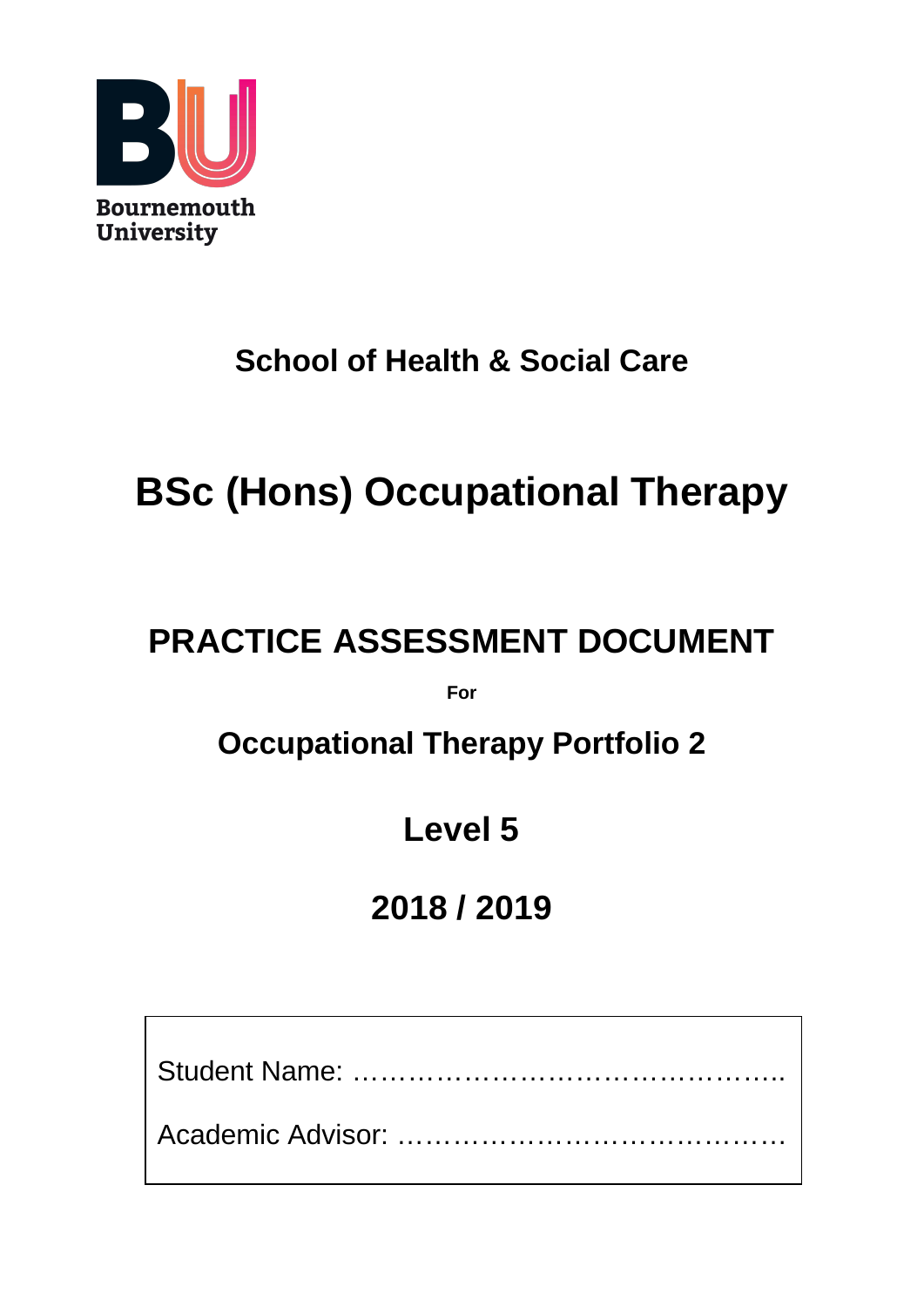2009 Bournemouth University

Document distribution date September 2017

Circulation: General

Bournemouth University undertakes to encourage the recognition, protection and exploitation of intellectual property rights generated by participants in this programme, to the benefit, as appropriate, of students, staff, industrial/other third parties/partners and the University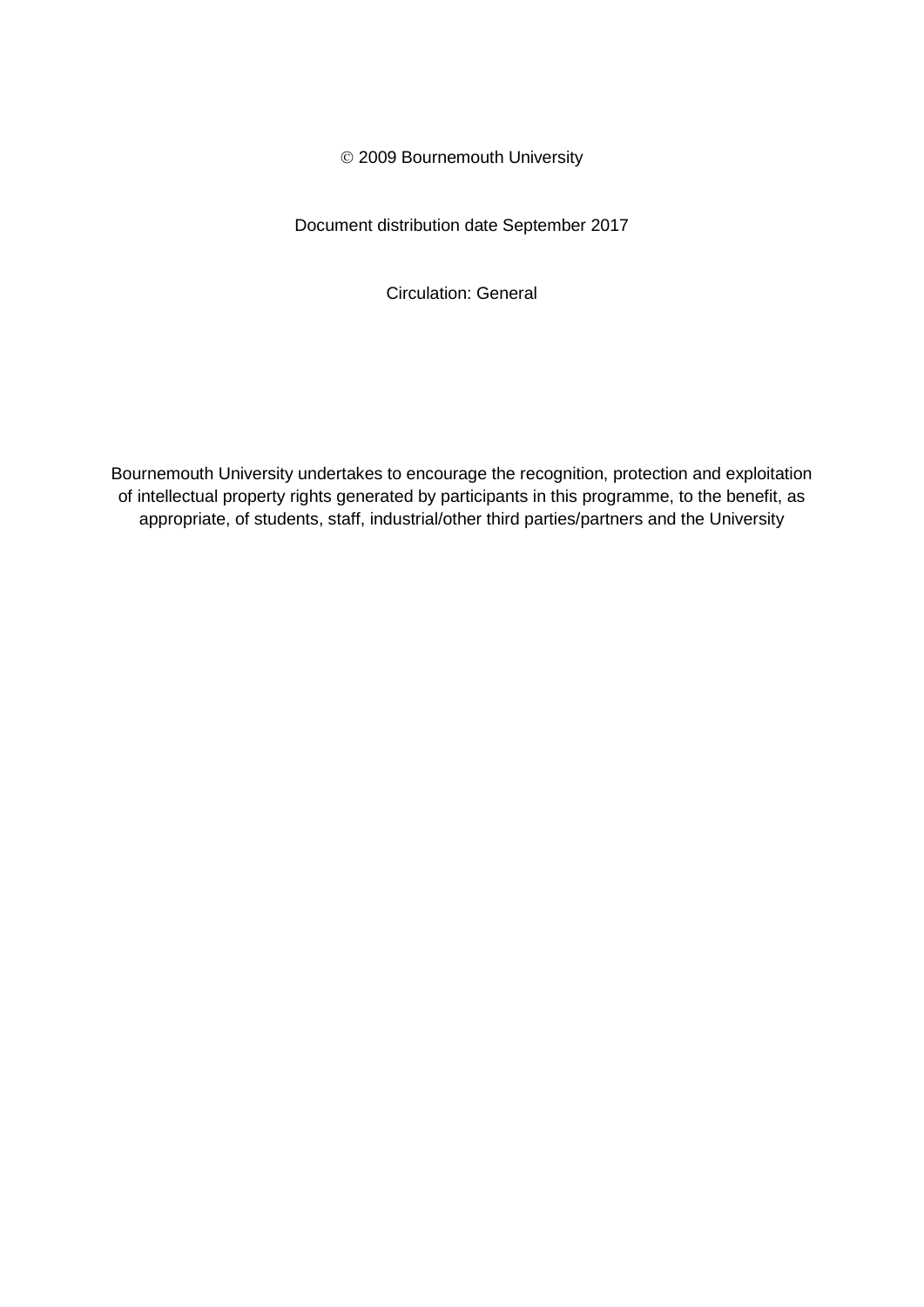# **CONTENTS**

| 1.1          |  |
|--------------|--|
| 1.2          |  |
| 1.3          |  |
| 1.4          |  |
| 1.5          |  |
|              |  |
| 2.1          |  |
| 2.2          |  |
| 2.3          |  |
| 2.3.1        |  |
| 2.3.2        |  |
| 2.3.3        |  |
|              |  |
|              |  |
|              |  |
| 4.1          |  |
| 4.2          |  |
|              |  |
|              |  |
| 5.1          |  |
| 5.2          |  |
| 5.3          |  |
|              |  |
|              |  |
| 6.1          |  |
| 6.2          |  |
| 6.3          |  |
| 6.3.1        |  |
| 6.3.2        |  |
| 6.3.3        |  |
| 6.3.4        |  |
| 6.3.5        |  |
| 6.3.6        |  |
| 6.3.7        |  |
| 6.3.8<br>6.4 |  |
| 6.5          |  |
|              |  |
|              |  |
| 7.1          |  |
| 7.2          |  |
| 7.3          |  |
|              |  |
| 8.1          |  |
| 8.2<br>8.3   |  |
| 8.4          |  |
|              |  |
|              |  |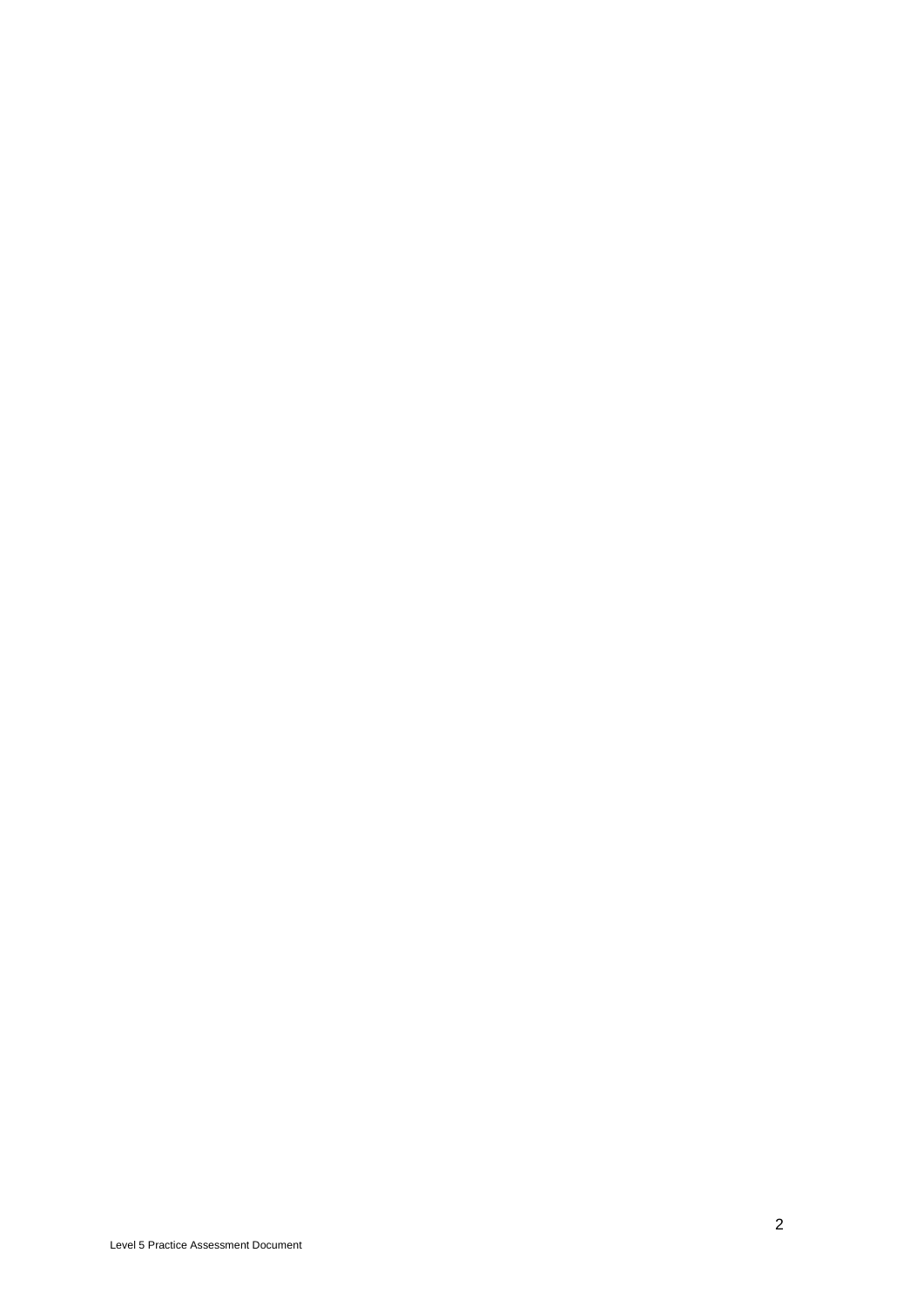# <span id="page-4-0"></span>**1. Introduction**

# <span id="page-4-1"></span>**1.1 General introduction**

## **For practice placement educators and students**

This **practice assessment document** is designed as an assessment for the Occupational Therapy **Portfolio 2** unit – see 1.5: for a full description of the unit and assessment.

The 'portfolio' unit runs over the length of the academic year and students are given their **practice assessment document** early in the year. This document includes all the components of the unit's assessment as well as recording practice hours, foundation skills assessment and mandatory training. Portfolio Units in the first and second year are worth 40 credits (one third of the year's credits) with 60% weighting for assessment in practice and 40% for Continuing Professional Development (CPD) work. In the third year they are also worth 40 credits but the weighting is 70% for assessment in practice and 30% for CPD.

60% assessment: (learning outcomes  $1 - 4$ ) will be in practice and marked by a Practice Placement Educator (PPE), also by satisfactory completion of practical skills in the University.

40% assessment: (learning outcomes 5 & 6) assessment will be on the student's CPD and marked by university staff.

Section 3 sets out the process needed to complete the student's CPD. The CPD should be completed on-line.

## **Please note: This document contains all of the learning outcomes for the practice placements at Level C. Students and PPEs are expected to refer to these learning outcomes prior to and during practice placements.**

In addition to the learning outcomes specified for the 'Portfolio 1' unit, skills will be assessed during the following Occupational therapy specific units.

| Occupational Therapy in Action 2            | Semester 1 |
|---------------------------------------------|------------|
| <b>Reasoning for Therapy Practice</b>       | Semester 1 |
| <b>Exploring Evidence to Guide Practice</b> | Semester 2 |
| Promoting Health and Wellbeing              | Semester 2 |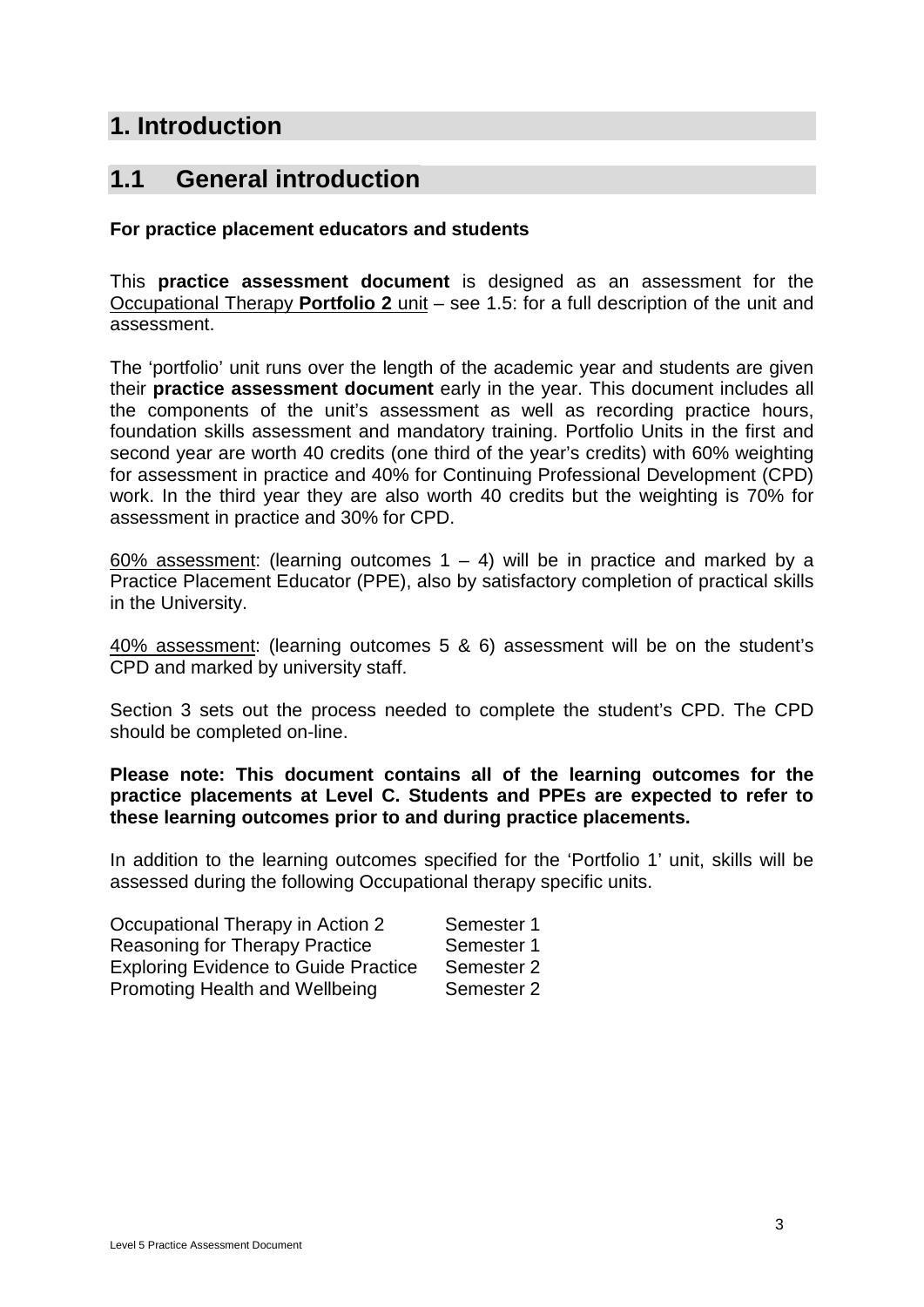# <span id="page-5-0"></span>**1.2 Lines of communication**

| <b>Department Lead</b>                                   | Dr Carol Clark<br>cclark@bournemouth.ac.uk                                                   |
|----------------------------------------------------------|----------------------------------------------------------------------------------------------|
| <b>Programme Lead</b><br><b>Principle Lecturer in OT</b> | Dr Bernadette Waters<br>bwaters@bournemouth.ac.uk<br>01202 962158<br>Works Monday - Thursday |
| <b>Admissions Tutors - OT</b>                            | Helen Ribchester<br>hribchester@bournemouth.ac.uk<br>01202 962029                            |
| <b>Practice Education Tutor - OT</b>                     | Juliette Truman<br>jtruman@bournemouth.ac.uk                                                 |

### **Placement Absence & Sickness**:

Any absence whilst on placement should be reported to the general reporting hotline **01202 965000** / [hscplacements@bournemouth.ac.uk](mailto:hscplacements@bournemouth.ac.uk) Students should also advise their PPE/Student Mentor at their placement.

01202 968256 Works full time

**Absence/Sickness from University Lectures**: Any absence from lectures should be reported to the general reporting hotline **01202 965000** / or to the Student Support Team - [hscsst@bournemouth.ac.uk](mailto:hscsst@bournemouth.ac.uk) 

Details are also on the HSS placement website – <http://www.bournemouth.ac.uk/hsc/placements.html>

**It is essential** that sickness/absences are recorded. If you have any placement specific queries, please contact your **Placement Support Officer- Barbara Grundy (details above).**

# <span id="page-5-1"></span>**1.3 Additional Contacts / Support**

**Head of Practice Education** Amanda Watson

[amandaw@bournemouth.ac.uk](mailto:amandaw@bournemouth.ac.uk) 07545 420731

Placement Support Officer Barbara Grundy

[bgrundy@bournemouth.ac.uk](mailto:bgrundy@bournemouth.ac.uk)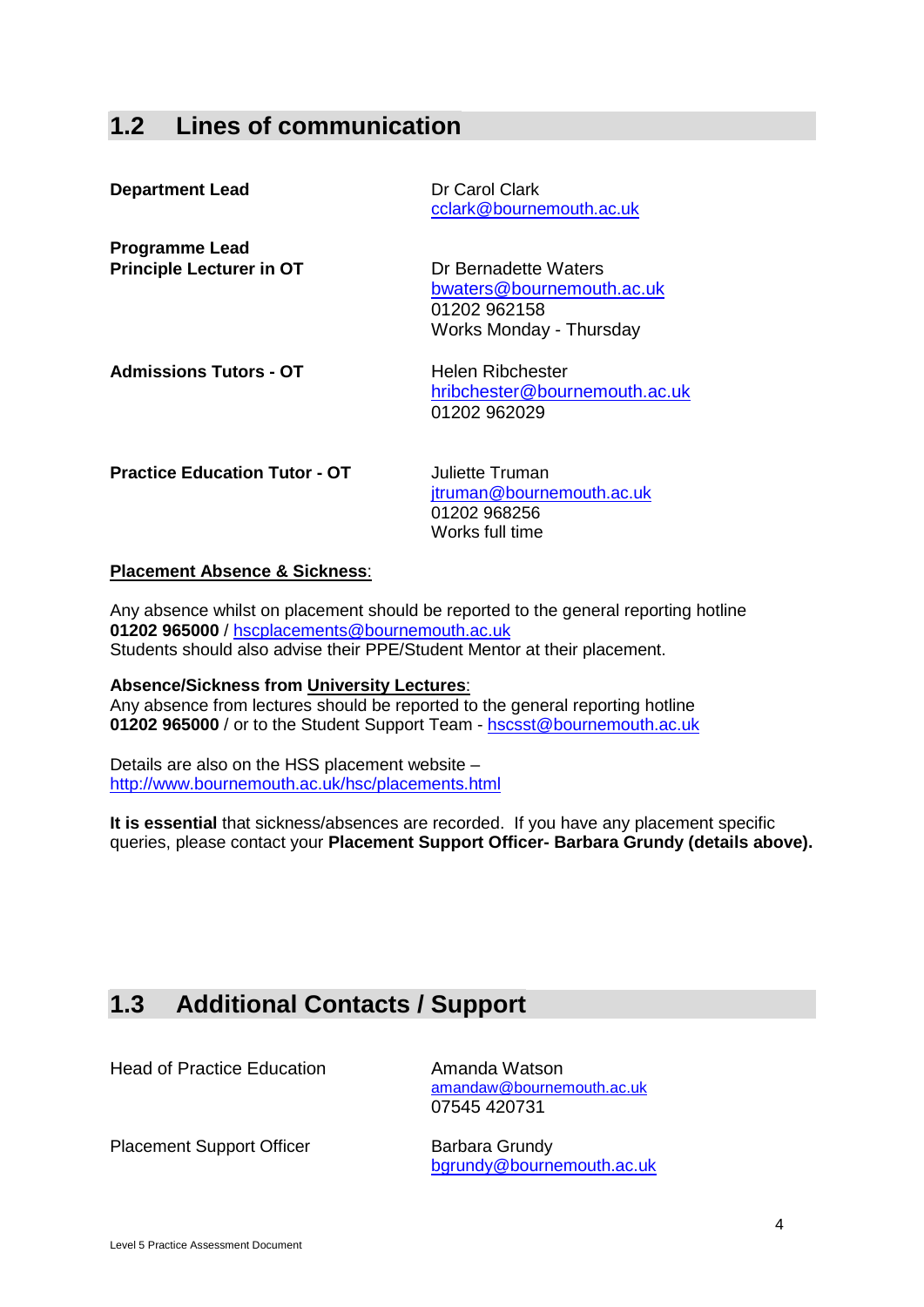#### 01202 967344

Programme Support Officer: Rachael de Courcy Beamish

[rachaeldcb@bournemouth.ac.uk](https://taw.bournemouth.ac.uk/owa/redir.aspx?C=8226647b3f3c49bd98c073f3673f8c27&URL=mailto%3arachaeldcb%40bournemouth.ac.uk) 01202 967351

Please direct any queries relating to academic issues (ie general programme, Mitigation) to your **Programme Support Officer – Rachael de Courcy Beamish** (details above)

## **The University Practice Learning Adviser Team Contact Details:**

| <b>Belinda Humphries</b> | Poole/Purbeck/ Blandford     |
|--------------------------|------------------------------|
| Email:                   | bhumphries@bournemouth.ac.uk |
| Mobile:                  | 07545 420727                 |
| <b>Claire Uren</b>       | Somerset                     |
| Email:                   | curen@bournemouth.ac.uk      |
| Mobile:                  | 07545 420728                 |
| Jo Hirdle                | Bournemouth/ Christchurch    |
| Email:                   | jhirdle@bournemouth.ac.uk    |
| Mobile:                  | 07545 420729                 |
| Paula Shepherd           | West and North Dorset        |
| Email:                   | pshepherd@bournemouth.ac.uk  |
| Mobile:                  | 07545 420730                 |
| Eleanor Jack             | Salisbury/ Wiltshire/Poole   |
| Email:                   | ejack@bournemouth.ac.uk      |
| Mobile:                  | 07730619354                  |
| Donna Griffin            | <b>Bournemouth</b>           |
| Email:                   | dgriffin@bournemouth.ac.uk   |
| Mobile:                  | 07734967633                  |
| Petra Brown              | Hampshire                    |
| Email:                   | pbrown@bournemouth.ac.uk     |
| Mobile:                  | 07730619353                  |
| Sarah Keeley             | Bournemouth North/Wimborne   |
| Email:                   | skeeley@bournemouth.ac.uk    |
| Tel:                     | 01202961192                  |
| Megan Lloyd              | Boscombe/New Forest/Romsey   |
| Email                    | mlloyd@bournemouth.ac.uk     |
| Tel:                     | 01202962563                  |

## **Group email: [UPLA@bournemouth.ac.uk](mailto:UPLA@bournemouth.ac.uk)**

## **For further information regarding the practice assessor role please access:**

**<http://www.bournemouth.ac.uk/practiceassessor>**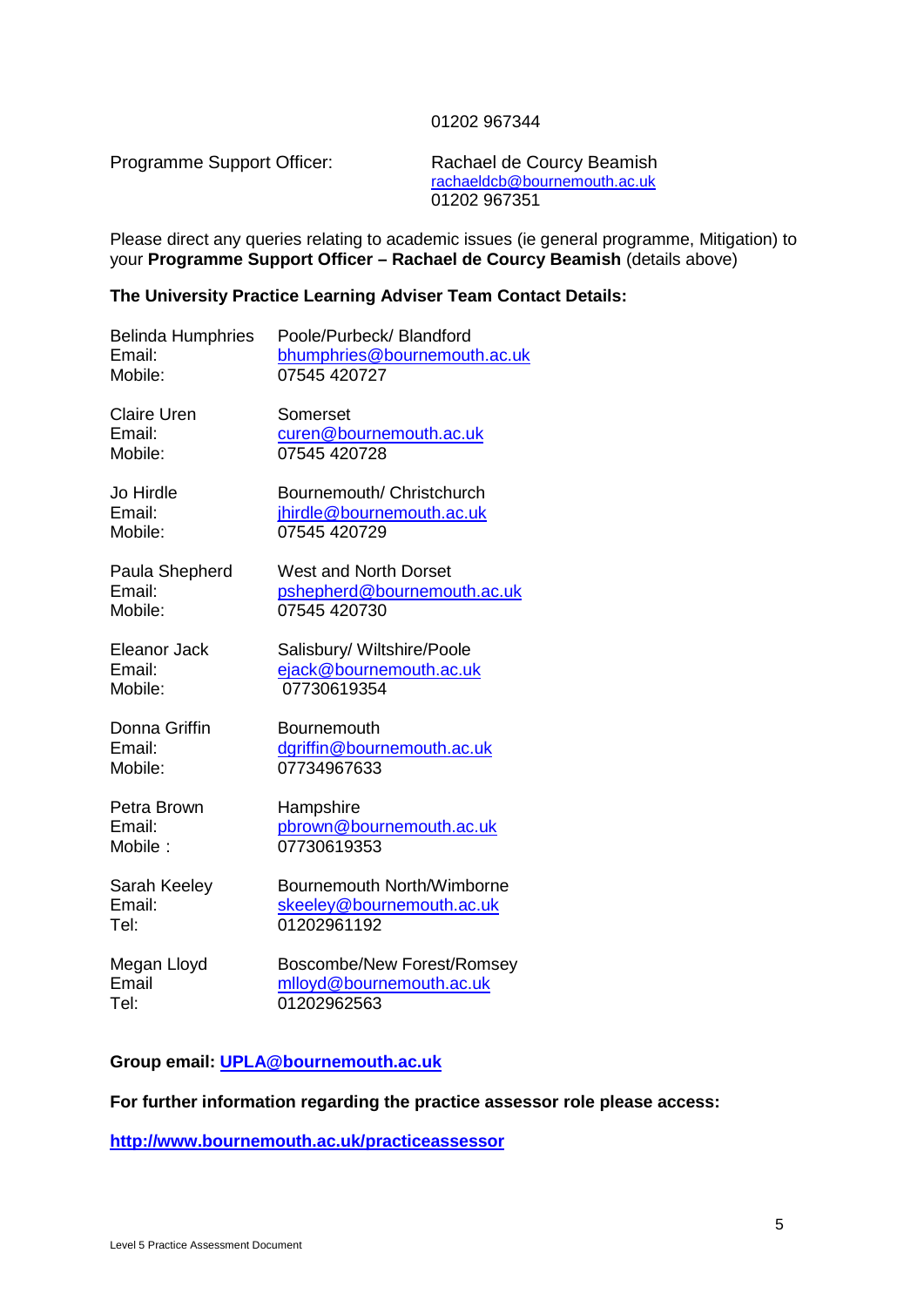# <span id="page-7-0"></span>**1.4 Programme structure**



# **BSc (Hons) Occupational Therapy**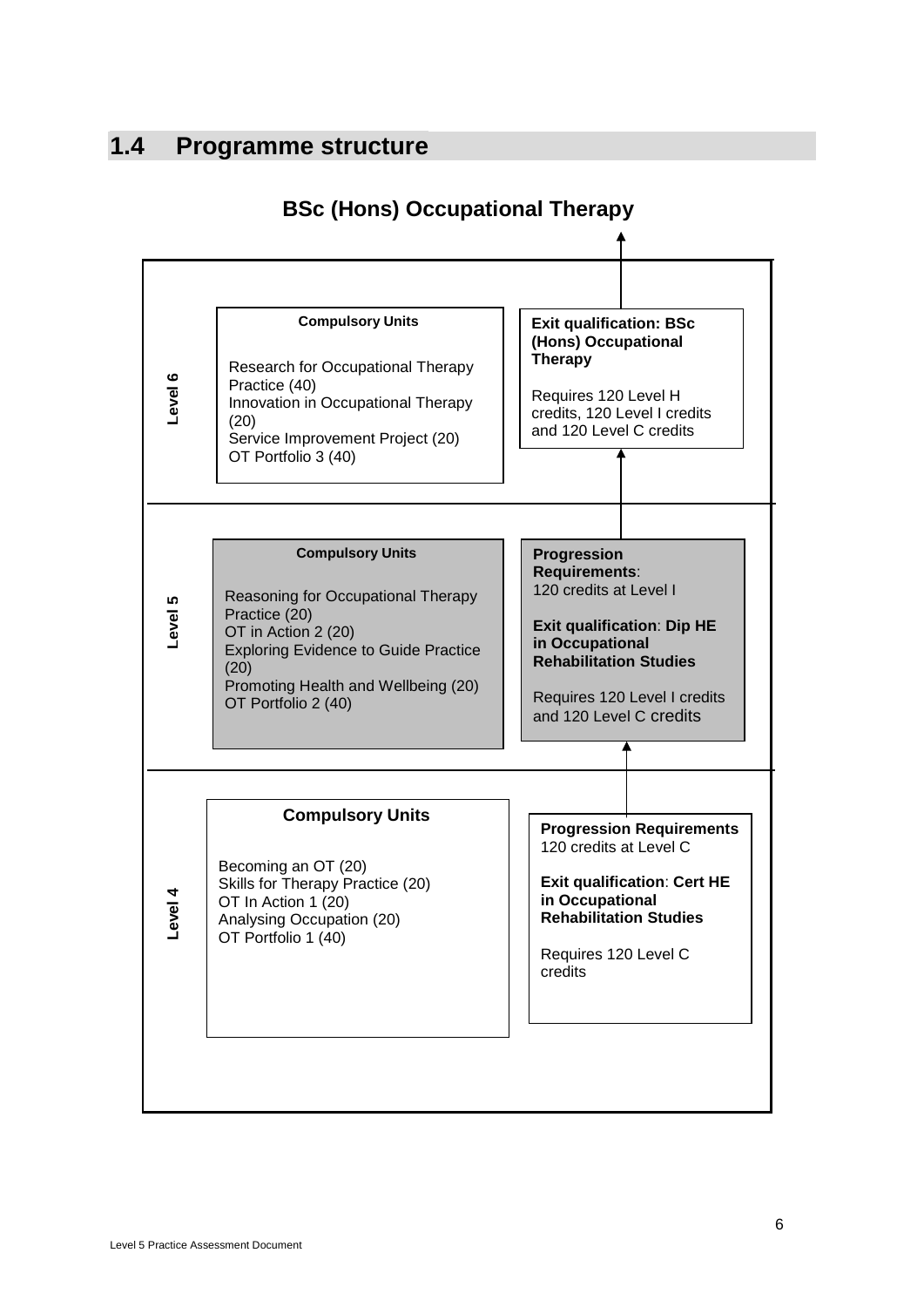## **First Year**

|               | Semester 1 - September - January        |         |                                |               | Semester 2 - end January - May |          |                      | Semester 3 - end May -<br>July |                         |                  |                         |
|---------------|-----------------------------------------|---------|--------------------------------|---------------|--------------------------------|----------|----------------------|--------------------------------|-------------------------|------------------|-------------------------|
| Introdu       | Becoming an OT                          | ω<br>ΟŊ | Becoming an OT                 | <b>Winter</b> | Beco<br>an<br>Dring<br>OL      | ⋗        | Analysing Occupation | Spri<br>っ<br>$\circ$           | Analysing<br>Occupation | Ass<br><b>GS</b> | BU1 - six week assessed |
| idion<br>Week | Skills for Therapy<br>Practice          | 틺       | Skills for Therapy<br>Practice | <b>Break</b>  | Skills for<br>Therapy<br>Prac. | g<br>ent | OT in Action 1       | ᢍ<br>-<br>eak                  | OT in Action 1          | ഗ<br>ent         | placement               |
|               | <b>Occupational Therapy Portfolio 1</b> |         |                                |               |                                |          |                      |                                |                         |                  |                         |

## **Second Year**

|                 | Semester 1 - September - January        |       |                                              |                |                                                                     | Semester 2 - end January - May |              |                    | Semester 3 - end May -<br>July |  |
|-----------------|-----------------------------------------|-------|----------------------------------------------|----------------|---------------------------------------------------------------------|--------------------------------|--------------|--------------------|--------------------------------|--|
| End<br>٩        | OT in Action 2                          | Winte | OT in<br>Action<br>$\exists$<br>$\mathbf{v}$ | As<br>Se<br>Ô, | Exploring<br>Guide Pra                                              | <b>Promoting Health</b>        | Spring       | BU2 - eight week   | <b>Portfolio</b>               |  |
| Summer<br>Break | Reasoning for Therapy Practice          | Break | ਠ<br>공<br>Practice<br>sasoning<br>Therapy    | sment          | actice<br>Evider<br>DCG<br>$\widehat{\overline{\sigma}}$<br>ー。<br>こ | and Wellbeing<br>$($ IPE $)$   | <b>Break</b> | assessed placement |                                |  |
|                 | <b>Occupational Therapy Portfolio 2</b> |       |                                              |                |                                                                     |                                |              |                    |                                |  |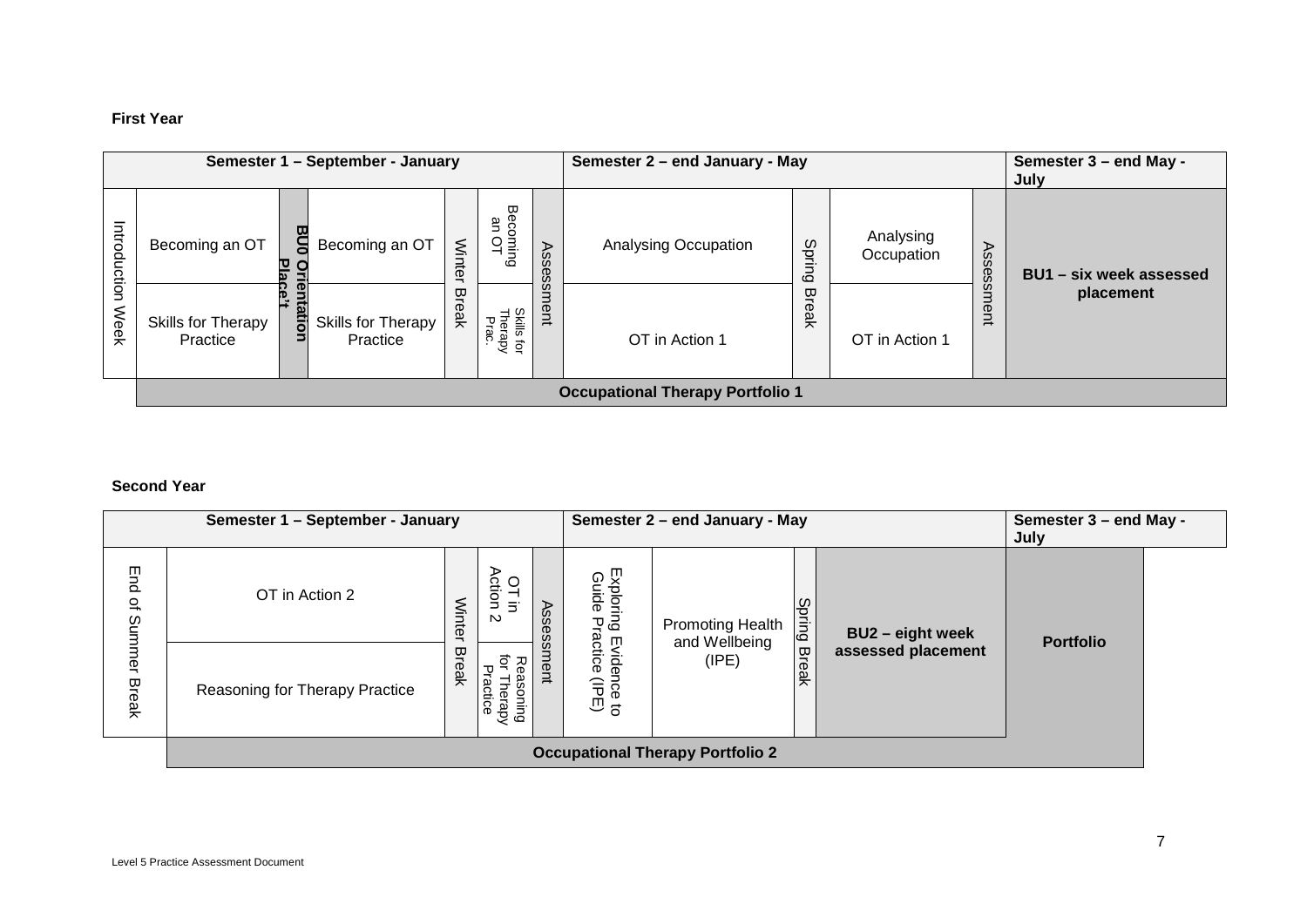## **Third Year**

| Semester 1 - September - January        |                                |                               |                                                                                |                | Semester 2 - end January - May   |                         |                                          | Semester 3 - end May -<br>July |  |
|-----------------------------------------|--------------------------------|-------------------------------|--------------------------------------------------------------------------------|----------------|----------------------------------|-------------------------|------------------------------------------|--------------------------------|--|
| BU3 - 10 week assessed<br>placement     | Research<br>for OT<br>Practice | <b>Winter</b><br><b>Break</b> | Res<br>OL<br>search for<br>Practice<br>Improvement<br>Project (IPE)<br>Service | Asses<br>sment | BU4-8 week assessed<br>placement | Sprin<br>6<br>ω<br>reak | Innovation in<br>Occupational<br>Therapy | Assessment<br>Conference       |  |
| <b>Occupational Therapy Portfolio 3</b> |                                |                               |                                                                                |                |                                  |                         |                                          |                                |  |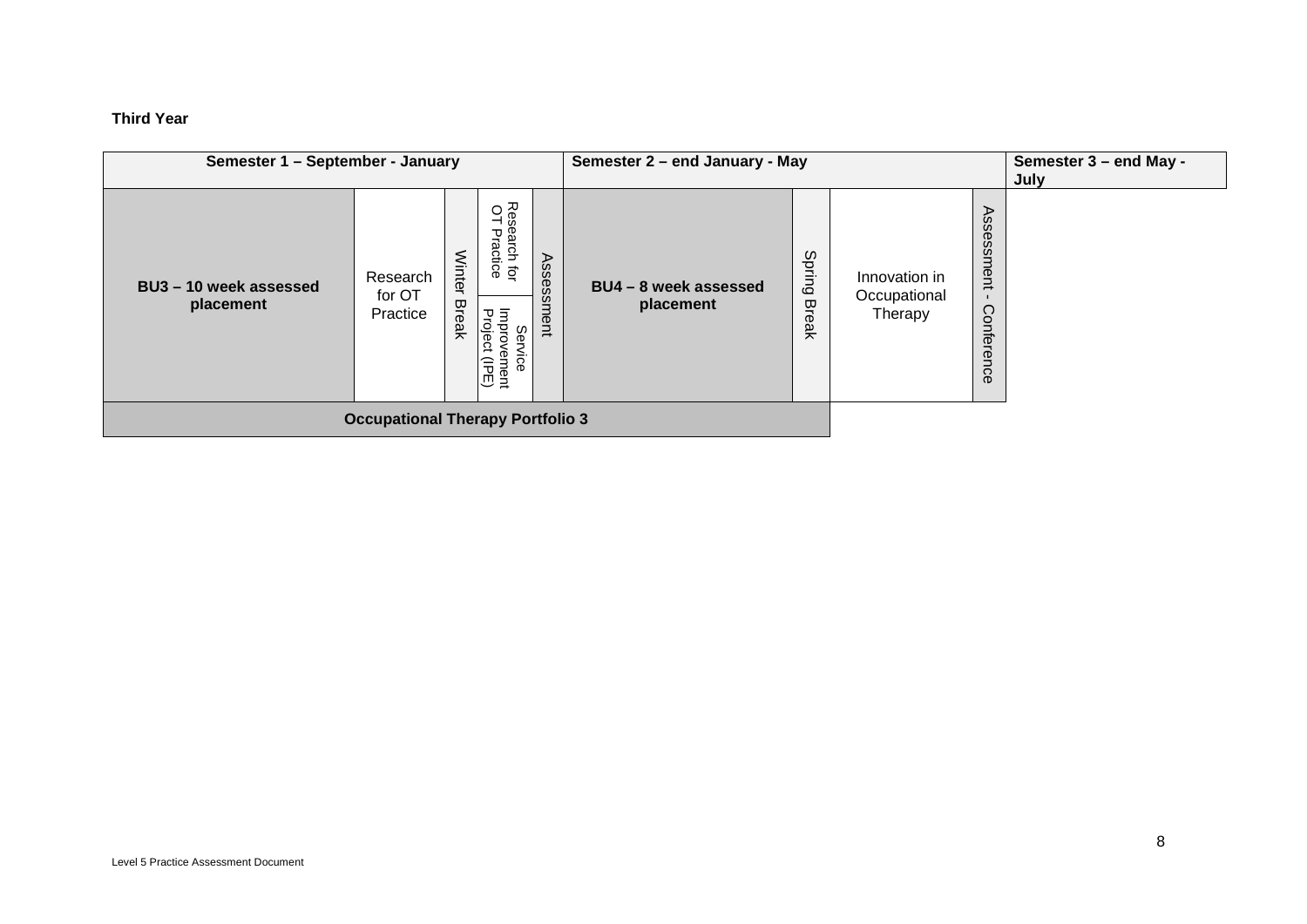# <span id="page-10-0"></span>**1.5 Unit Specification – Portfolio 2**

**Unit Title: Occupational Therapy Portfolio 2**

**Version Number: 1**

**Level: 5**

**Credit Value: 40 (80 ECTS equivalent credit value)**

**Effective from: September 2015**

### **PRE-REQUISITES AND CO-REQUISITES**

*None*

#### **AIMS**

The aim of this unit is to facilitate development by advancing the knowledge base and the breadth and proficiency of the student's professional practice. Emphasis is placed on principles of humanisation of healthcare and client-centred approaches.

### **INTENDED LEARNING OUTCOMES**

Having completed this unit the student is expected to:

- 1. Demonstrate advancing knowledge and application of the standards of proficiency and professional standards for occupational therapy.
- 2. Reflect upon practicing in a way that is professional, non-judgemental and ethical and that respects and acknowledges people as individuals.
- 3. Plan, analyse and apply underpinning theories, knowledge, legislation and clinical governance in practice.
- 4. Practice safely and effectively within the scope of practice as a student occupational therapist developing skills in appropriate delegation to others.
- 5. Explore and analyse processes and factors that lead to the facilitation of/barriers to client-centred approaches and humanising healthcare practice.
- 6. Demonstrate critical awareness of the concepts of humanisation and client-centred approaches gained from practice, university and wider experiences through reflection and action.

### **LEARNING AND TEACHING METHODS**

In this unit students will participate in different clinical areas where they will be facilitated, guided and assessed by registered practitioners. They will also be encouraged to make use of potential volunteering opportunities.

Students will be encouraged to maintain an on-going portfolio evidencing CPD activities which will be supported by online resources, seminars and workshops on reflective practice and CPD.

Lectures, seminars and online learning resources will focus on humanisation of healthcare and client centred approaches. Service user lived experience of their daily life and healthcare experiences will form a key component of the learning opportunities.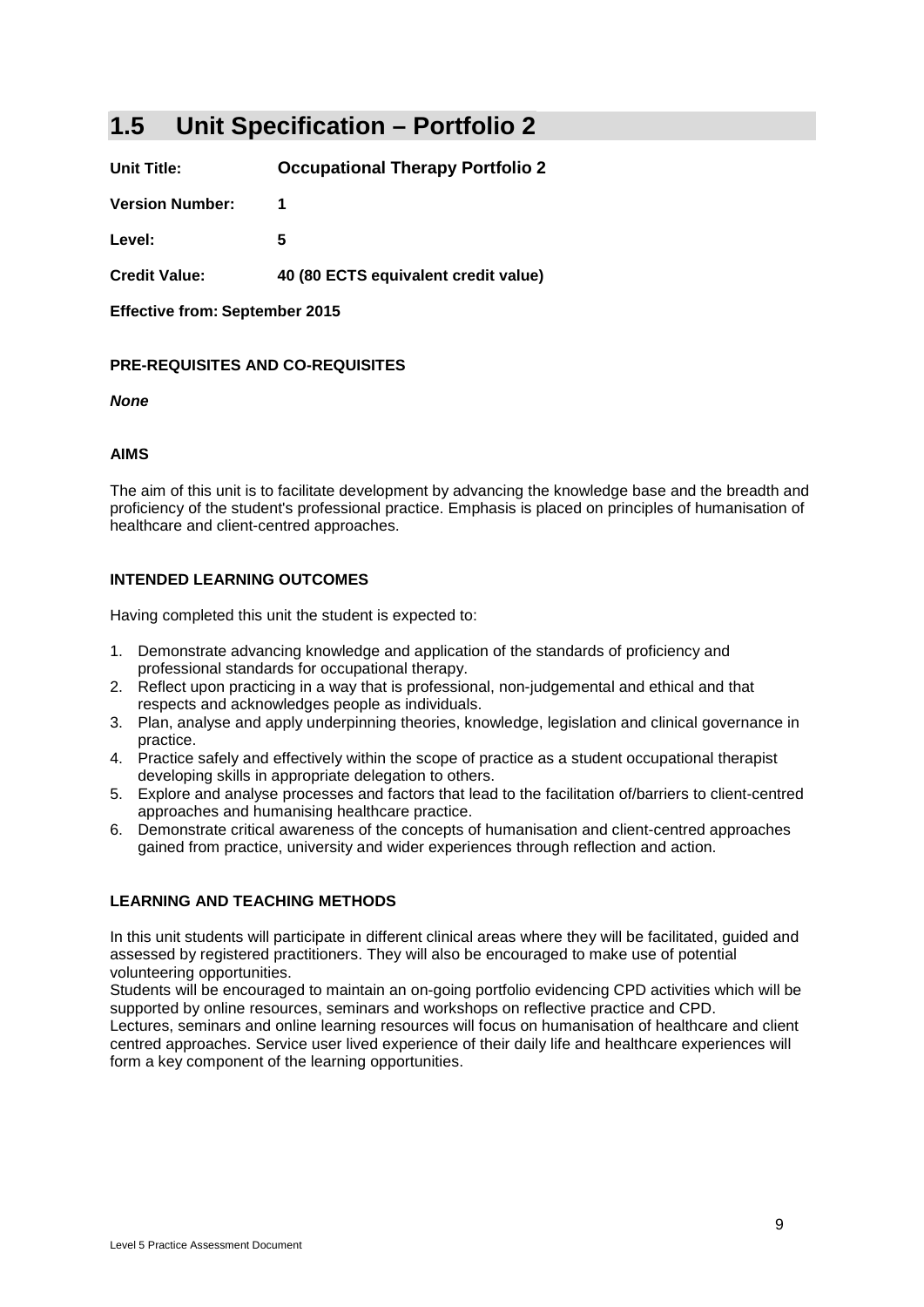## **ASSESSMENT**

#### **Summative Assessment**

*ILOs 1-4 will be assessed by Practice Placement (60%) ILOs 5-6 by coursework (40%)*

### **Indicative Assessment Information**

*The practice placement is an 8 week assessed placement (60%) The coursework will be a presentation (40%)*

#### **INDICATIVE CONTENT**

**Background to the focus on the humanisation of healthcare** Humanising philosophy Processes of oppression at the personal, cultural and structural level: (stigmatisation, stereotyping, marginalisation, infantilisation, welfarism, dehumanisation, medicalisation). **Client-Centred approaches Understanding key terminology (e.g. client-centred, person-centred, family-centred, etc.) Barriers and facilitators to implementation Legislation and policies Vulnerability, risk and safety Capacity and Informed Consent** Anti-oppressive and non-discriminatory practice **Inclusion, Involvement, Advocacy, Empowerment and Partnership Service user motivation Self-determination, self-concept and self-efficacy Occupational Justice (**The impact of inequality, poverty, exclusion, identity, social difference and diversity on occupational performance) **Respecting diversity and unique values, beliefs and interests Cultural awareness. Recognising spirituality Advancing communication strategies Therapeutic use of self Accountability**

## **INDICATIVE KEY LEARNING RESOURCES**

Alsop, A. 2013. *Continuing Professional Development in Health and Social Care: Strategies for Lifelong Learning*, 2nd ed. West Sussex, UK: Wiley- Blackwell. Bolton, G. 2010. *Reflective Practice: Writing and Professional Development*, 3rd ed. London: SAGE. COT. 2010. *Code of Ethics and Professional Conduct*. COT: London. Francis, R., (2010) *Independent Inquiry into care provided by Mid Staffordshire NHS Foundation Trust January 2005 – March 2009.* Stationary Office, London. HCPC. 2008. *Standards of conduct, performance and ethics*. London: HCPC. HCPC. 2011. *Your guide to our standards for continuing professional development*. London: HCPC. HCPC. 2013. *Standards of Proficiency - Occupational Therapists*. London: HCPC. Iwama, M. K. 2006. *The Kawa Model: culturally relevant occupational therapy*. Edinburgh: Churchill Livingstone/Elsevier. Law, M., Baptiste, S., & Mills, J. (1995). Client-centred practice: What does it mean and does it make a difference. *Canadian Journal of Occupational Therapy*, 62(5), 250-257 Parker D (2002) The client-centred frame of reference, In E AS Duncan (ed) *Foundations for Practice in Occupational Therapy* (pp 193 – 215). London: Elsevier Churchill Livingstone.

Penhale, B. and Parker, J. 2008. *Working with Vulnerable Adults*. Abingdon: Routledge. Pierce, D.E. (ed). 2003. *Occupation by Design: building therapeutic power*. Philadelphia, USA: F.A.

Davis.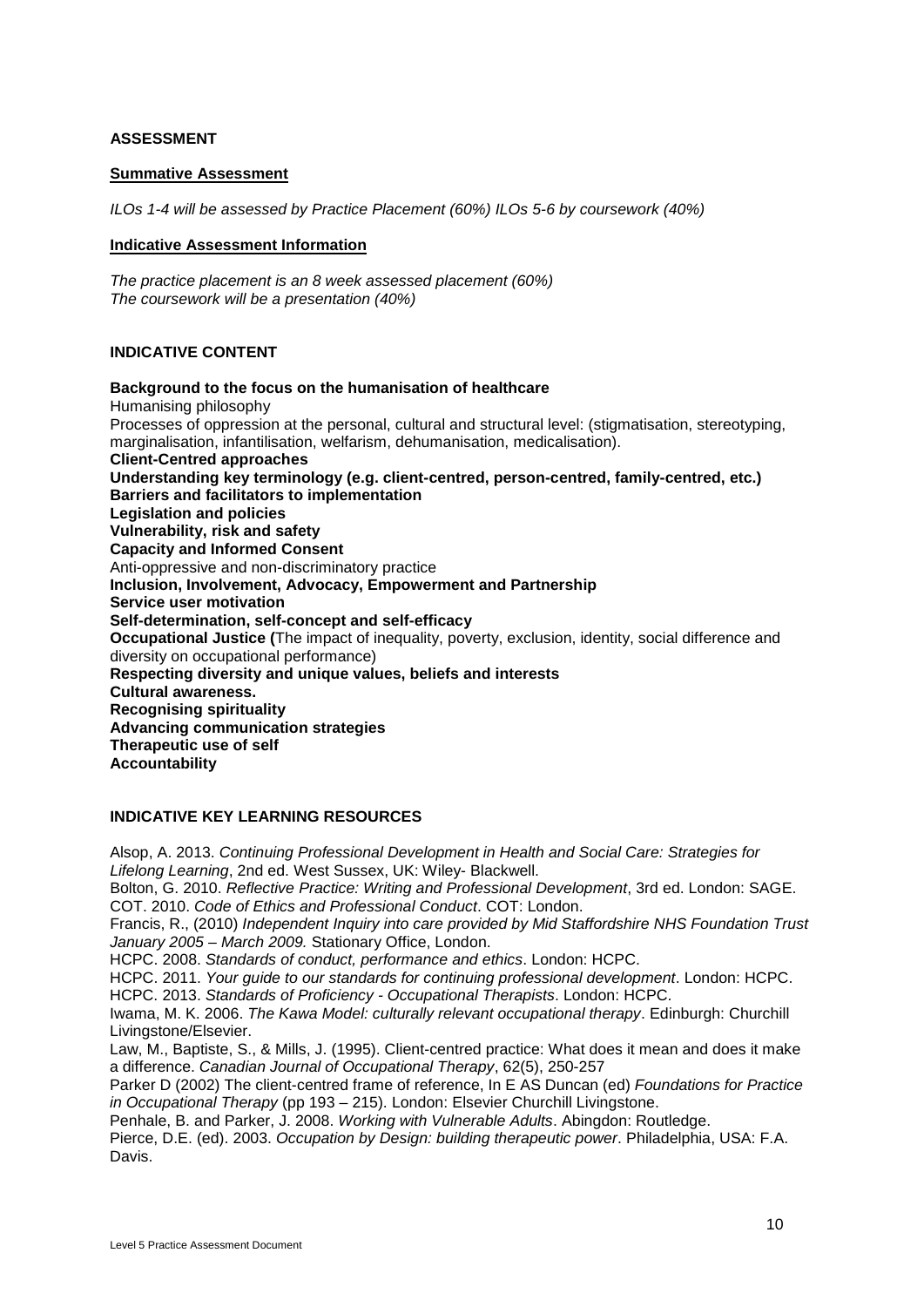Restall, G., Ripat, J., & Stern, M. (2008). Applicability and clinical utility of the client-centred strategies framework. *Canadian Journal of Occupational Therapy, 75*(5), 288-300.

Sumsion, T (ed) 2006. *Client-Centred Practice in Occupational Therapy: a guide to implementation*, 2nd ed. Edinburgh: Churchill Livingstone/Elsevier.

Swee Hong, C. And Harrison, D. 2012. *Tools for Continuing Professional Development*, 2nd ed. London: Quay Books.

Taylor, B.J. 2010. *Reflective Practice for Healthcare Professionals*, 3rd ed. Berkshire, UK: McGraw-Hill/Oxford University Press.

Todres, L., Galvin, K., and Holloway, I., 2009. The humanisation of healthcare: A value framework for qualitative research. *International Journal of Qualitative Studies on health and Wellbeing.,* 4 (2), 68-77. Wade, C. 2011. Planning and writing an evidence-based critical reflection. *Journal of Paramedic Practice*, 3(4), 190-195.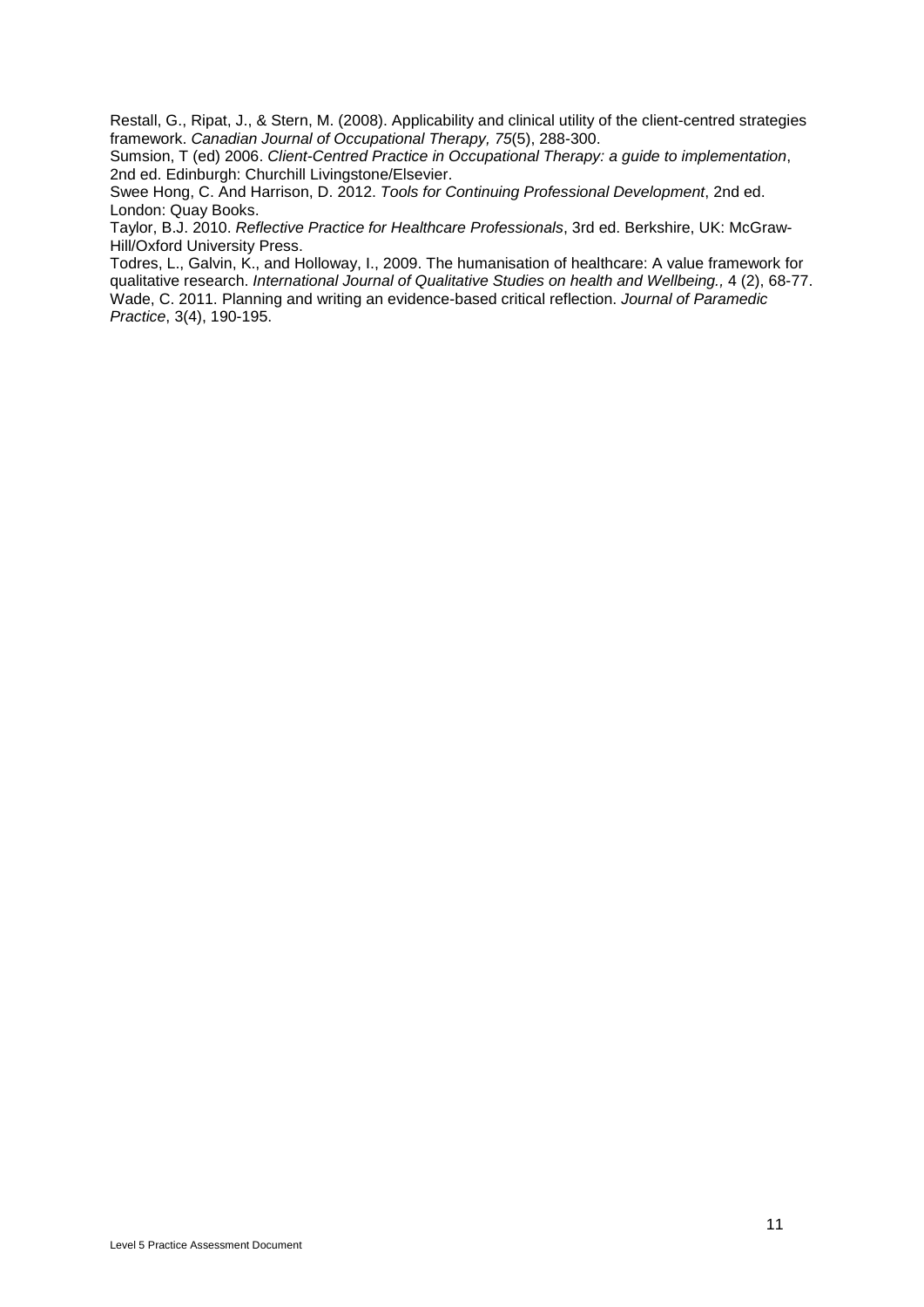# <span id="page-13-0"></span>**2. Assessment**

# <span id="page-13-1"></span>**2.1 Assessment overview**

**Occupational Therapy Portfolio 2 will be assessed in 2 parts.**

## **1. Practice - 60% - (ILOs 1 – 4)**

## **a. BU2 - Practice Placement**

Practice placement BU2 will occur in the second semester. Practice placement educators will assess and grade practice using the competencies and learning outcomes set out in section 6.

## **2. Continuing Professional Development – CPD - 40% (ILOs 5 & 6)**

CPD activities will be expected to occur during the whole of the first and second year and include experiences from the practice placement. Students will need to be proactive in completing their CPD and it is expected that progression will occur throughout the year. An up-to-date CPD portfolio should be developed, demonstrating competency as the student moves through the various stages of learning. It is anticipated that the student's practice placement educator will work in partnership with the student on their CPD journey during the placement and comments on the student's development of their portfolio are welcome. The CPD element of Portfolio 2 will be assessed by university lecturers.

## **BU2 and CPD must be completed successfully in order to proceed to the next year.**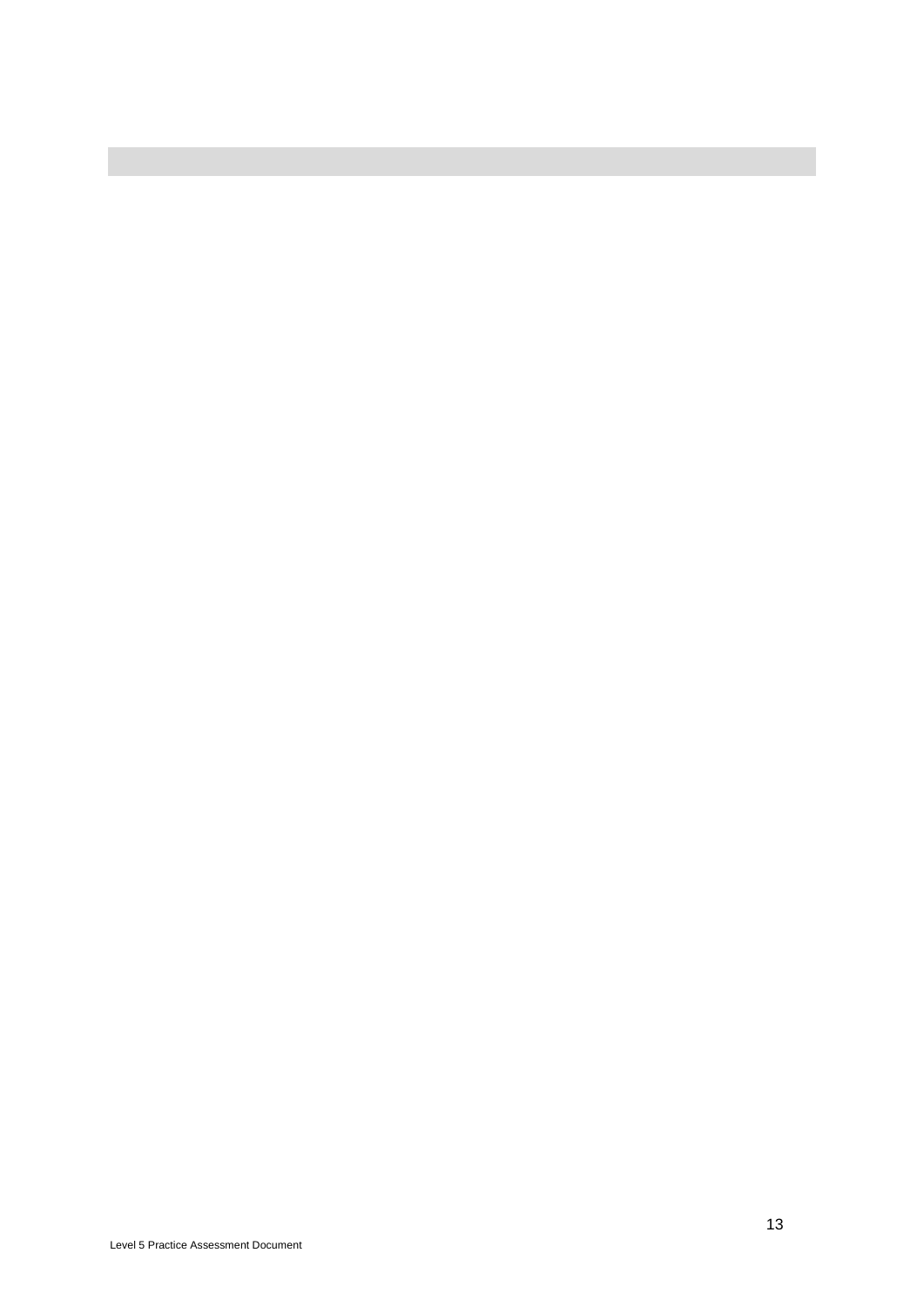# <span id="page-15-0"></span>**2.2 Mandatory Training**

Mandatory training **MUST** be completed before going out on BU2; **failure to do so may prevent attendance on placement.** 

|                                                                              | <b>On-line training</b><br>completed<br>evidenced by<br>certificate where<br>applicable. | <b>Practical training</b> | <b>TUTOR or PPE</b><br><b>SIGNATURE</b> |
|------------------------------------------------------------------------------|------------------------------------------------------------------------------------------|---------------------------|-----------------------------------------|
| <b>Basic Life Support</b>                                                    |                                                                                          | Date:                     |                                         |
| Moving and Handling                                                          | Date:                                                                                    | Date:                     |                                         |
| <b>Infection Control</b>                                                     | Date:                                                                                    | Date:                     |                                         |
| <b>Break Away Training</b>                                                   |                                                                                          | Date:                     |                                         |
| Fire safety (completion of<br>fire procedures for each<br>practice locality) | Date:                                                                                    | Date BU2:                 |                                         |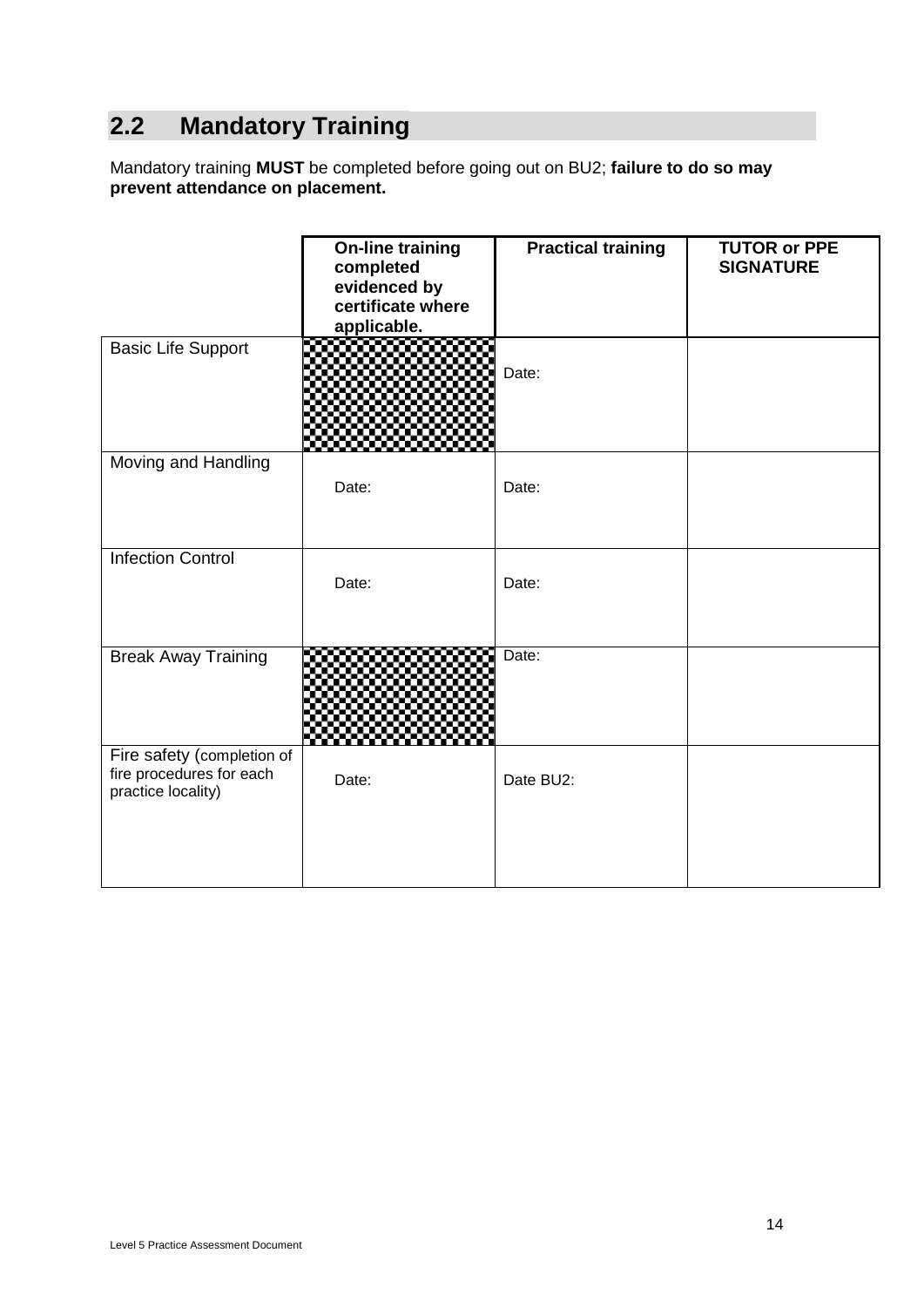# <span id="page-16-0"></span>**2.3 Assessment in practice**

# <span id="page-16-1"></span>**2.3.1 Competencies**

There are eight competencies of practice that will be assessed. These are in line with the NHS Knowledge and Skills Framework:

> **Specific skills: 1**.Assessment and treatment planning **Specific skills: 2** Intervention and treatment

**Core 1:** Communication **Core 2**: Personal & people development **Core 3:** Health, safety and security **Core 4: Service improvement Core 5:** Quality **Core 6:** Equality and diversity

Competencies are the same across each level (year) of the programme but the level of expectation for achieving the learning outcomes differs from year to year. The expectation for achieving the learning outcomes shows the progression that students will make in their performance between level C (first year) to level I (second year) to level H (third year).

Expectations change between the levels (years) in relation to the amount of **support** provided, the **depth of reasoning** required and the **extent** to which students are expected to achieve the intended learning outcomes.

**It is highlighted that the expectation is 'By the end of the placement'.**

# <span id="page-16-2"></span>**2.3.2 Expectations of the learning outcomes between levels**

| Year 1            | By the end of the placement and with <b>support</b> , students are expected to<br>demonstrate basic knowledge and comprehension in order to begin to:                       |
|-------------------|-----------------------------------------------------------------------------------------------------------------------------------------------------------------------------|
| Year <sub>2</sub> | By the end of the placement and with <b>guidance</b> , students are expected to<br>demonstrate analysis and application in order to develop skills to:                      |
| Year 3            | By the end of the placement and with <b>minimal supervision</b> , students are<br>expected to demonstrate evaluation and clinical reasoning in order to be<br>competent to: |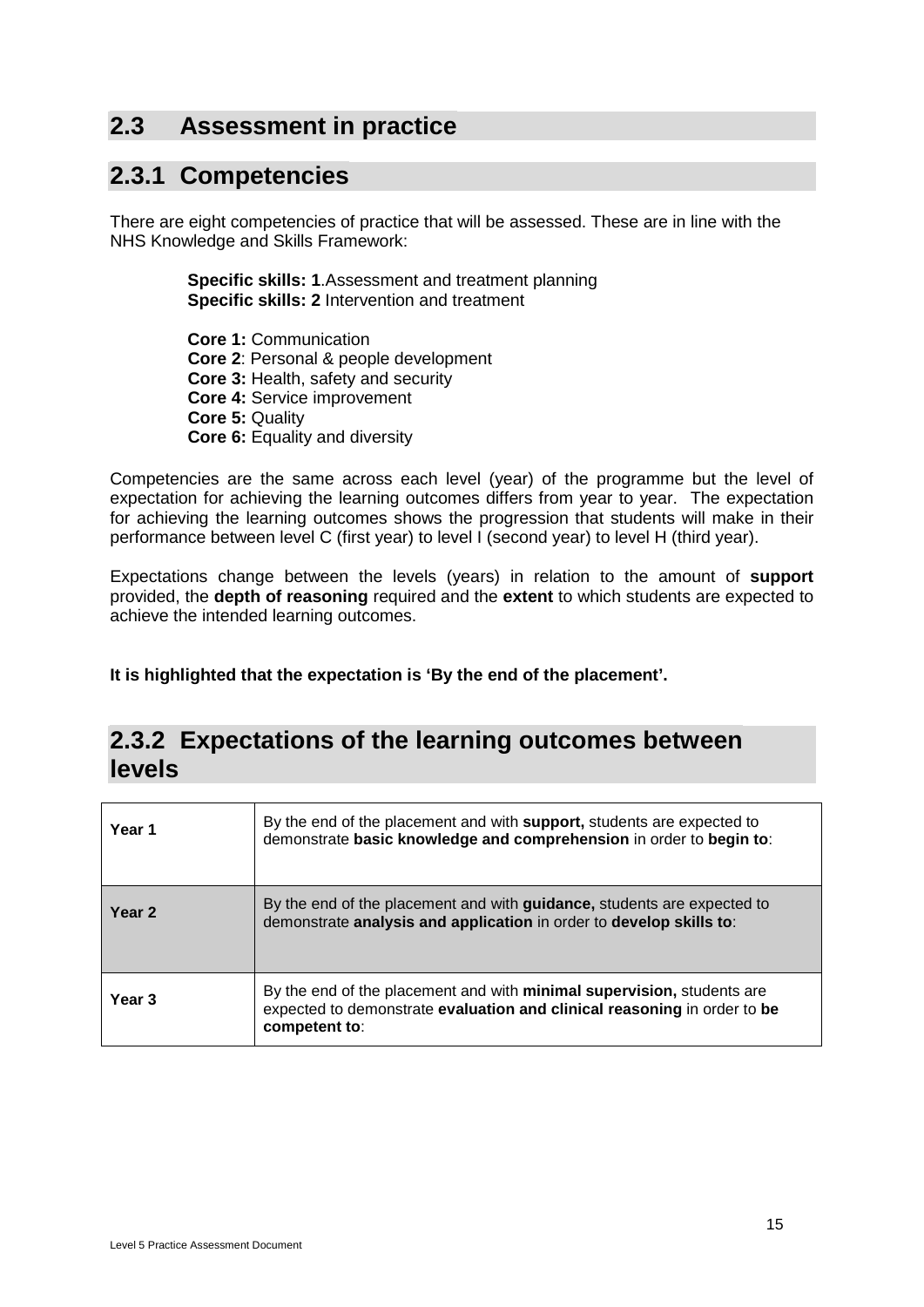# **Definitions of 'support'**

| <b>Support</b>             | Support is defined as significant assistance with all aspects of<br>performance.                                                     | Year 1            |
|----------------------------|--------------------------------------------------------------------------------------------------------------------------------------|-------------------|
| Guidance                   | Year 2                                                                                                                               |                   |
| <b>Minimal supervision</b> | Minimal supervision is defined as ensuring safe practice and<br>expecting students to request guidance or support as<br>appropriate. | Year <sub>3</sub> |

# **Definitions of 'depth of clinical reasoning'**

| Knowledge and<br>comprehension              | Knowledge is defined as demonstration of factual and<br>conceptual principles that underpin practice.<br><b>Comprehension</b> is defined as understanding and interpreting<br>knowledge to develop arguments.                                                                                                                                                                                    | Year 1            |
|---------------------------------------------|--------------------------------------------------------------------------------------------------------------------------------------------------------------------------------------------------------------------------------------------------------------------------------------------------------------------------------------------------------------------------------------------------|-------------------|
| <b>Analysis and</b><br>application          | Analysis is defined as breaking down knowledge in order to<br>consider different approaches to solving problems and identify<br>limits to knowledge.<br>Application is defined as the ability to use knowledge and<br>theory in new situations to explain practice and make sound<br>judgments.                                                                                                  | Year <sub>2</sub> |
| <b>Evaluation and</b><br>clinical reasoning | <b>Evaluation</b> is defined as synthesizing information gained from<br>practice, experience, concepts, theories and the research<br>evidence in terms of their value and clinical significance.<br><b>Clinical reasoning</b> is defined as integration of findings to<br>justify decision making based on knowledge, comprehension,<br>analysis, application and evaluation of the information. | Year <sub>3</sub> |

# **Definitions of 'extent'**

| <b>Beginning to</b>         | 'Beginning to', is defined as basic ability to demonstrate the<br>stated ILOs.                            | Year 1 |
|-----------------------------|-----------------------------------------------------------------------------------------------------------|--------|
| <b>Developing skills to</b> | 'Developing skills to' is defined as establishing and advancing<br>skills to demonstrate the stated ILOs. | Year 2 |
| <b>Competent to</b>         | 'Competent to' is defined as demonstrating the ability to<br>practice as a novice professional.           | Year 3 |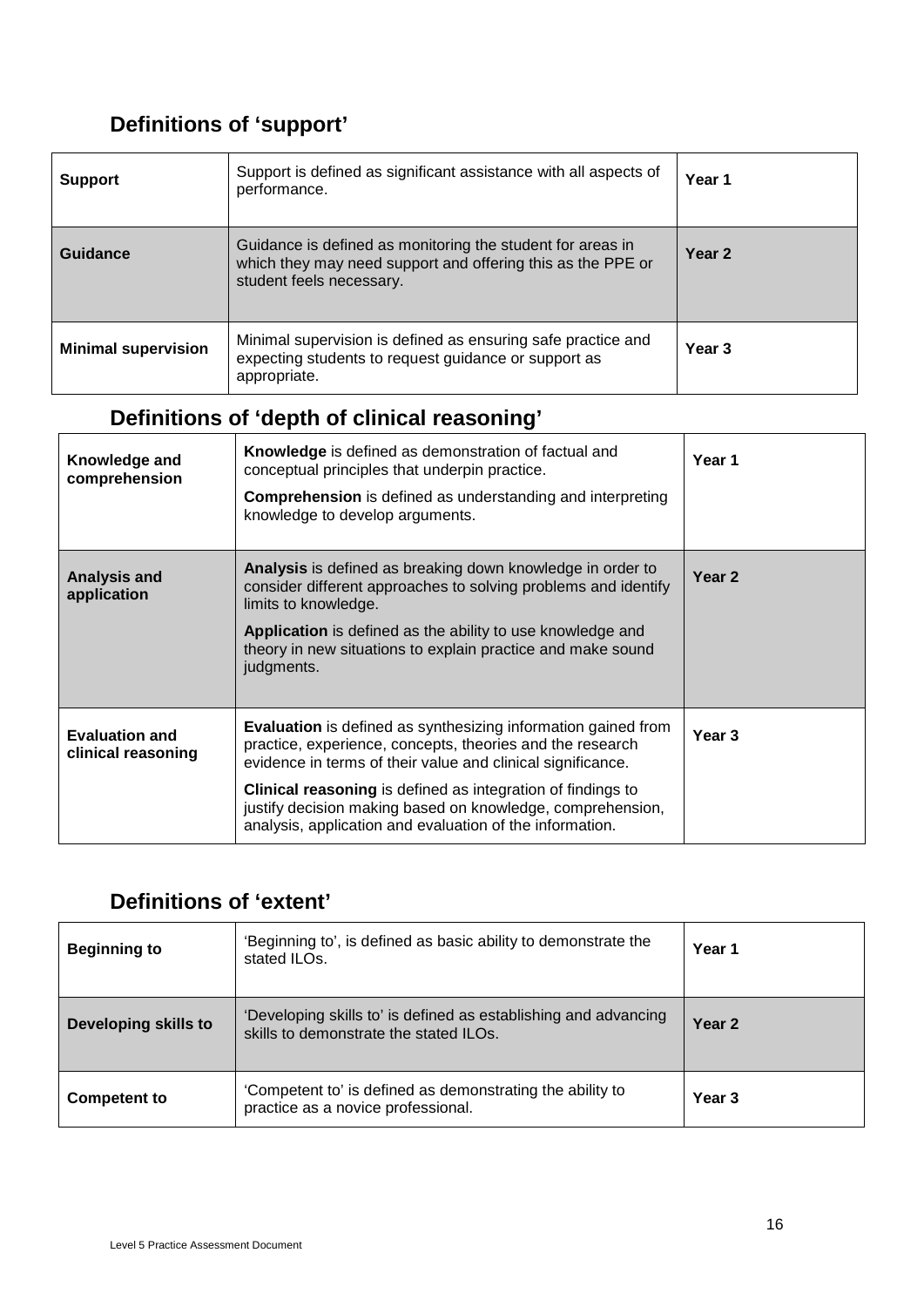# <span id="page-18-0"></span>**2.3.3 Formative and Summative Assessment**

## **Formative assessment**

The Practice Placement Educator (PPE) should give formative feedback half way through each placement. This feedback should be to help the student progress and should not equate to any mark, classification or banding.

Comments should be written in the relevant competency located in section 6.3. If there are specific issues then PPEs are required to implement an *'Action plan'* located in section 7.4 in collaboration with the university tutor.

## **Summative assessment**

On completion of the placement it is requested that PPEs provide summative feedback. This feedback should include written comments, a classification band for each competency and a final grade (%).

**Written feedback** should give the student information on their performance during the placement and also provide them with constructive action points to take forward to subsequent practice placements. Feedback should be written in the relevant competency section located in section 6 for BU2.

The PPE is asked to award a **classification band for each competency**. This should best reflect the achievement of the student by the end of the placement and only marked on the final mark sheet in section 7.

An overall classification mark is given as a **final grade (%)** for the placement. This final grade should reflect the classification bands the student has achieved by the end of the placement and only marked on the final mark sheets in section 8. The grading is not calculated as an average percentage from the competencies but should provide an all encompassing reflection of the students' performance.

The final grade (%) is linked to the following degree classifications.

| 70 and above:  | 1 <sup>st</sup> | <b>Excellent</b> |
|----------------|-----------------|------------------|
| 60 - 69%:      | 2:1             | Very good        |
| 50 - 59%:      | 2:2             | Good             |
| 40 - 49%:      | $3rd$ (PASS)    | Acceptable       |
| 39% and below: | Fail            | Poor             |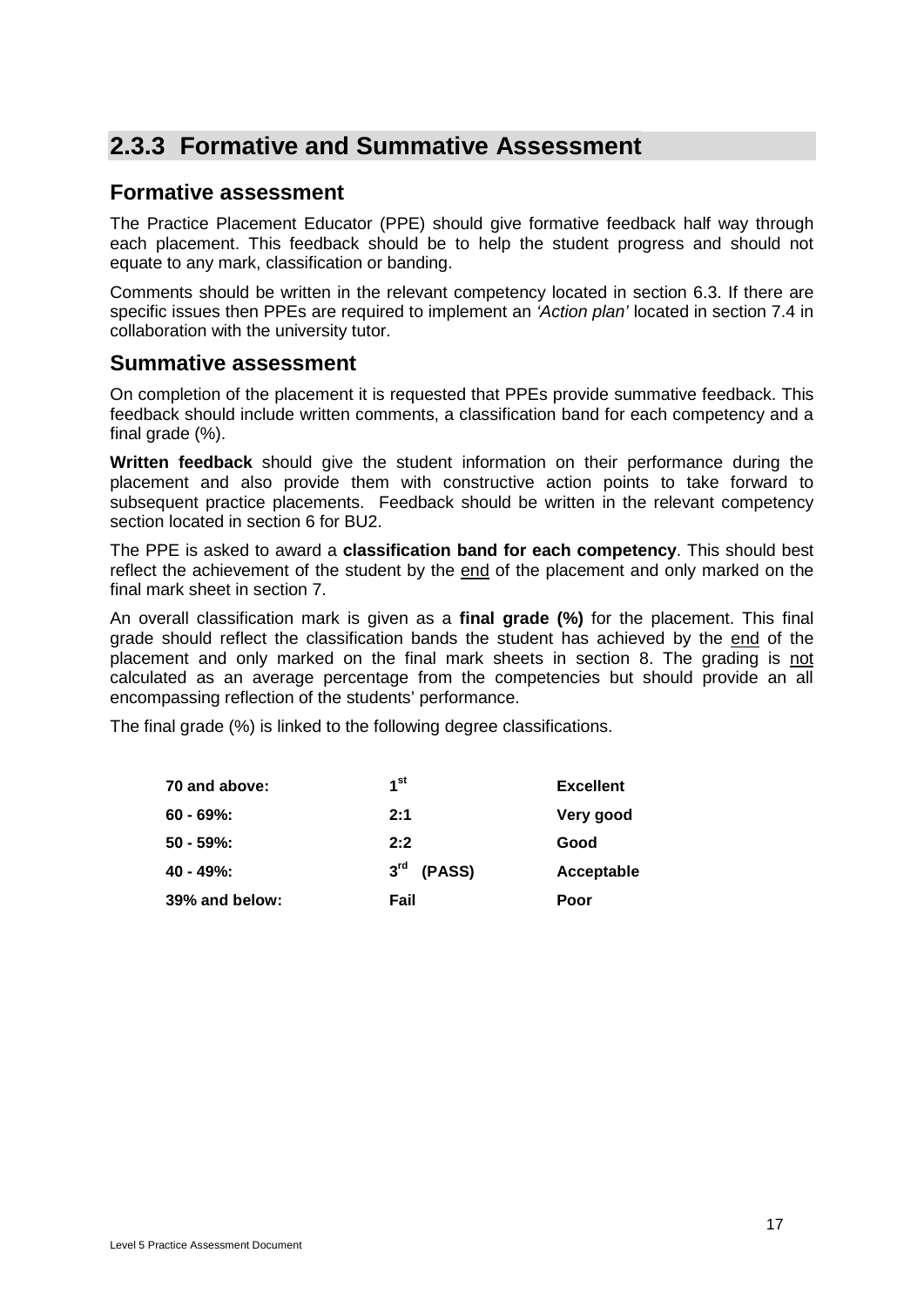# <span id="page-19-0"></span>**2.3.4 Assessment Requirements**

This section outlines the requirements to pass the portfolio unit with respect to the assessment regulations and the procedures taken if a student is falling behind in achieving their intended learning outcomes. Full assessment regulations can be found in the programme handbook.

#### **In order to pass the portfolio unit the student must pass both assessment elements of the unit. This is the 60% practice assessment element and the 40% CPD element**

The practice assessment element consists of *'Practice skills'* and practice placements BU1.

#### *Assessment regulation:*

*Where a unit contains practice assessments, a pass will be awarded where the overall unit mark is at least 40% and the mark in each separate element of the unit assessment is not less than 40%.*

*Compensation: Compensation does not apply to units that are assessed in practice*

**In order to pass practice placement students must pass all eight competencies of the assessment (two specific and six core).** This means achieving a third classification, or above, for each competency on the final mark sheet.

Competencies are defined as 'components' in respect of the programme assessment regulation.

#### **If a student fails a competency this is considered failure of a practice component.**

#### *Assessment regulation:*

*Where a practice element has separate components a fail in any one component will result in a mark of 0% being awarded for that element.* 

The assessment structure enables all students to demonstrate that they have met the intended learning outcomes for each unit, which are mapped to the HCPC Standards of Proficiency for Occupational Therapists. Therefore, assessment ultimately ensures that all students who succeed at assessment have demonstrated that they meet the standards of proficiency.

If a student is falling behind in achieving their intended learning outcomes the PPE should contact the student's academic advisor as soon as possible and the practice placement support will be implemented.

#### **In order to achieve a first class mark, the student should be consistently excellent, normally achieving a first class classification in all competencies. To be awarded 80% or above is extremely rare and should only be awarded to a consistently exceptional student.**

**By the end of the programme all students need to pass a minimum of 1000 practice hours**. Hours in practice will be formally recorded on the Student placement record sheet and confirmed by the practice placement educator.

#### **All placement documentation (assessment formative and summative feedback, mark sheet and hours) must be completed and submitted to administration.**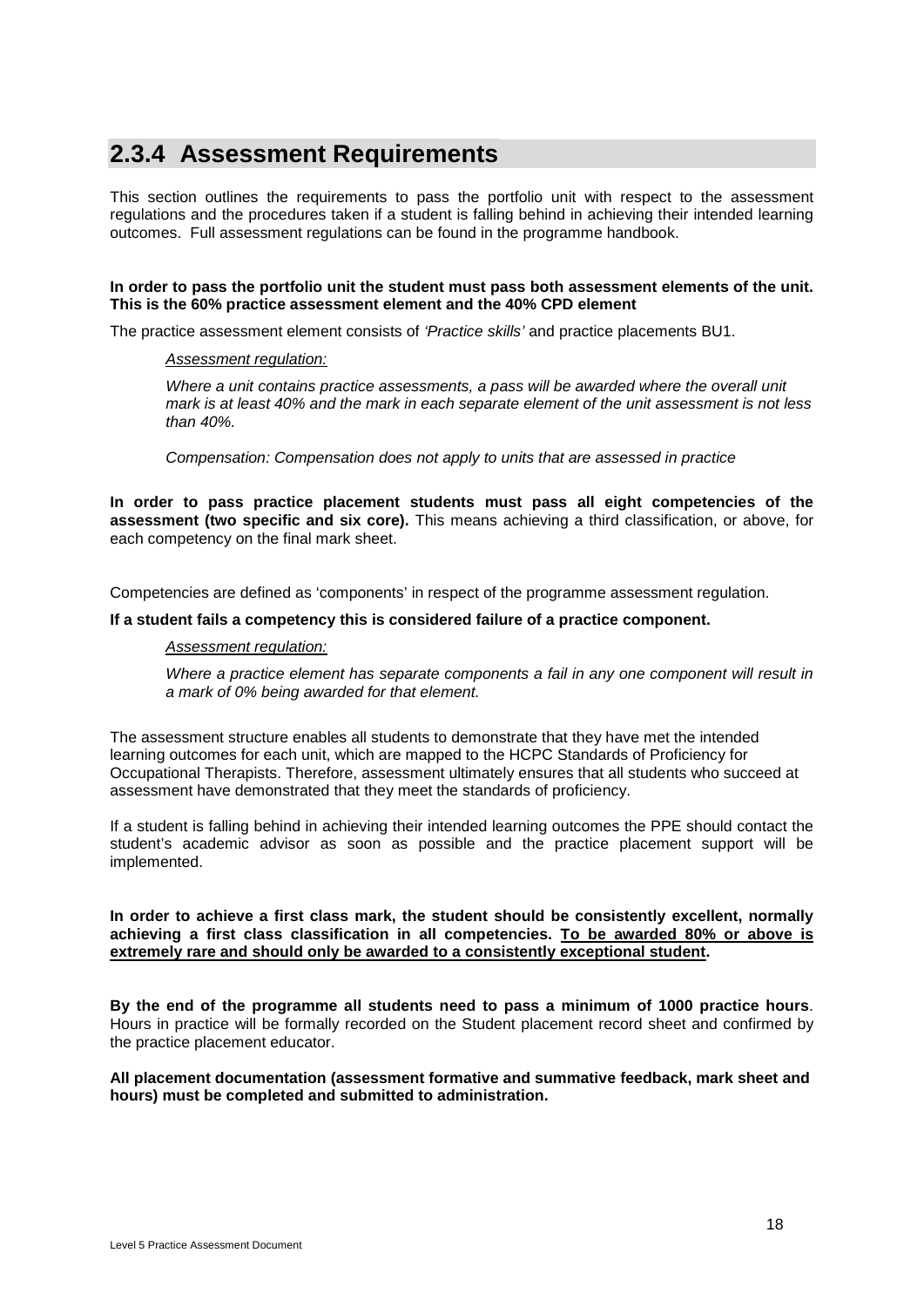# <span id="page-20-0"></span>**3. Continuing Professional Development (CPD) Assessment**

CPD **is the 40% assessment element** of the Occupational Therapy Portfolio 2 unit and will be assessed by the development of the student's CPD e-Portfolio which should meet the intended outcomes below:

### Intended learning outcomes

- 5. Explore and analyse processes and factors that lead to the facilitation of/barriers to clientcentred approaches and humanising healthcare practice.
- 6. Demonstrate critical awareness of the concepts of humanisation and client-centred approaches gained from practice, university and wider experiences through reflection and action.

These will be achieved by:

**CPD e-Portfolio –** This is to be completed by the student by the end of the year, but should be a continuous process throughout their time at university and whilst on placement. A Strengths, Weaknesses, Opportunities and Threats (SWOT) analysis and Personal/Professional Development Plan (PDP) should be peer assessed following BU0 during a facilitated session and revised in preparation for BU1. We advise the student to access the CPD on-line resources available on MyBU and consult COT documentation to help guide them in this process.

**Academic Adviser review –** The CPD e-Portfolio may be shared with the Academic Adviser during meetings as a prompt for discussion on the student's progress.

### **Summative Assessment**

Students will provide access for the Portfolio Leads to core components of their CPD e-Portfolio for summative assessment at the end of the academic year (see the Assessment Brief on MyBU for details).

The summative mark and feedback will be completed by the Portfolio Lead using the marking form posted under the assessment tab in the OT Portfolio 2 unit on MyBU.

This assessment will take place at the end of BU1.

On successful completion of the Occupational Therapy: Portfolio 2 unit the student will then develop their second PDP in the summer break in preparation for their next year at Bournemouth University. The second PDP and SWOT analysis will then be peer reviewed in a facilitated workshop at the beginning of the academic year.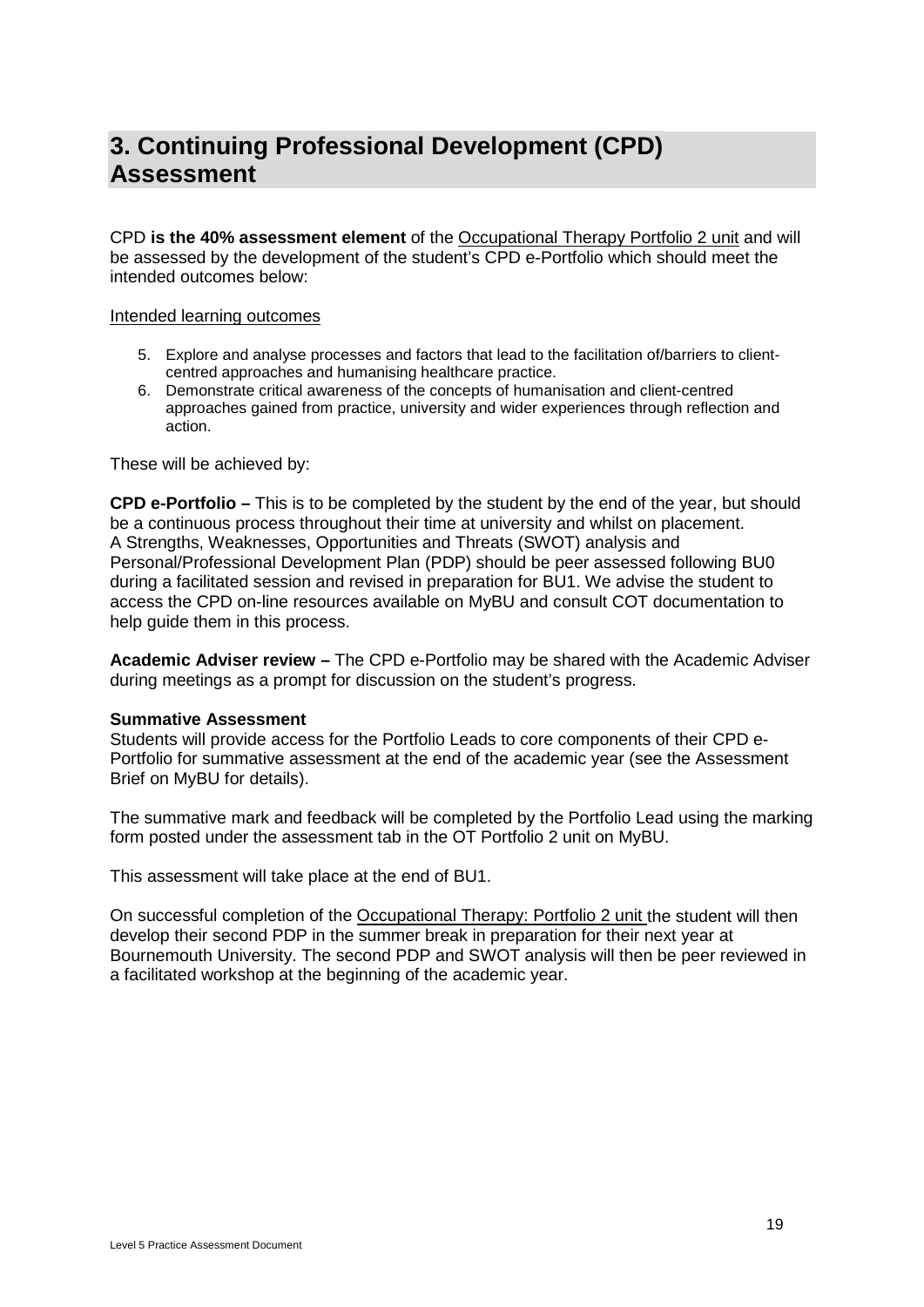# <span id="page-21-0"></span>**4. Placements**

# <span id="page-21-1"></span>**4.1 Placement information**

One placement occurs during Occupational Therapy Portfolio 2.

**BU2** Eight week placement which occurs in the second semester

The student will bring the practice assessment document to the placement, having already identified and written their perceived learning needs for the placement to prepare for the negotiated learning agreement. This will include any action points arising from preceding placements. The PPE can contribute if necessary.

The student and PPE will discuss the use of resources available during the placement and appropriate learning outcomes that will encourage the student to apply their theoretical knowledge to practice. These outcomes will be agreed and recorded by the student to form the learning agreement. The student and the PPE will use this agreement to monitor the achievement of the learning outcomes during the practice placement.

At the end of each week, the student will reflect on their progress in relation to their achievements and challenges, making a personal note of actions to be addressed in subsequent weeks. The students will then meet with their PPE, who will provide feedback. Any further action points will be discussed and agreed.

Half way through the placement in the formative sections of the competencies, the PPE will comment on the student's progress in relation to each competency, identifying any issues to be addressed.

## **Should the student show unsafe practice or violate the rules of professional conduct, please report this to the student's Academic Advisor as detailed in practice placement support.**

Throughout the placement, the student will keep a daily record of hours in section 8. Should the student be struggling with specific issues a copy of the negotiated learning agreement should be sent to a university tutor who will then discuss an action plan with the PPE and student. The student online placement evaluation form and Student Reflection on Placement form within the Practice Assessment Document, gives the student an opportunity to provide feedback on the placement.

## **At the end of the placement the PPE and student must make sure that all relevant pages are signed and dated. The PPE may take a photocopy of the portfolio for CPD purposes but the original must be returned by the student to the university as an official record by the deadline.**

Please contact a university tutor or the Practice Education Tutor (contact numbers at the beginning of this book) if you wish to discuss the student's progress. This is essential if you think the student's practice is of poor standard (struggling to maintain a pass). Additionally if you feel that a student is not currently achieving the level of proficiency for their year then you must contact a university tutor urgently to discuss this. Please do not wait until the student is ending the placement before making contact – it is essential that a plan is put in place early to address any difficulties.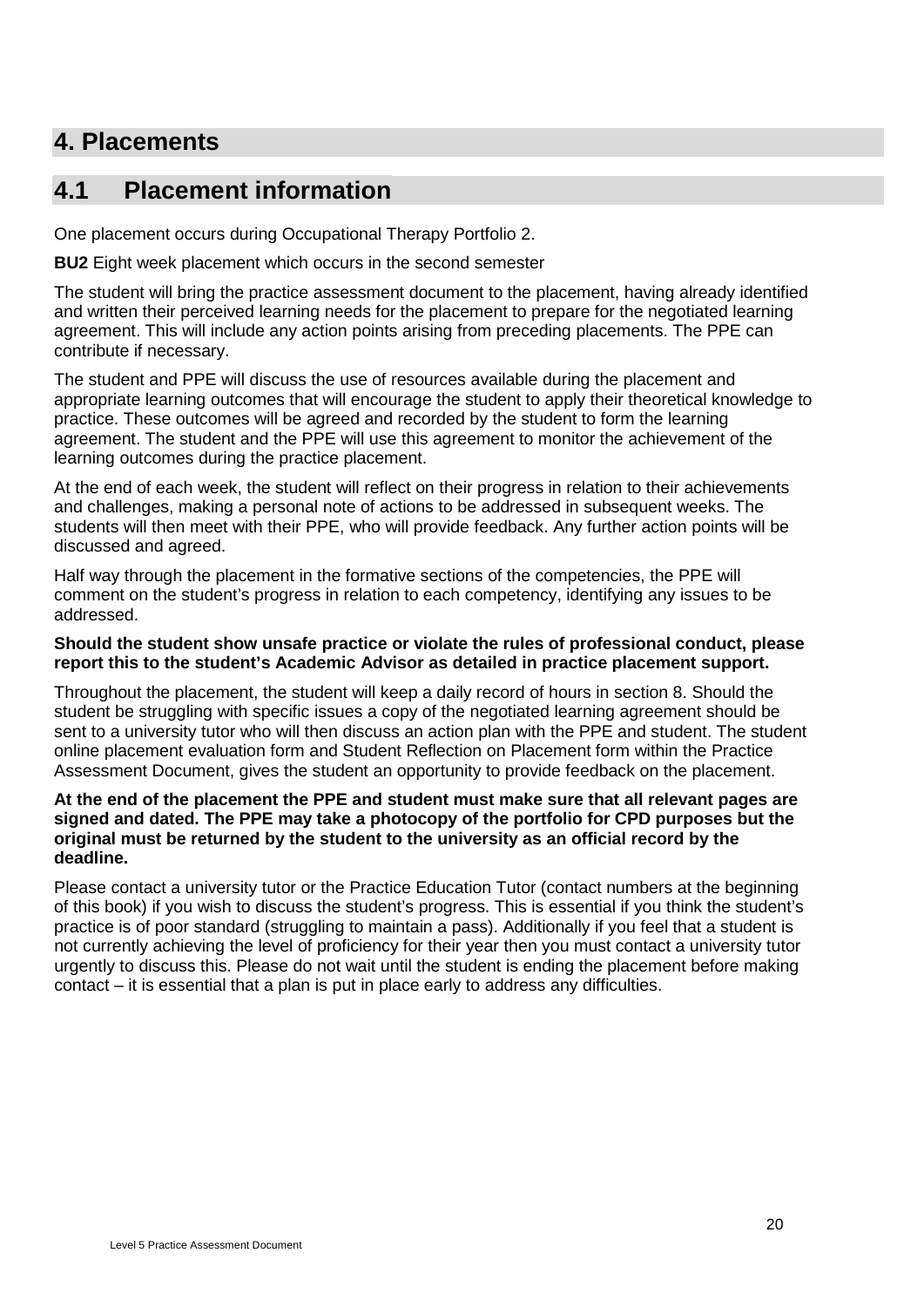# <span id="page-22-0"></span>**4.2 Placement descriptors**

To complete the placement experience the student's portfolio of evidence will inform their final personal development plan and will require evidence from this to inform their CPD profiles.

Students will complete a minimum of 35 hours per week, averaged over the course of the placement, to include 3 hours of portfolio development

A placement which is failed must be successfully completed to enable the student to progress to the next level.

The occupational therapy student experience consists of six placements over a three year period, which offers a range of placement opportunities and settings. The majority of the placements are in the Dorset and Somerset region. Settings are acute, rehabilitation, social services and in role emerging areas. Most take place within the NHS, social services, community facilities and independent health sectors.

| Year 1: Level 1: | <b>Placement BU0:</b> A one week orientation to professional practice<br><b>Placement BU1:</b> A six week placement |
|------------------|---------------------------------------------------------------------------------------------------------------------|
| Year 2: Level 2: | Placement BU2: An eight week placement                                                                              |
| Year 3: Level 3: | <b>Placement BU3:</b> A ten week placement<br><b>Placement BU4:</b> An eight week placement                         |

Placements offer a wide range of experience over the three years to give students insight into a variety of settings and invaluable experience as they are developing and consolidating their skills as therapists.

## **Placements BU1, BU2, BU3 and BU4**

Over the three years, students gain knowledge and experience from the blend of academic work and placements. In the final placement student may have an opportunity to arrange their own placement or experience a 'role emerging' / contemporary practice placement. This will be with guidance and support of the academic advisor and placement education tutor. This gives an ideal opportunity for students to discover more about occupational therapy in a specialist area and potentially arrange to work with occupational therapists overseas.

### **Areas where students can be placed through the University:**

### **Mental Health**

Placements can be offered within a variety of mental health settings; community, inpatient, child and adolescent mental health (CAMHS), dementia care and eating disorder clinics are a few examples. Students are able to gain a wealth of knowledge in the different settings whilst being able to put into practice the skills they have learnt whilst at university.

### **Physical**

Students have a range of physical placements available to them within different hospital environments. This can be within acute hospitals that are able to provide a wide variety of ward, outpatient and specialist area (e.g. hand therapy) experience. Community hospitals, Integrated Community Rehabilitation teams and Independent Living Teams are areas where students can experience a different aspect of NHS occupational therapy service provision within local communities. Students can observe and participate within supportive yet challenging environments and develop core skills within physical settings.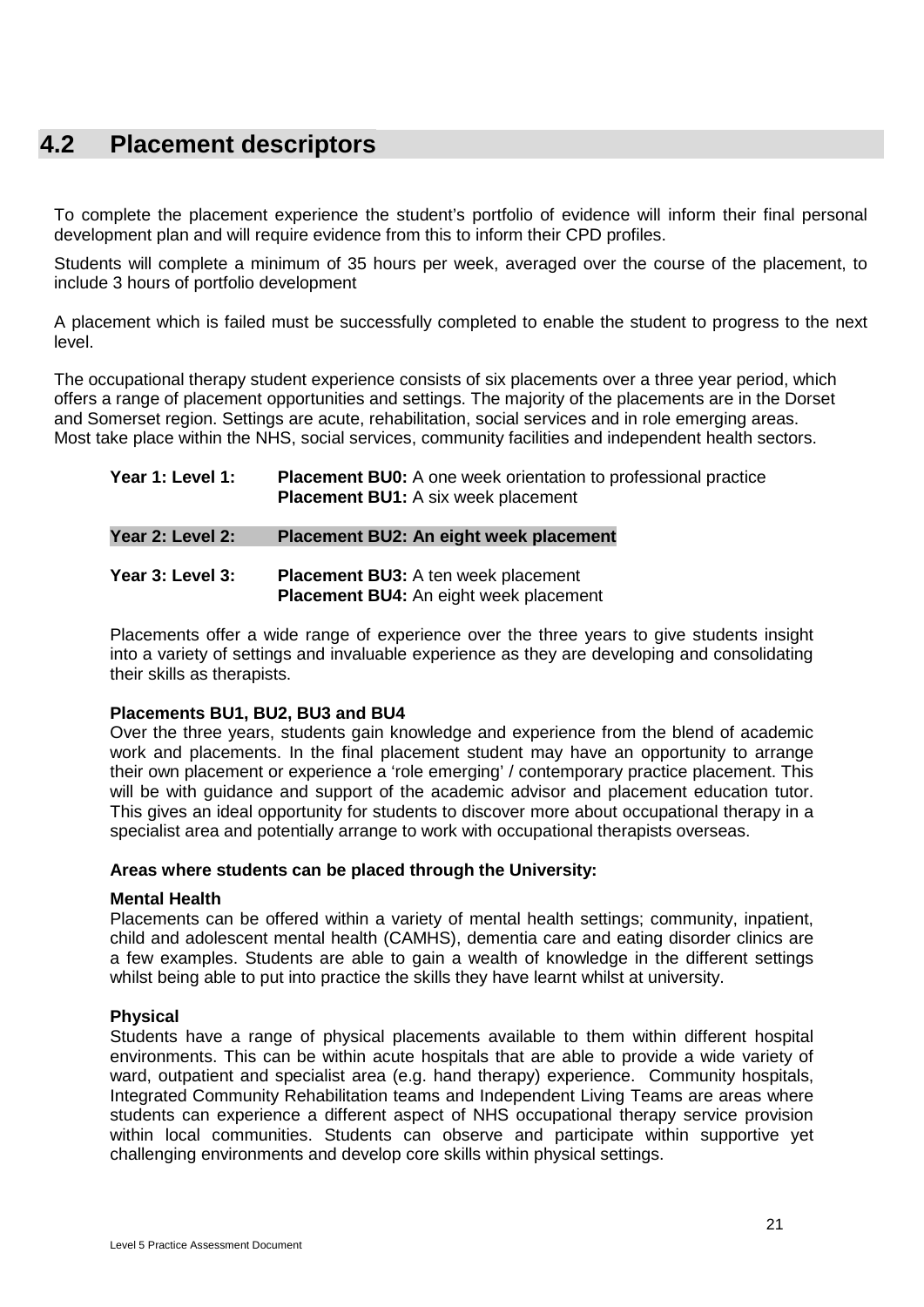## **Social Care**

Placements within Social Care settings enable students to gain insight into community teams working both within adult and children with disabilities services. They are able to gain experience of working with professionals and colleagues not so often accessed through other physical settings, for example; housing and grants officers, social workers from hearing and vision services and local council housing staff to name just a few. Students can also gain experience of working with Occupational Therapists who specialise within housing services and Reablement Teams.

## **Specialist Areas**:

Occupational Therapy is known to be a career that can lead to working in many different areas. Some of the more specialist placements that students may be allocated can be; The Duke of Cornwall Spinal Injuries Unit, Wessex Rehabilitation Unit, Burns and Plastics, Learning Disabilities, Paediatrics, Hand Therapy, Neurology, Vocational Rehabilitation, Pain Management Service, MS Service and Accident and Emergency.

### **Role Emerging and Contemporary Practice**

In addition to the more 'standard' placements within NHS and Social Care settings, students are also given the opportunity to experience placements within charitable organisations and privately run services. Role Emerging Placements are facilitated for students in their third year of study and provide students with a breadth of experience working in settings where there is no current OT provision.

## **Students will complete a minimum of 35 hours per week averaged over the course of the placement.**

**Note**: A placement which is failed must be successfully completed to enable the student to progress to the next level.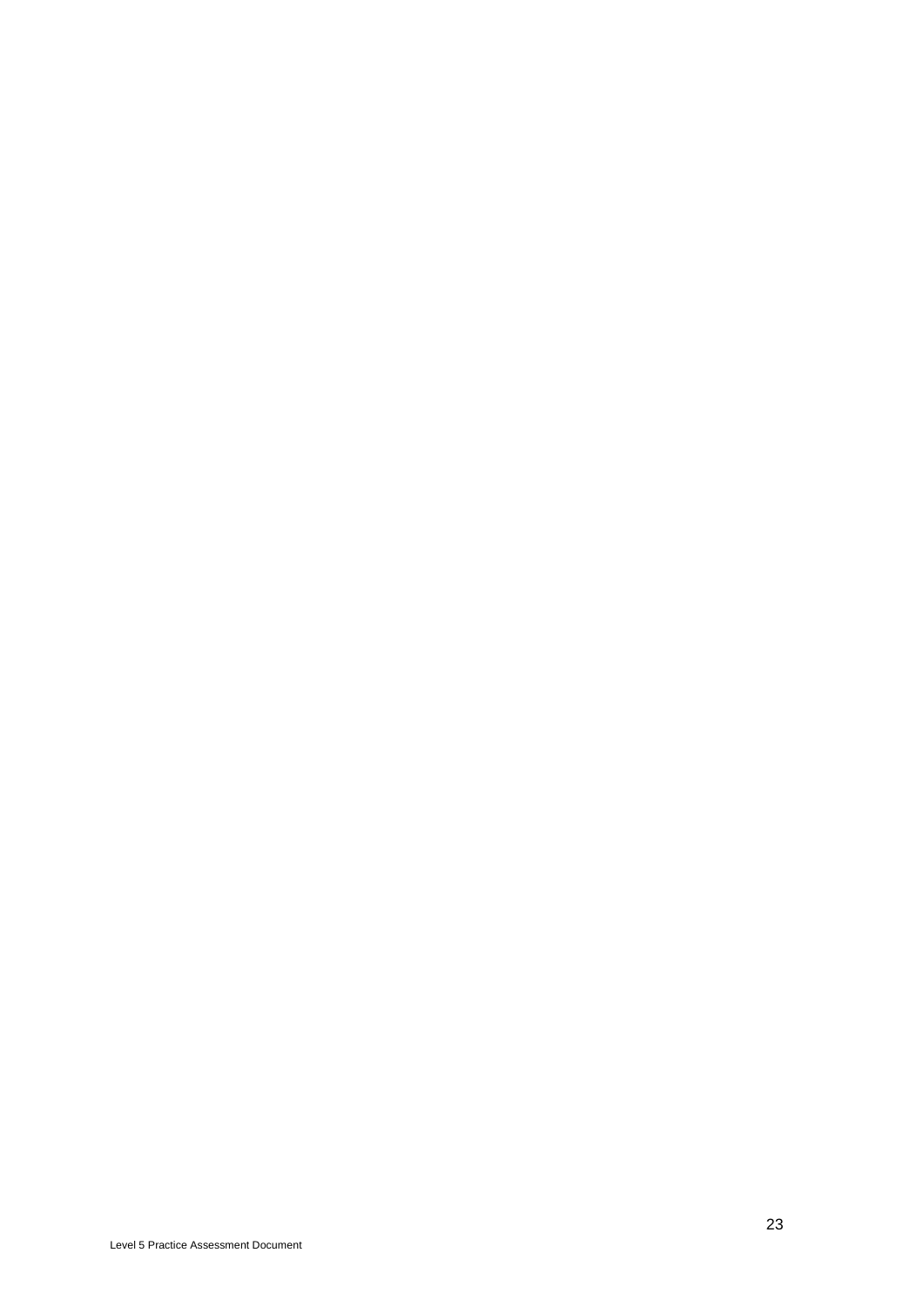# <span id="page-25-0"></span>**5. Responsibilities**

# <span id="page-25-1"></span>**5.1 Responsibilities of student**

## **Prior to placement students should:**

- Read all information provided on the student online placements system Placement on the Web (POW) relating to their specific allocation.
- Write an appropriate introductory letter or email to the Practice Placement Educator (PPE) including:
	- o checking any questions or issues that have not been answered by the information on POW prior to placement.
	- o ensuring that necessary arrangements have been made with regards to start times, accommodation and travel.
- Revise relevant taught information (anatomy etc) and skills in preparation for the placement.
- Complete the first section of the negotiated learning agreement for the upcoming placement which considers personal learning needs for the stage of training and takes into account previous placement experience.

## **At the start of the placement and throughout students should:**

- Behave and dress in a professionally suitable manner at all times being courteous to all and respecting the clinical judgment supporting the feedback and marks given.
- Observe the COT Code of Ethics and Professional Conduct and HCPC Standards of Conduct, Performance and Ethics at all times.
- Discuss and complete the negotiated learning agreement with the PPE.
- Plan a programme of experience with the PPE which takes into account placement opportunities and the above.
- Inform the PPE and a university tutor in the case of any problems or unforeseen circumstances which may affect the ability to complete the placement within the agreed time.
- On the first day students must ensure they know the process for sickness reporting for the placement and at all times follow the procedure of the placement setting and that of Bournemouth University School of Health and Social Care regarding absence and sickness.
- Use the opportunity of supervision and assessment effectively and actively contribute to this process.
- Use every opportunity while on placement to fulfil personal learning needs and improve clinical skills with a range of service users, working at a level appropriate to the stage of training reached.
- Reflect on the placement experience enabling personal and professional development. Complete selected items of evidence to add to CPD portfolio and review these with the PPE where relevant.
- Maintain a reflective report and contribute to the various elements of continuing professional development portfolio.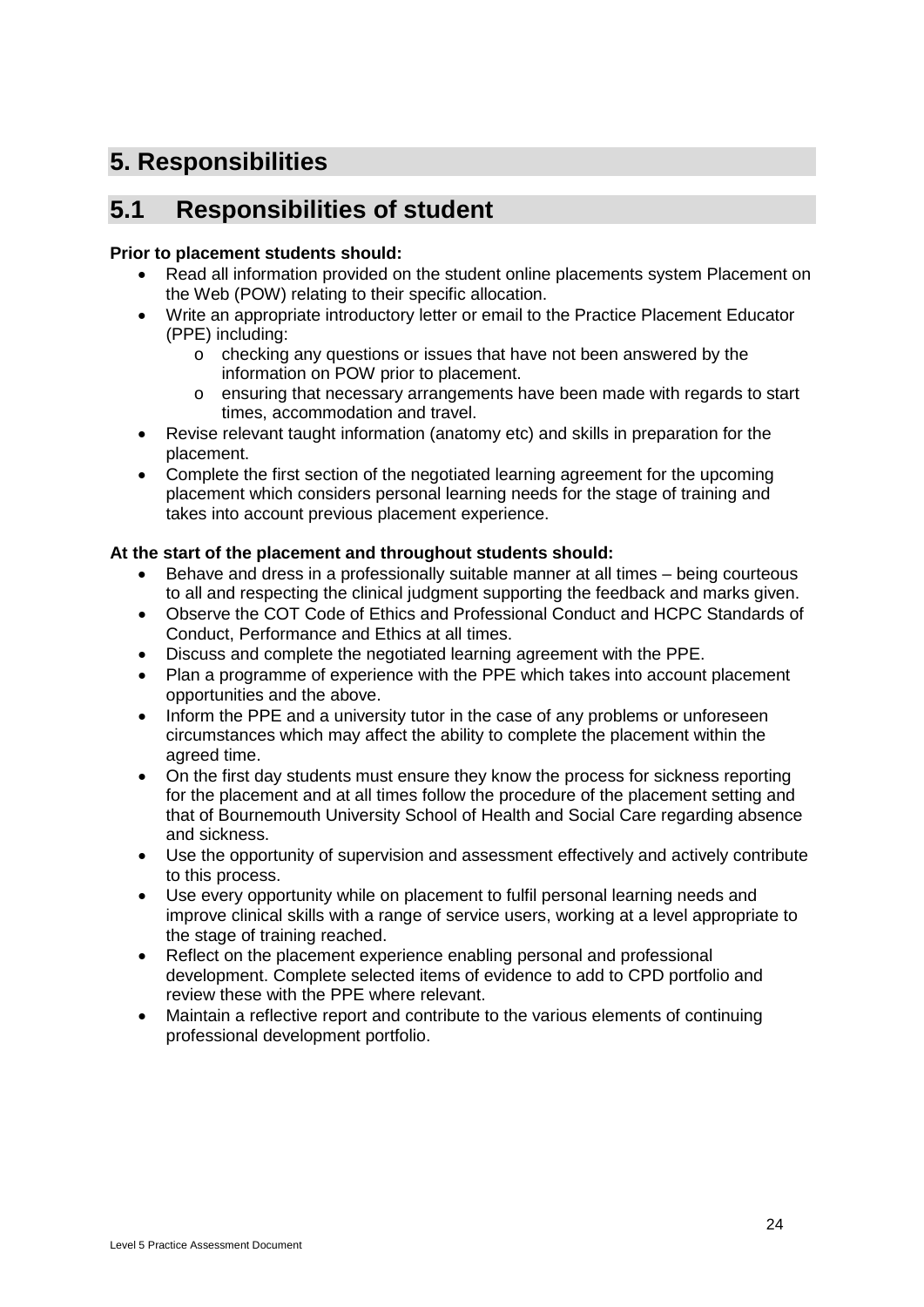• Contact their academic advisor at any point of the placement should they have any concerns for placement support and / or pastoral issues.

## **At the end of the placement students should:**

- Complete the reflection on the placement experience (page within the PAD) and ensure their PPE has time to read the reflection and discuss any points as necessary. PPEs may also take a copy of this for their own CPD.
- Complete the relevant paperwork by the required date and submit their PAD to the Placement Administration Team by the submission date given.
- Ensure that the CPD portfolio is updated, and identify further needs in CPD.
- **Under no circumstances** should the student challenge the PPE's judgement and grades awarded. Any concerns related to the marking should be raised with the academic advisor at the earliest opportunity so that they can be addressed.

| BU <sub>2</sub>                                                                                                                                                                                                                                       |  |  |
|-------------------------------------------------------------------------------------------------------------------------------------------------------------------------------------------------------------------------------------------------------|--|--|
| I agree to abide by the above at all times during the BU2 placement. If, at any time I have<br>any concerns or questions relating to these expectations I will contact the student's<br>academic advisor or the placement education tutor to discuss: |  |  |
|                                                                                                                                                                                                                                                       |  |  |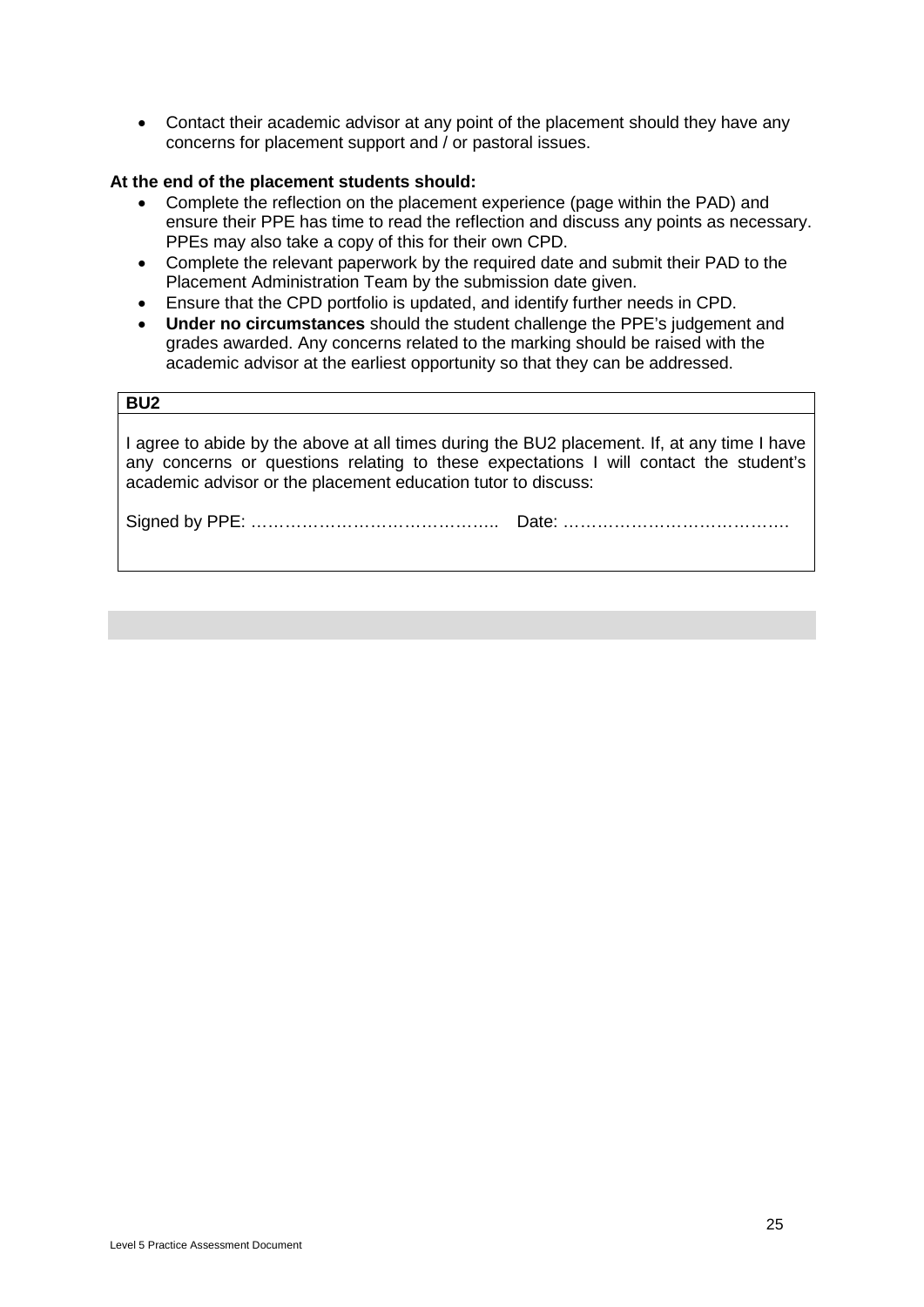# <span id="page-27-0"></span>**5.2 Responsibilities of practice placement educator**

## **Responsibilities of the Practice Placement Educator – BU2**

## **Prior to the Placement starting the PPE should**:

- Review the Practice Placement Guidance Document that will be emailed to all PPEs prior to placement commencing.
- Undertake appropriate Practice Placement Educator training;
	- o For 'new' PPEs a one day course with pre-course workbook (for details contact: hscpostregadmissions@bournemouth.ac.uk)
	- o For PPEs who have previously had training either at Bournemouth University or at another University we would strongly recommend attending an update every 2 years or attend an update directly before having a student (for details contact: sophies@bournemouth.ac.uk)
- Review the Practice Assessor Website for additional placement related information and support: http://practiceassessor.bournemouth.ac.uk/
- Provide placement information for students in advance of the placement through the Placement Environment Profile and in response to introductory emails.
- Be aware of equal opportunities and anti-discriminatory policies and their monitoring and implementation in relation to students.
- Prepare an induction for the student's first day.
- Formulate the outline of an appropriate student diary / placement plan to be added to and developed during the placement.

## **At the start of the placement and throughout the PPE should:**

- The PPE(s) should meet and carry out an induction with the student, which should include:
	- o Location of appropriate literature such as policies, books etc
	- o Tour of practice facilities and location of lockers, library etc
	- o Emergency procedures and policies in the event of fire, cardiac arrest etc.
	- o Necessary contact details in the event of an emergency and reporting sickness/absence.
- Ensure student has PPE's contact number(s)
- Ensure that the student always has a named member of the MDT to refer to.
- Develop a programme with the student which reflects their learning needs as identified in the negotiated learning agreement and identify learning opportunities within the clinical placement area
- Plan a programme of experience which takes into account placement opportunities and the above.
- Schedule weekly formal supervision. This is essential to develop the student's learning informed by the placement learning outcomes and the negotiated learning agreement. This must be documented in supervision notes and stored appropriately.
- Plan a date and time for the midway assessment and contact the student's academic advisor to ensure that the halfway university contact (time, date and method) is also 'booked in'.
- Ensure the halfway and final feedback reports are given to the student at the appropriate times.
- Provide learning, support, teaching and supervision, which encourage safe and effective practice; independent learning and professional conduct.
- Inform the student's academic advisor or the placement education tutor as soon as possible if any concerns arise regarding the student's performance.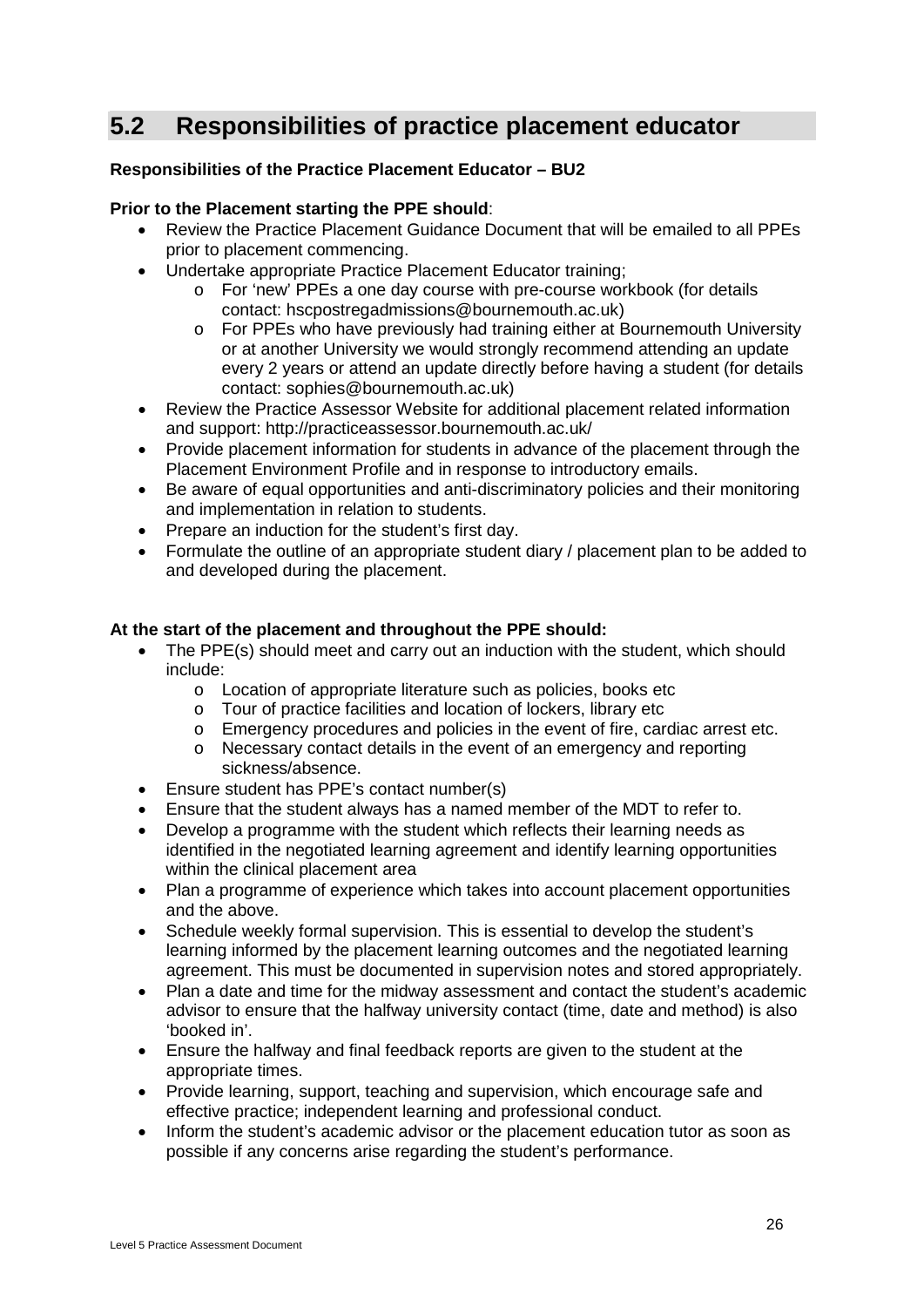- Inform the student's academic advisor or the placement education tutor as soon as possible if a situation arises which may affect the student's ability to complete the placement within the agreed time.
- Review relevant reflections and items from the student's CPD portfolio with them during supervision. Encourage them to amend and add to their PDP and to reflect on events that may be useful to aid their learning.

## **At the end of the placement:**

• Complete the student final / summative feedback for each of the 8 competencies reflecting on what they have achieved by the end of the placement and recommendations for future development. The hours sheet and final report sheet must be fully completed and signed by student and PPE before the submission of the PAD to the university.

| BU <sub>2</sub>                                                                                                                                                                                                                                       |  |  |
|-------------------------------------------------------------------------------------------------------------------------------------------------------------------------------------------------------------------------------------------------------|--|--|
|                                                                                                                                                                                                                                                       |  |  |
|                                                                                                                                                                                                                                                       |  |  |
|                                                                                                                                                                                                                                                       |  |  |
| I agree to abide by the above at all times during the BU2 placement. If, at any time I<br>have any concerns or questions relating to these expectations I will contact the student's<br>academic advisor or the placement education tutor to discuss: |  |  |
|                                                                                                                                                                                                                                                       |  |  |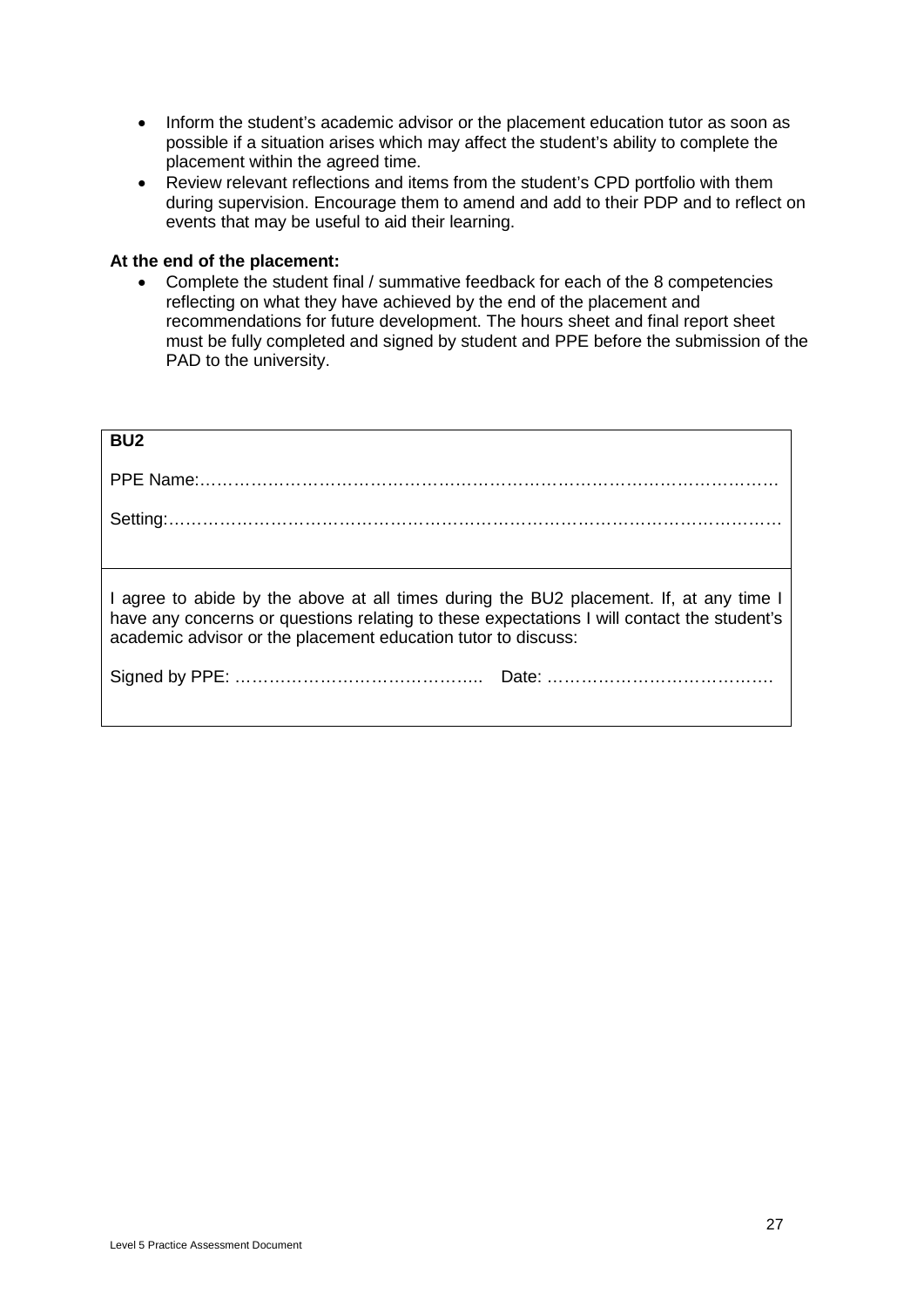# <span id="page-29-0"></span>**5.3 Responsibilities of the university tutor**

## **Responsibilities of the Student's Academic Advisor:**

- The student's academic advisor will contact the PPE in the early stages of the placement to open lines of contact and agree arrangements for the halfway placement contact.
- A midway consultation will be undertaken between the academic advisor (or named member of academic staff should the academic advisor be unavailable), the student and the PPE separately and/or together, which will include personal and academic issues such as:
	- o Review of student progress on placement.
	- o Assessment criteria.
	- o Pastoral issues which may have a bearing on the success of the placement.
- The academic advisor may arrange additional face to face visits with the student and PPE during the course of the placement, should additional support be required.
- A record of the visit or discussion will be recorded by the tutor for the student's file. A copy of this must be signed as an accurate record by student, PPE and tutor.
- Support phone calls will make use of the summative and formative assessment areas of the competencies discussed between student, PPE and academic advisor to record agreed observations. The Practice Assessment Document's Action Plan can be used to monitor implications for the students if it is decided that a structured approach is necessary.

## **BU2**

These responsibilities have been agreed by the Bournemouth University Occupational therapy Team.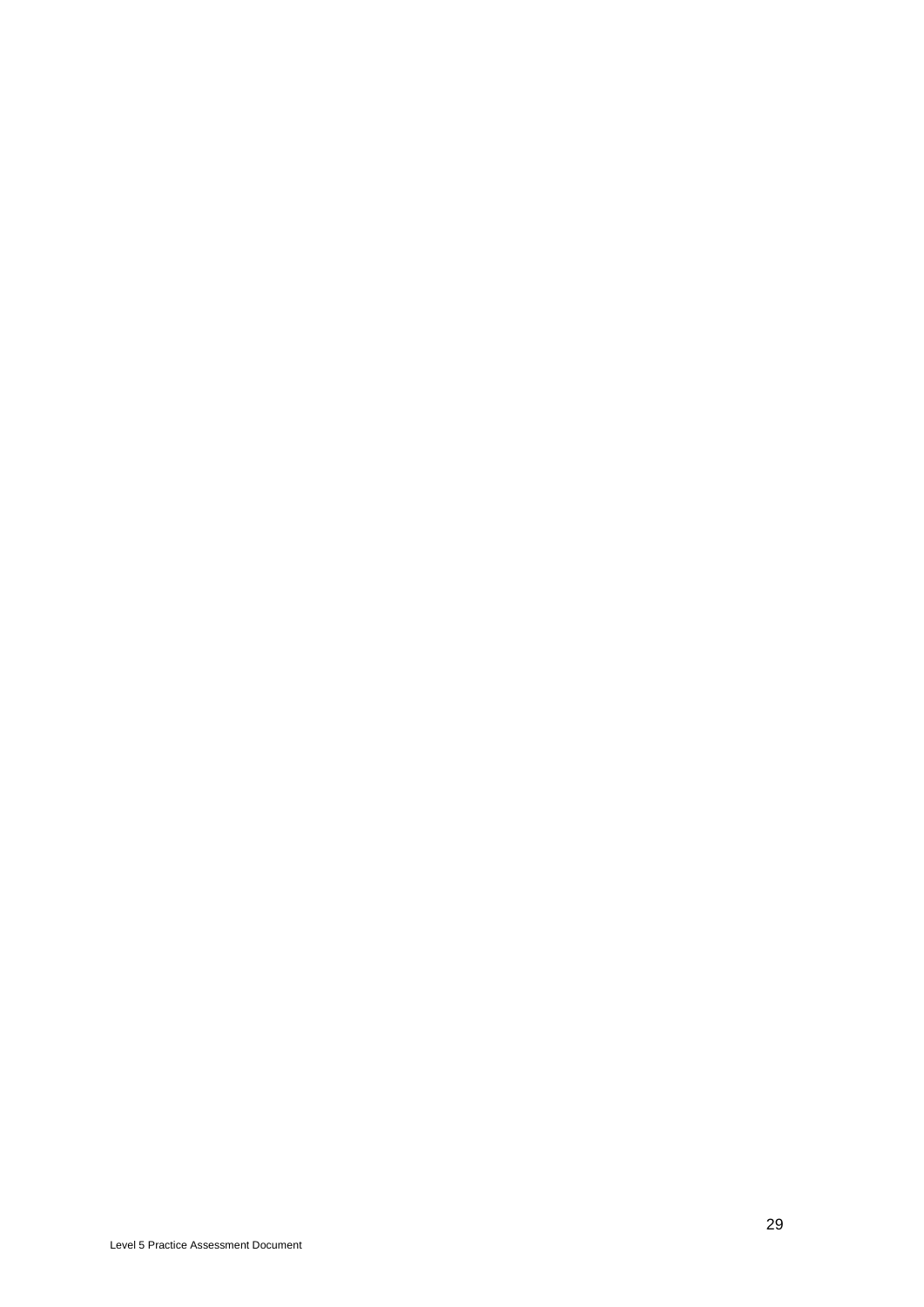# <span id="page-31-0"></span>**6. Practice Assessment BU2**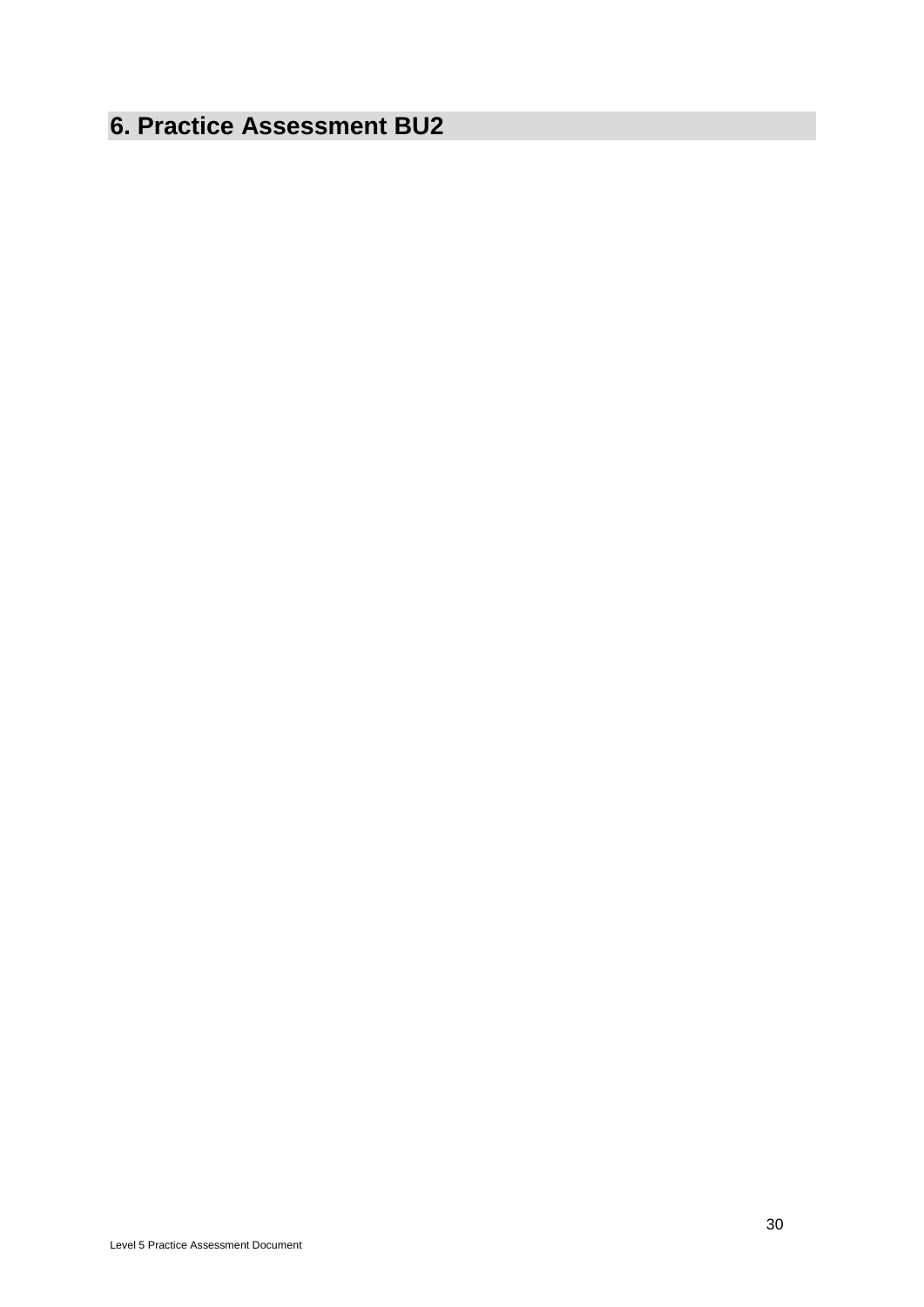# <span id="page-32-1"></span><span id="page-32-0"></span>**6. Practice Assessment BU2 6.1 Competencies**

By the end of the placement and with **guidance,** students are expected to demonstrate **analysis and application** in order to **develop skills to**:

| Competency             | <b>Learning Outcomes</b>                                                        |
|------------------------|---------------------------------------------------------------------------------|
| <b>Specific skills</b> |                                                                                 |
|                        | 1.<br>Plan an assessment strategy.                                              |
| 1 Assessment and       | a. Sources of information.                                                      |
| treatment planning     | b. Techniques selected for assessment                                           |
|                        | Gathering of relevant information.<br>C.                                        |
|                        | Interpret assessment information.<br>2.                                         |
|                        | a. Summarises assessment findings                                               |
|                        | b. Demonstrates logical thinking.                                               |
|                        | Produces a problem list from assessment findings.<br>C.                         |
|                        | Plan intervention or treatment based on assessment findings.<br>3.              |
|                        | a. Goal setting with service user.                                              |
|                        | b. Selects appropriate intervention<br>Rationale for selection of intervention. |
|                        | C.                                                                              |
| 2 Interventions        | Conduct appropriate interventions or treatments.<br>1.                          |
| and treatments         | a. Delivery of case management including discharge planning.                    |
|                        | b. Health promotion and well-being.                                             |
|                        | Evidence to influence intervention.<br>C.                                       |
|                        | <b>Review interventions.</b><br>2.                                              |
|                        | a. Strengths and weaknesses of an intervention.                                 |
|                        | b. Outcome measures.                                                            |
|                        | Reflects on the outcome.<br>C.                                                  |
|                        | Safe and effective performance of interventions or treatments.<br>3.            |
|                        | a. Skill                                                                        |
|                        | b. Grades or adapts                                                             |
|                        | Range of skills.<br>c.                                                          |
| Core                   |                                                                                 |
|                        | 1.<br>Demonstrate effective two-way verbal and non-verbal communication.        |
| 1 Communication.       | Listening skills.<br>a.                                                         |
|                        | Body language.<br>b.                                                            |
|                        | Language.<br>c.                                                                 |
|                        | Clearly and accurately documents information.<br>2.                             |
|                        | a. Recorded information is clear and accurate.                                  |
|                        | b.<br>Storage                                                                   |
|                        | Separate issues, fact and opinion statements.<br>c.                             |
|                        | Adapt communication to a range of people, matters and settings.<br>3.           |
|                        | a. Communication tools.                                                         |
|                        | Rapport.<br>b.                                                                  |
|                        | Communication in groups and teams.<br>с.                                        |
| 2 Personal and         | 1. Demonstrate development of personal skills and knowledge.                    |
| people                 | Identifies areas for improvement<br>a.                                          |
| development.           | Sets own goals<br>b.                                                            |
|                        | Engages with resources, (e.g. library and training).<br>c.                      |
|                        | 2. Demonstrate self development using reflective practice.                      |
|                        | Reflects on practice and own development<br>а.                                  |
|                        | Makes use of feedback and supervision.<br>b.                                    |
|                        | Implements changes in response to reflection.<br>C.                             |
|                        | 3. Demonstrate development of others.                                           |
|                        | Supports others<br>а.                                                           |
|                        | Facilitates skills and knowledge of others<br>b.                                |
|                        | Understands others learning needs and preferences<br>c.                         |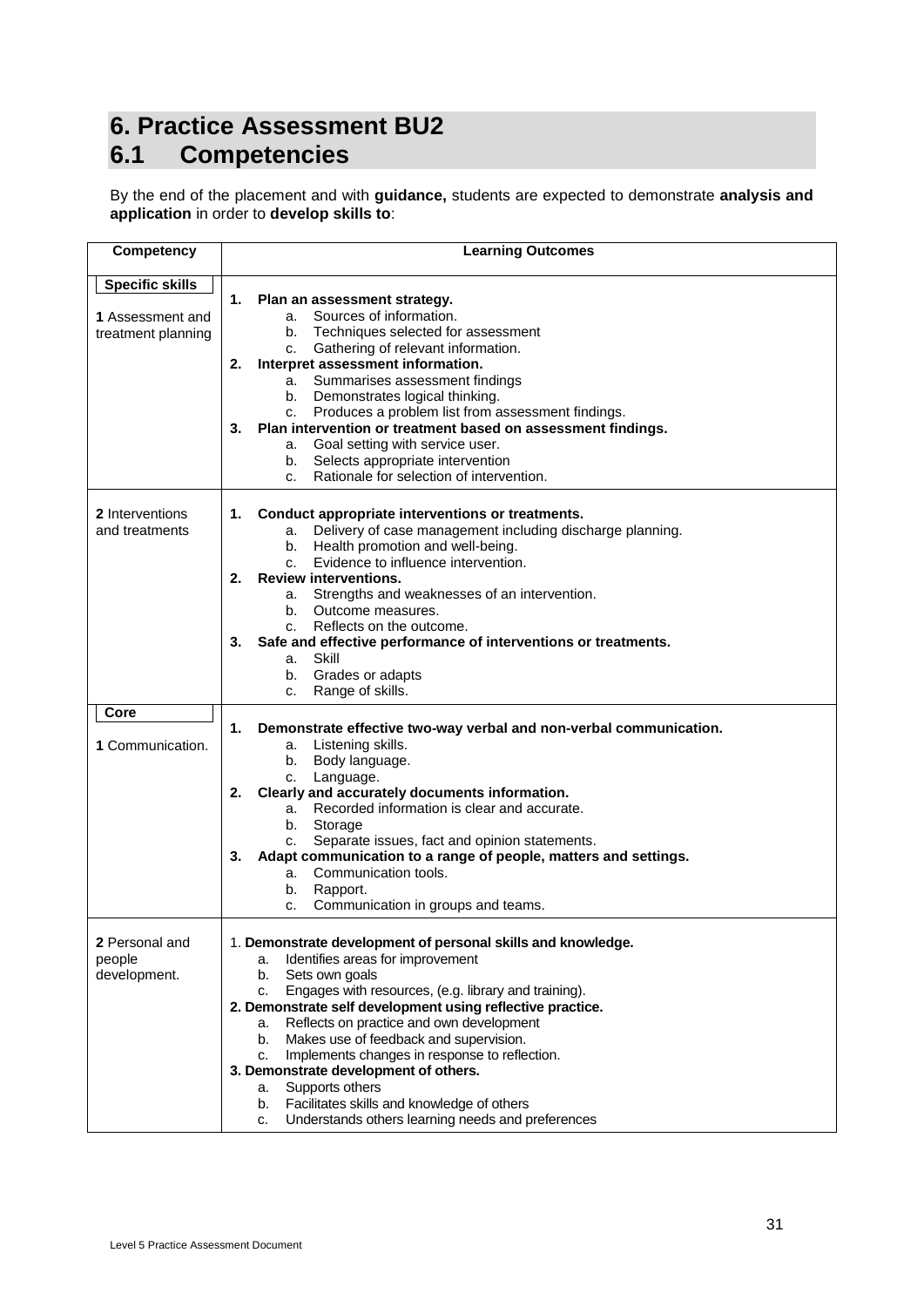| 3 Health, safety<br>and security. | Recognise the need for a healthy, safe and secure working environment.<br>1.<br>Risk.<br>a.<br>b. Accountability.<br>c. Policy and legislation.<br>Apply healthy, safe and secure working practices<br>2.<br>Moving and handling.<br>а.<br>Infection control.<br>b.<br>c. Secure working practice.<br>Monitor and maintain health, safety and security of self.<br>3.<br>a. Competency.<br>b. HCPC codes of conduct.<br>c. Fitness to practice.                                                                 |
|-----------------------------------|-----------------------------------------------------------------------------------------------------------------------------------------------------------------------------------------------------------------------------------------------------------------------------------------------------------------------------------------------------------------------------------------------------------------------------------------------------------------------------------------------------------------|
| 4 Service<br>Improvement          | Incorporate research and evidence to improve practice.<br>1.<br>a. How evidence can improve practice<br>b. Relates evidence to practice area.<br>c. Use of evidence to inform decision making.<br>Be aware of administration for the practice area.<br>2.<br>a. Participates in audit and quality control.<br>Report appropriately complaints and feedback.<br>b.<br>Clinical governance.<br>C.                                                                                                                 |
| 5 Quality                         | Demonstrates professional practice behaviour.<br>1.<br>a. Respects confidentiality.<br>Trustworthiness and reliability.<br>b.<br>Conduct, appearance and manner.<br>C.<br>Demonstrate inter-professional and team-working skills.<br>2.<br>a. Respects roles of members of the MDT.<br>b. Assists and supports team.<br>Collaborates with MDT for coordinated care.<br>C.<br>Demonstrate management skills.<br>3.<br>Manages time.<br>а.<br>Demonstrates organisational skill.<br>b.<br>Delegation.<br>c.<br>d. |
| 6 Equality and<br>diversity       | Demonstrates sensitivity to equality and diversity.<br>1.<br>Equality.<br>a.<br>Diversity.<br>b.<br>Policies and procedures.<br>c.<br>2.<br>Demonstrate awareness of consent and ethical behaviour issues.<br>Consent<br>a.<br>Ethical behaviour.<br>b.<br>Vulnerable client group.<br>c.<br>Demonstrate service-user centred practice.<br>3.<br>Service-user - therapist relationship.<br>a.<br>Services-users views and preferences<br>b.<br>Collaborative decision making.<br>c.                             |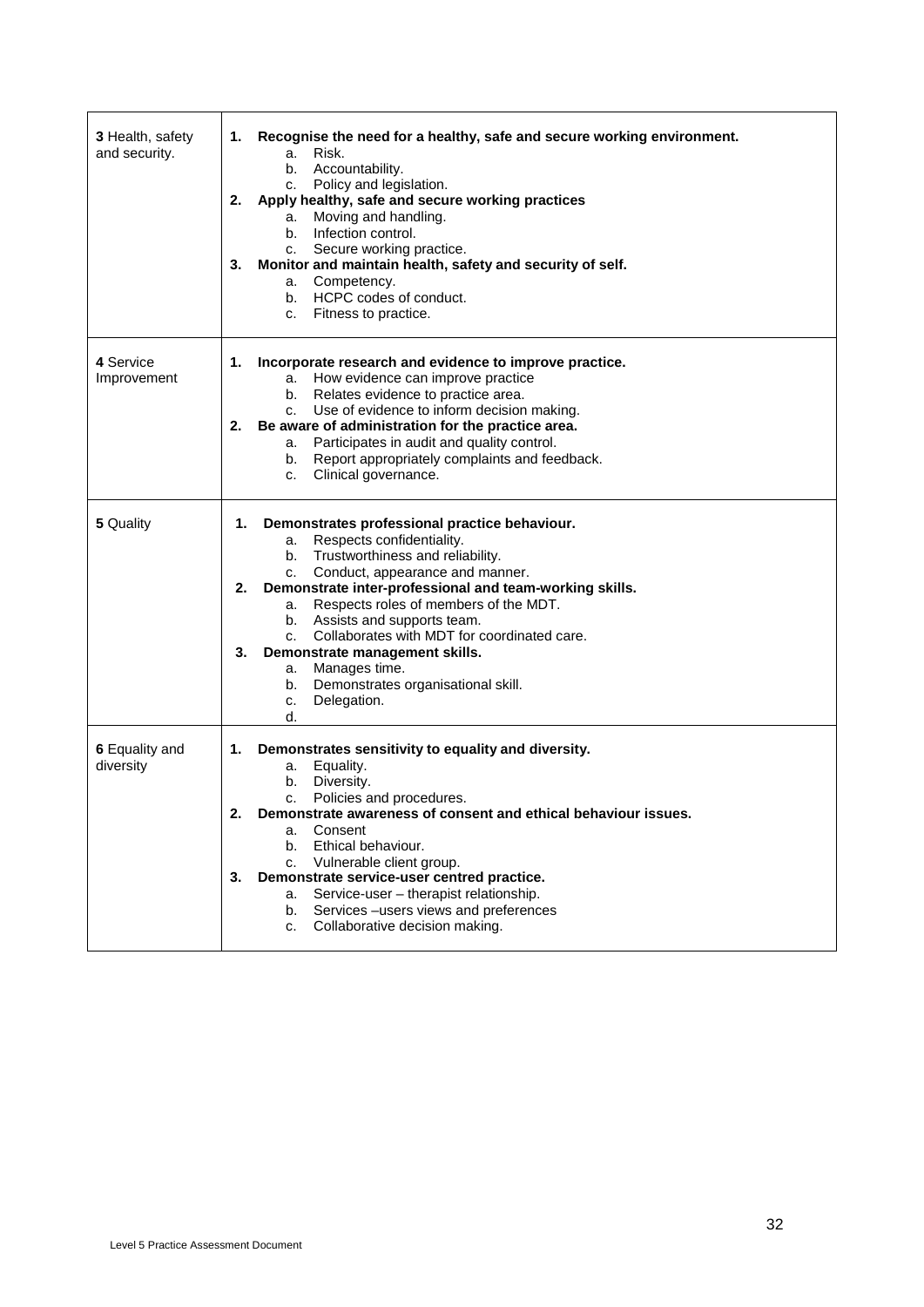# <span id="page-34-0"></span>**6.2 Negotiated learning agreement for BU2**

## **Summary of student learning needs**

(completed by student prior to placement in conjunction with students PDP)

**Specific action points for this placement** (agreed in discussion with practice placement educator)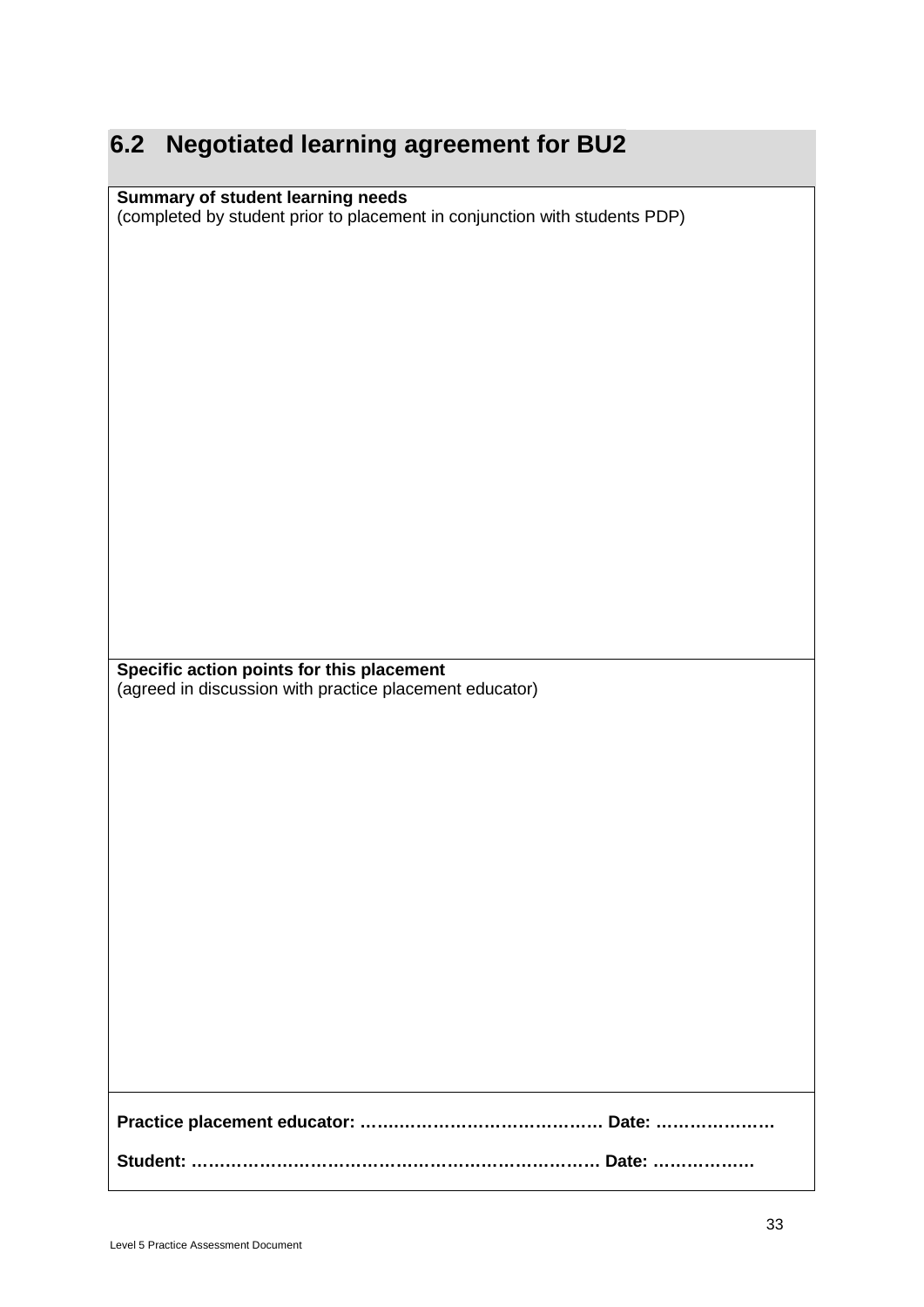| Planned use of resources and strategies |
|-----------------------------------------|
| (agreed by discussion with PPE)         |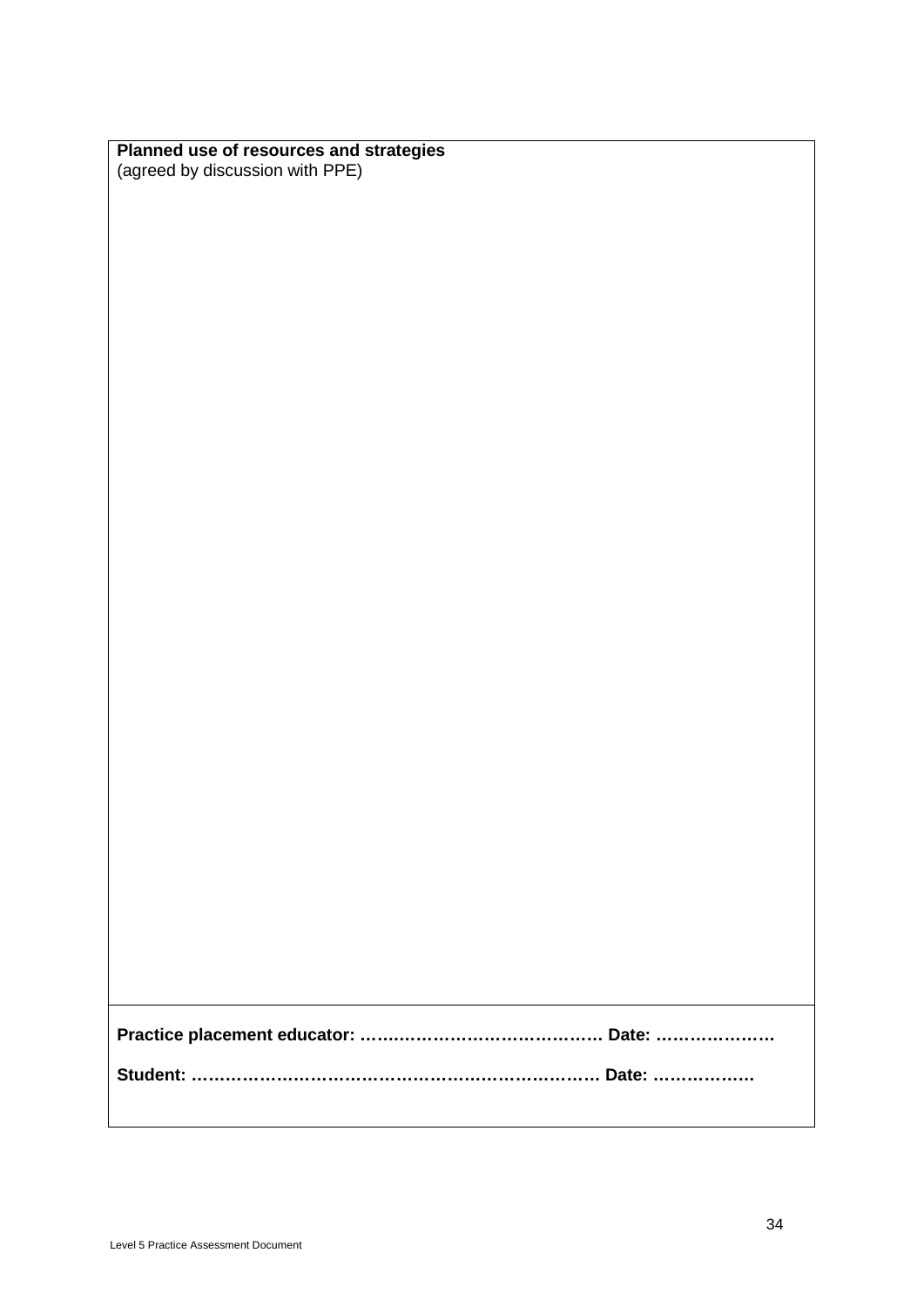## **6.3 Practice Assessment Level 5 - BU2**

### **6.3.1 Specific 1. Assessment and intervention planning**

#### Intended learning outcomes:

By the end of the placement and with **guidance,** students are expected to demonstrate **analysis and application** in order to **develop skills to**:

- **1. Plan an assessment strategy.**
- **2. Interpret assessment information.**
- **3. Plan intervention or treatment based on assessment findings.**

#### **FORMATIVE / HALFWAY FEEDBACK**

Practice Placement Educator formative feedback (please do not provide any grade, classification or percentage at this stage )

#### **SUMMATIVE / FINAL FEEDBACK**

Classification - please circle on final mark sheet (section 7.2 )

Recommendations for future placements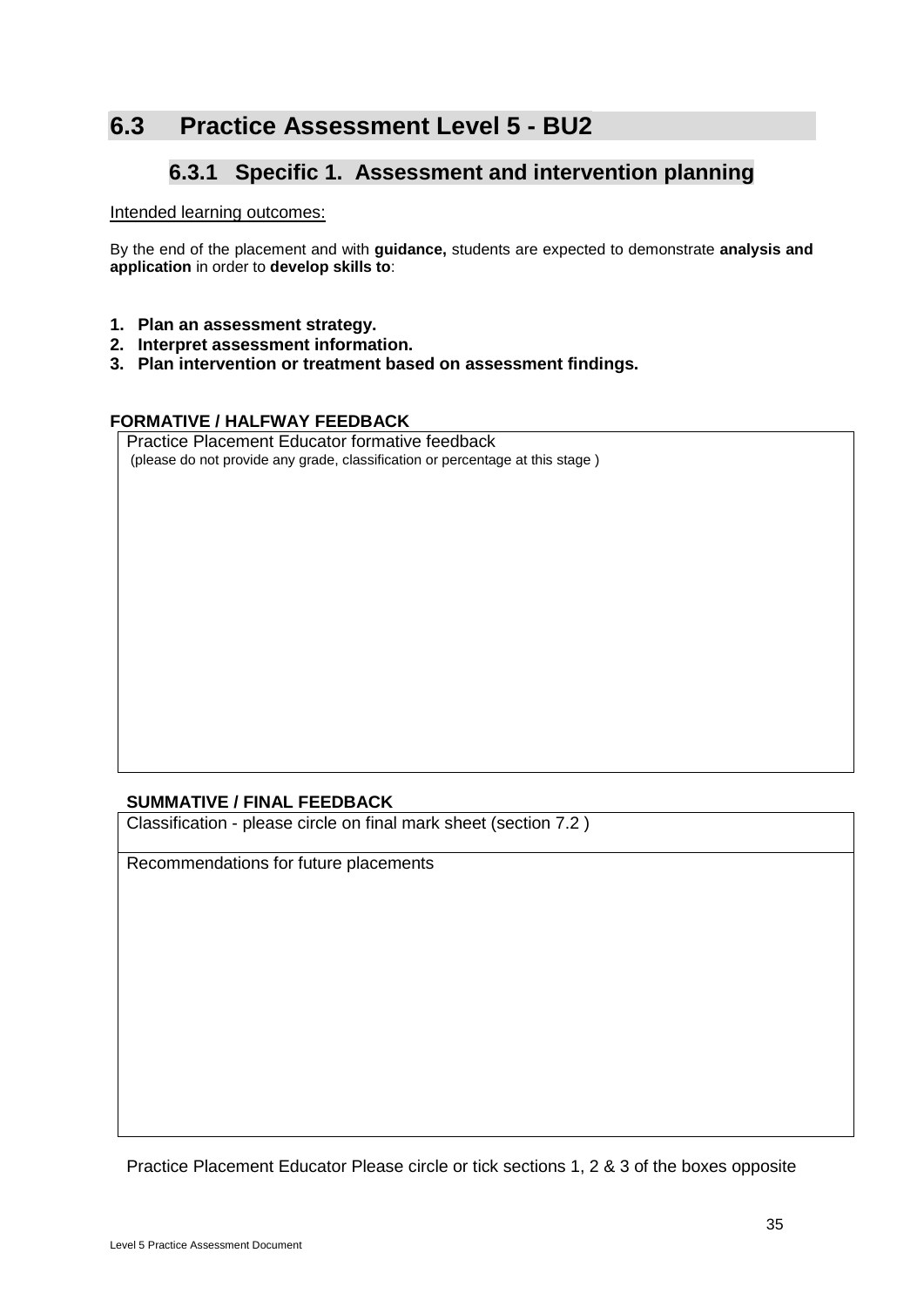| 1 <sup>st</sup> | Excellent planning of an assessment strategy.<br>1.                                                                                                         |
|-----------------|-------------------------------------------------------------------------------------------------------------------------------------------------------------|
| 70 and above    | Consistently and effectively identifies a wide range of valuable sources of information.<br>a.                                                              |
|                 | Consistently and effectively identifies valuable assessment techniques.<br>b.                                                                               |
|                 | Consistently, effectively and accurately gather valuable and relevant background<br>c.                                                                      |
|                 | information.                                                                                                                                                |
|                 | Excellent interpretation of assessment information.<br>2.                                                                                                   |
|                 | Consistently provides succinct and accurate summary of assessment information.<br>a.                                                                        |
|                 | Consistently shows comprehensive clinical reasoning.<br>b.                                                                                                  |
|                 | Consistently prioritises a needs or problem list from assessment findings with clear<br>c.                                                                  |
|                 | rationale.                                                                                                                                                  |
|                 | Excellent planning of intervention or treatment based on assessment findings.<br>З.                                                                         |
|                 | Consistently sets collaborative goals with service user.<br>a.<br>Consistently identifies the most effective and efficient intervention or treatment.<br>b. |
|                 | Consistently provides comprehensive rationale for selection of intervention options.<br>c.                                                                  |
| 2:1             | Very good planning of an assessment strategy.<br>1.                                                                                                         |
|                 | Effectively identifies a wide range of valuable sources of information.<br>а.                                                                               |
| $60 - 69%$      | Effectively identifies valuable assessment techniques.<br>b.                                                                                                |
|                 | Effectively and accurately gathers valuable and relevant background information.<br>c.                                                                      |
|                 | Very good interpretation of assessment information.<br>2.                                                                                                   |
|                 | a. Succinctly and accurately summarises assessment information.                                                                                             |
|                 | Shows comprehensive clinical reasoning.<br>b.                                                                                                               |
|                 | Prioritises a needs or problem list from assessment findings with clear rationale.<br>c.                                                                    |
|                 | Very good planning of intervention or treatment based on assessment findings.<br>З.                                                                         |
|                 | Sets collaborative goals with service user.<br>a.                                                                                                           |
|                 | Selects the most effective and efficient intervention or treatment.<br>a.                                                                                   |
|                 | Provides comprehensive rationale for selection of intervention options.<br>b.                                                                               |
|                 |                                                                                                                                                             |
| 2:2             | Good planning of an assessment strategy.<br>1.                                                                                                              |
| $50 - 59%$      | Determines the relevance of appropriate sources of information.<br>а.                                                                                       |
|                 | Determines the relevance of techniques for assessment.<br>b.                                                                                                |
|                 | Accurately gathers both formal and informal relevant background information.<br>C.                                                                          |
|                 | Good interpretation of assessment information.<br>2.                                                                                                        |
|                 | Identifies and summarises important assessment findings<br>a.                                                                                               |
|                 | Demonstrates clear logical thinking process.<br>b.                                                                                                          |
|                 | Prioritises a needs or problem list from assessment findings.<br>C.<br>Good planning of intervention or treatment based on assessment findings.<br>3.       |
|                 | Sets goals with service user involvement.<br>a.                                                                                                             |
|                 | Considers effectiveness and appropriateness of interventions or treatments.<br>b.                                                                           |
|                 | Provides appropriate rationale for selection of intervention options.<br>c.                                                                                 |
|                 |                                                                                                                                                             |
| $3^{\text{rd}}$ | Acceptable planning of an assessment strategy.<br>1.                                                                                                        |
| $40 - 49%$      | Identifies appropriate sources of information.<br>а.                                                                                                        |
|                 | b. Selects appropriate techniques for assessment                                                                                                            |
|                 | Gathers sufficient relevant background information.<br>c.                                                                                                   |
|                 | Acceptable interpretation of assessment information.<br>2.                                                                                                  |
|                 | Summarises assessment findings<br>a.                                                                                                                        |
|                 | Demonstrates logical thinking process.<br>b.                                                                                                                |
|                 | Produces a needs or problem list from assessment findings.<br>c.                                                                                            |
|                 | Acceptable planning of intervention or treatment based on assessment findings.<br>З.                                                                        |
|                 | Sets goals with awareness of the service user.<br>a.                                                                                                        |
|                 | Selects appropriate intervention or treatment.<br>b.                                                                                                        |
|                 | Provides basic rationale for selection of intervention or treatment.<br>c.                                                                                  |
| Fail            | Poor planning of an assessment strategy.<br>1.                                                                                                              |
| 39% and below   | Consistently misses key sources of information.<br>а.                                                                                                       |
|                 | Unable to select appropriate techniques or inappropriate techniques chosen.<br>b.                                                                           |
|                 | Unable to identify relevant background information.<br>c.<br>Poor interpretation of assessment information.<br>2.                                           |
|                 | Unable to summarise assessment findings<br>а.                                                                                                               |
|                 | Reasoning process lacks logic.<br>b.                                                                                                                        |
|                 | Unable to produce a needs or problem list of priorities.<br>c.                                                                                              |
|                 | Poor planning of intervention or treatment based on assessment findings.<br>З.                                                                              |
|                 | Fails to set goals.<br>а.                                                                                                                                   |
|                 | Does not select appropriate intervention or selects inappropriately.<br>b.                                                                                  |
|                 | Inadequate rationale for selection of interventions.<br>c.                                                                                                  |
|                 |                                                                                                                                                             |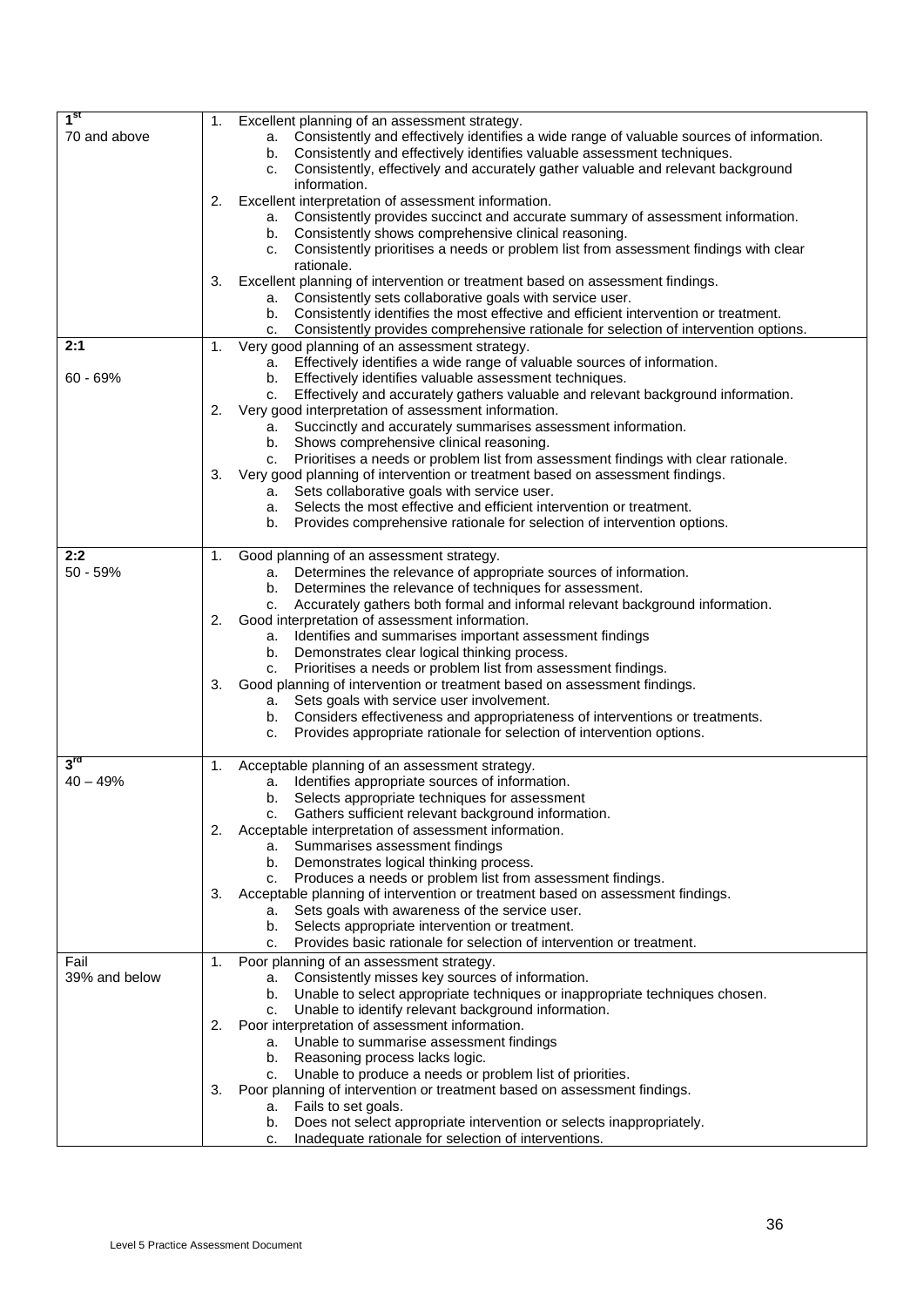## **6.3.2 Specific 2. Interventions and treatment**

Intended learning outcomes:

By the end of the placement and with **guidance,** students are expected to demonstrate **analysis and application** in order to **develop skills to**:

- **1. Conduct appropriate interventions or treatments.**
- **2. Review interventions**
- **3. Safe and effective performance of interventions or treatments.**

#### **FORMATIVE / HALFWAY FEEDBACK**

Practice Placement Educator formative feedback (please do not provide any grade, classification or percentage at this stage )

#### **SUMMATIVE / FINAL FEEDBACK**

Classification - please circle on final mark sheet (section 7.2 )

Recommendations for future placements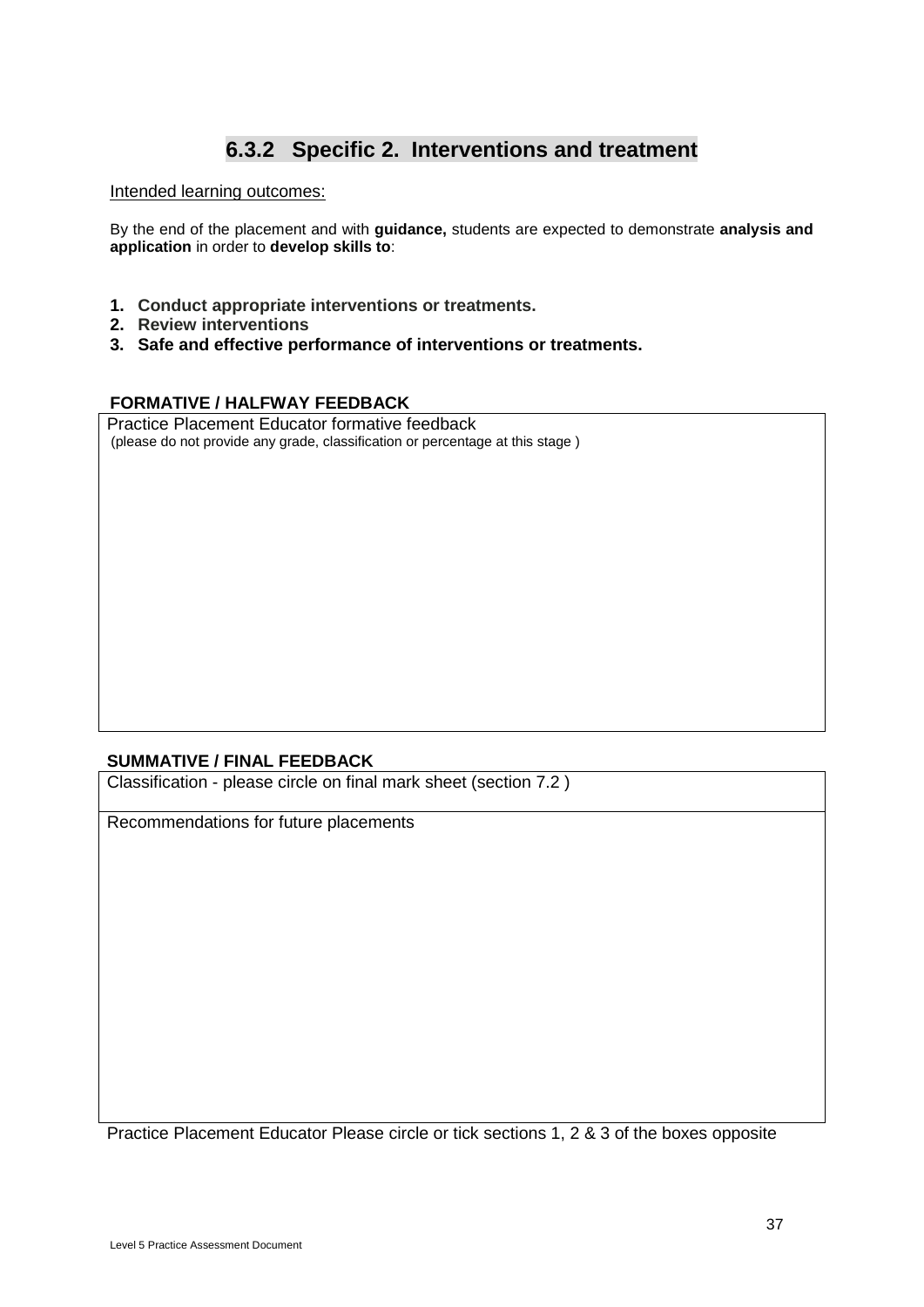| 1 <sup>st</sup> | 1. | Excellent when conducting an interventions or treatments.                                                                                                                         |
|-----------------|----|-----------------------------------------------------------------------------------------------------------------------------------------------------------------------------------|
|                 |    | Consistently delivers comprehensive case management, including thorough discharge planning.<br>а.                                                                                 |
| 70 and above    |    | Consistently intervenes in a way that comprehensively promotes health and well-being of the<br>b.                                                                                 |
|                 |    | service user.                                                                                                                                                                     |
|                 |    | Comprehensively incorporates evidence to influence intervention/treatment.<br>c.                                                                                                  |
|                 | 2. | Excellent review of the intervention.                                                                                                                                             |
|                 |    | Consistently and comprehensively evaluates interventions/treatments.<br>а.<br>Consistently selects and evaluates appropriate outcome measures considering the service user.<br>b. |
|                 |    | Consistently reflects on the outcome of interventions efficiently and appropriately and makes<br>c.                                                                               |
|                 |    | necessary modifications.                                                                                                                                                          |
|                 | 3. | Excellent safety and effectiveness in performance of interventions or treatments.                                                                                                 |
|                 |    | Consistently safe and highly skilful application of interventions/treatments showing specificity<br>а.                                                                            |
|                 |    | and sensitivity.                                                                                                                                                                  |
|                 |    | Demonstrates a comprehensive range of varied and valuable skills.<br>b.                                                                                                           |
|                 |    | Integrates specific and sensitive grading or adaptation throughout intervention with clear<br>c.                                                                                  |
| 2:1             | 1. | rationale.<br>Very good when conducting an interventions or treatments.                                                                                                           |
|                 |    | Delivers comprehensive case management, including thorough discharge planning.<br>а.                                                                                              |
| $60 - 69%$      |    | Intervenes in a way that promotes health and well-being of the service user.<br>b.                                                                                                |
|                 |    | Actively incorporates evidence to influence intervention/treatment.<br>c.                                                                                                         |
|                 | 2. | Very good review of the intervention.                                                                                                                                             |
|                 |    | a. Accurately evaluates interventions/treatments.                                                                                                                                 |
|                 |    | Selects and evaluates appropriate outcome measure considering the service user.<br>b.                                                                                             |
|                 |    | Reflects on the outcome of interventions efficiently and appropriately and makes necessary<br>c.                                                                                  |
|                 | 3. | modifications.<br>Very good safety and effectiveness in performance of interventions or treatments.                                                                               |
|                 |    | Safe, skilful application of interventions/treatment showing specificity and sensitivity.<br>а.                                                                                   |
|                 |    | Demonstrates a comprehensive range of skills.<br>b.                                                                                                                               |
|                 |    | Grades or adapts interventions showing specificity and sensitivity.<br>C.                                                                                                         |
| 2:2             | 1. | Good when conducting an interventions or treatments.                                                                                                                              |
| $50 - 59%$      |    | Delivers overall case management, including discharge planning.<br>а.                                                                                                             |
|                 |    | Promotes health and well-being.<br>b.                                                                                                                                             |
|                 |    | Applies evidence to influence interventions.<br>c.<br>Good review of the intervention.                                                                                            |
|                 | 2. | Evaluates an interventions or treatments.<br>а.                                                                                                                                   |
|                 |    | Considers service users when selecting outcome measures.<br>b.                                                                                                                    |
|                 |    | Reflects on the outcome of interventions and considers modification.<br>c.                                                                                                        |
|                 | 3. | Good safety and effectiveness in performance of interventions or treatments.                                                                                                      |
|                 |    | Safe and skilful application of interventions/treatments.<br>а.                                                                                                                   |
|                 |    | Demonstrates a wide range of skills.<br>b.                                                                                                                                        |
|                 |    | Grading or adaption of interventions made with careful consideration.<br>c.                                                                                                       |
| $3^{\text{rd}}$ | 1. | Acceptable when conducting an interventions or treatments.                                                                                                                        |
| 40-49%          |    | a. Delivers case management, including discharge planning.<br>Considers issues of health promotion and well-being.                                                                |
|                 |    | b.<br>Aware of how intervention can be influenced by evidence.<br>c.                                                                                                              |
|                 | 2. | Acceptable review of the intervention.                                                                                                                                            |
|                 |    | Identifies strengths and weaknesses of an intervention.<br>а.                                                                                                                     |
|                 |    | Selects appropriate outcome measures for the intervention<br>b.                                                                                                                   |
|                 |    | Reflects on the outcome of interventions.<br>c.                                                                                                                                   |
|                 | 3. | Acceptable safety and effectiveness in performance of interventions or treatments.                                                                                                |
|                 |    | Safe application of interventions/treatments.<br>а.                                                                                                                               |
|                 |    | Demonstrates a range of skills.<br>b.                                                                                                                                             |
| Fail            | 1. | Grades or adapts intervention as required.<br>c.<br>Poor when conducting an interventions or treatments.                                                                          |
| 39% and below   |    | Does not consider overall case management.<br>а.                                                                                                                                  |
|                 |    | Inadequately considers issues of health promotion and well-being.<br>b.                                                                                                           |
|                 |    | Lacks awareness of how intervention can be based on evidence.<br>c.                                                                                                               |
|                 | 2. | Poor review of the intervention.                                                                                                                                                  |
|                 |    | Inadequate or inaccurate identification of strengths and weaknesses of an<br>а.                                                                                                   |
|                 |    | intervention/treatment.                                                                                                                                                           |
|                 |    | Does not select appropriate or selects inappropriate outcome measures<br>b.                                                                                                       |
|                 | 3. | Inadequately to the outcome of interventions.<br>C.<br>Poor safety and effectiveness in performance of interventions or treatments.                                               |
|                 |    | Unsafe application of interventions/treatment.<br>а.                                                                                                                              |
|                 |    | Demonstrates only a limited range of skills or lacks key skills.<br>b.                                                                                                            |
|                 |    | Lacks ability to grades or adapts intervention appropriately.<br>c.                                                                                                               |
|                 |    |                                                                                                                                                                                   |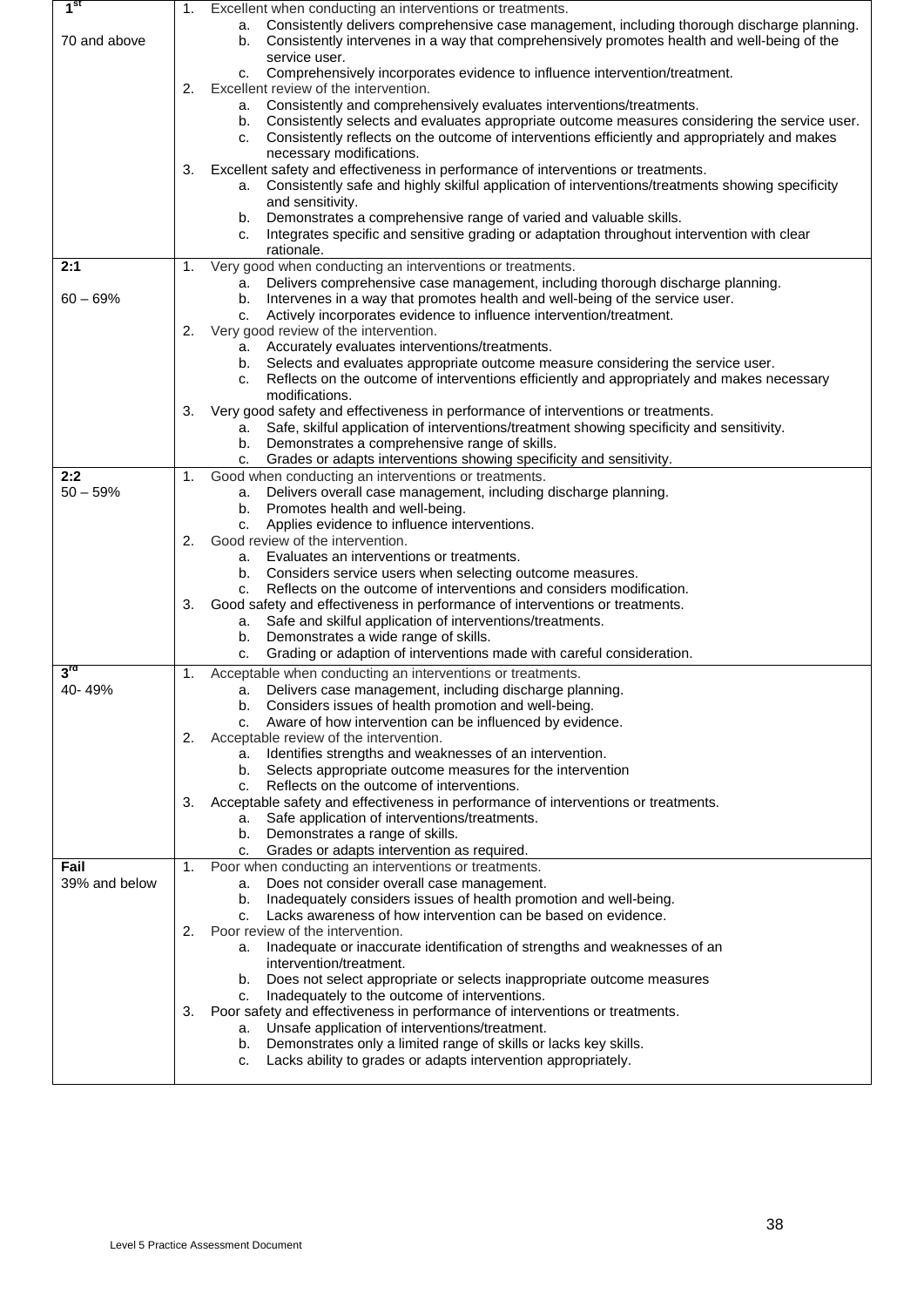### **6.3.3 Core 1. Communication**

#### Intended learning outcomes:

By the end of the placement and with **guidance,** students are expected to demonstrate **analysis and application** in order to **develop skills to**:

- **1. Demonstrate effective two-way verbal and non-verbal communication**
- **2. Clearly and accurately document information.**
- **3. Adapt method of communication to a range of people, matters and settings.**

#### **FORMATIVE / HALFWAY FEEDBACK**

Practice Placement Educator formative feedback (please do not provide any grade, classification or percentage at this stage )

#### **SUMMATIVE / FINAL FEEDBACK**

Classification - please circle on final mark sheet (section 7.2 )

Recommendations for future placements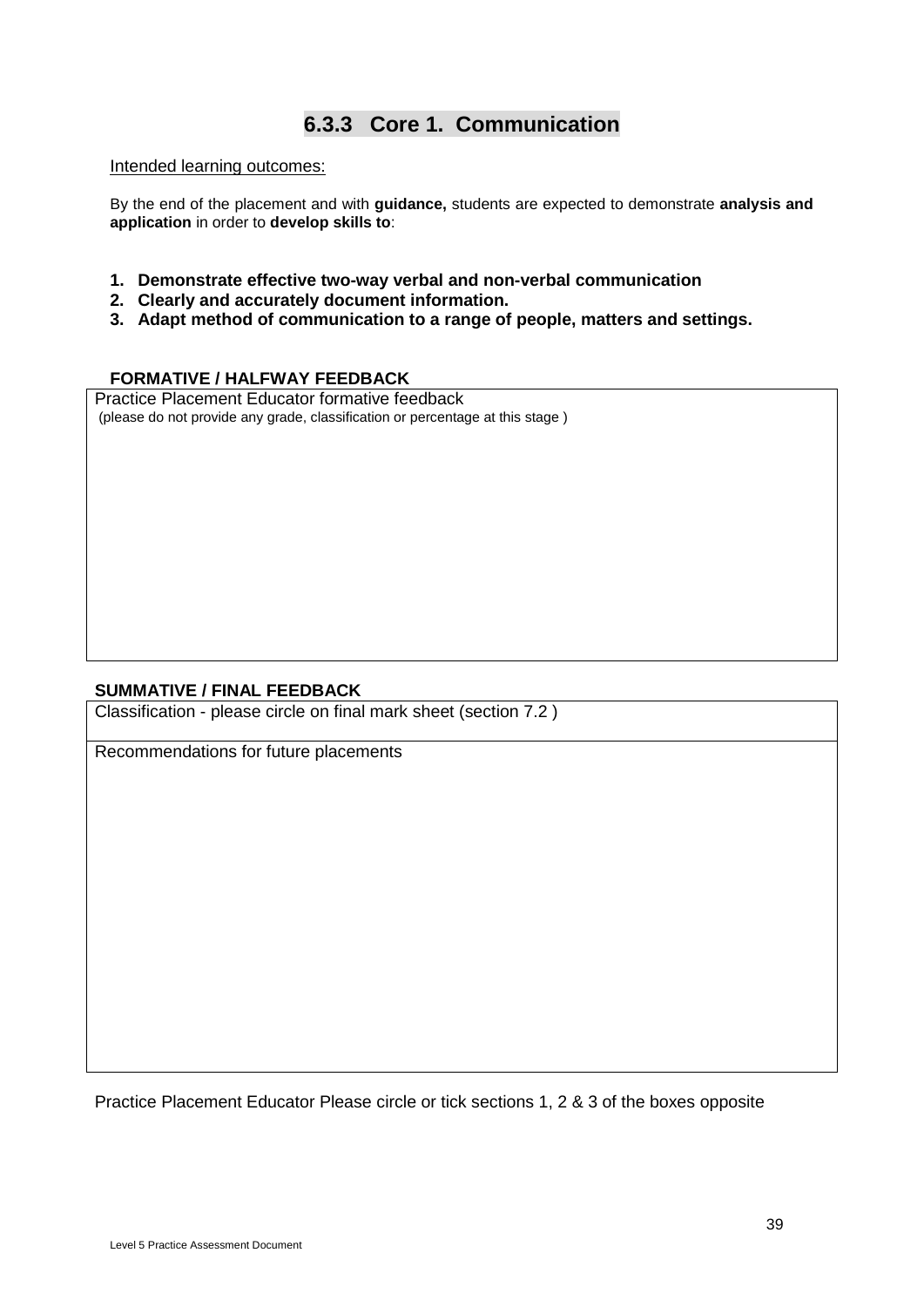| 1 <sup>st</sup>   | 1. | Excellent two-way verbal and non-verbal communication.                                                                                                                                                              |
|-------------------|----|---------------------------------------------------------------------------------------------------------------------------------------------------------------------------------------------------------------------|
|                   |    | a. Consistently demonstrates highly effective and active listening skills.                                                                                                                                          |
| 70 and            |    | b. Always acutely aware of own body language and is very responsive to that of others.                                                                                                                              |
| above             |    | Consistently speaks very clearly and concisely, always using appropriate and relevant language.<br>C.                                                                                                               |
|                   | 2. | Excellent documentation of information.                                                                                                                                                                             |
|                   |    | Consistently structures and records information clearly, concisely and accurately.<br>а.                                                                                                                            |
|                   |    | Consistently stores information very diligently demonstrating clear awareness of ethical issues.<br>b.<br>Consistently clearly separates issues, fact and opinion statements and provides sound justification<br>C. |
|                   |    | for opinion statements.                                                                                                                                                                                             |
|                   | 3. | Excellent adaption of communication to a range of people, matters and settings.                                                                                                                                     |
|                   |    | Uses a wide variety and innovative range of communication methods and changes between<br>а.                                                                                                                         |
|                   |    | methods with ease.                                                                                                                                                                                                  |
|                   |    | Consistently establishes and maintains rapport with ease and confidence with a wide range of<br>b.                                                                                                                  |
|                   |    | people.                                                                                                                                                                                                             |
|                   |    | Consistently communicates effectively in range of groups and teams, responding to group<br>C.                                                                                                                       |
|                   |    | dynamics.                                                                                                                                                                                                           |
| 2:1               | 1. | Very good two-way verbal and non-verbal communication.                                                                                                                                                              |
| 60 - 69%          |    | Demonstrates highly effective and active listening skills.<br>а.<br>Shows acute awareness of own body language and is very responsive to that of others.                                                            |
|                   |    | b.<br>Speaks clearly and concisely, always using appropriate and relevant language.<br>C.                                                                                                                           |
|                   | 2. | Very good documentation of information.                                                                                                                                                                             |
|                   |    | Records and structures information clearly, concisely and accurately.<br>а.                                                                                                                                         |
|                   |    | b. Stores information very diligently, demonstrating clear awareness of ethical issues.                                                                                                                             |
|                   |    | Clearly separates issues, fact and opinion statements and provides justification for opinion<br>C.                                                                                                                  |
|                   |    | statements.                                                                                                                                                                                                         |
|                   | 3. | Very good adaption of communication to a range of people, matters and settings.                                                                                                                                     |
|                   |    | a. Uses a wide variety of communication methods and changes between methods with ease.                                                                                                                              |
|                   |    | Establishes and maintains rapport with ease and confidence with a range of people.<br>b.                                                                                                                            |
|                   |    | Communicates effectively in range of groups and teams, responding to group dynamics.<br>C.                                                                                                                          |
| 2:2<br>50 - 59%   | 1. | Good two-way verbal and non-verbal communication.<br>a. Demonstrates effective and responsive listening skills.                                                                                                     |
|                   |    | b. Aware of own body language and responds to that of others.                                                                                                                                                       |
|                   |    | Speaks clearly and concisely, using appropriate language.<br>C.                                                                                                                                                     |
|                   | 2. | Good documentation of information.                                                                                                                                                                                  |
|                   |    | a. Records information clearly, concisely and accurately.                                                                                                                                                           |
|                   |    | b. Stores information diligently.                                                                                                                                                                                   |
|                   |    | Clearly separates issues, fact and opinion statements.<br>C.                                                                                                                                                        |
|                   | 3. | Good adaption of communication to a range of people, matters and settings.                                                                                                                                          |
|                   |    | a. Uses a wide variety of communication methods appropriately.                                                                                                                                                      |
|                   |    | Builds and maintains rapport.<br>b.                                                                                                                                                                                 |
|                   |    | Communicates effectively in groups and teams, showing appreciation of group dynamics.<br>c.                                                                                                                         |
| $3^{\mathsf{rd}}$ | 1. | Acceptable two-way verbal and non-verbal communication.                                                                                                                                                             |
| 40 - 49%          |    | Demonstrates effective listening skills.<br>а.                                                                                                                                                                      |
|                   |    | b. Aware of body language of self and others.<br>Speaks clearly and uses language appropriately.                                                                                                                    |
|                   | 2. | C.<br>Acceptable documentation of information.                                                                                                                                                                      |
|                   |    | a. Records information clearly and accurately.                                                                                                                                                                      |
|                   |    | b. Stores information appropriately.                                                                                                                                                                                |
|                   |    | Shows ability to separate issues, fact and opinion statements.<br>C.                                                                                                                                                |
|                   | 3. | Acceptable adaption of communication to a range of people, matters and settings.                                                                                                                                    |
|                   |    | a. Use an appropriate variety of communication methods.                                                                                                                                                             |
|                   |    | b. Alters communication to establish and maintain rapport.                                                                                                                                                          |
|                   |    | Communicates in groups and teams.<br>c.                                                                                                                                                                             |
| Fail              | 1. | Poor two-way verbal and non-verbal communication.                                                                                                                                                                   |
| 39% and           |    | Does not demonstrate effective listening skills, may talk over others or interrupt.<br>а.                                                                                                                           |
| below             |    | Demonstrates poor body language does not interpret others' cues or does not maintain eye contact.<br>b.                                                                                                             |
|                   | 2. | Lacks clarity when speaking, may be vague and repetitive or uses inappropriate language.<br>C.<br>Poor documentation of information.                                                                                |
|                   |    | Records information inaccurately or unclearly, or does not sign and date.<br>а.                                                                                                                                     |
|                   |    | b. Careless storage of records.                                                                                                                                                                                     |
|                   |    | Does not show ability to separate issues, fact and opinion statements.<br>C.                                                                                                                                        |
|                   | 3. | Poor adaption of communication to a range of people, matters and settings.                                                                                                                                          |
|                   |    | Lacks ability to use a variety of communication methods.<br>а.                                                                                                                                                      |
|                   |    | Difficulty establishing and maintaining rapport.<br>b.                                                                                                                                                              |
|                   |    | Ineffective communication in groups and teams.<br>c.                                                                                                                                                                |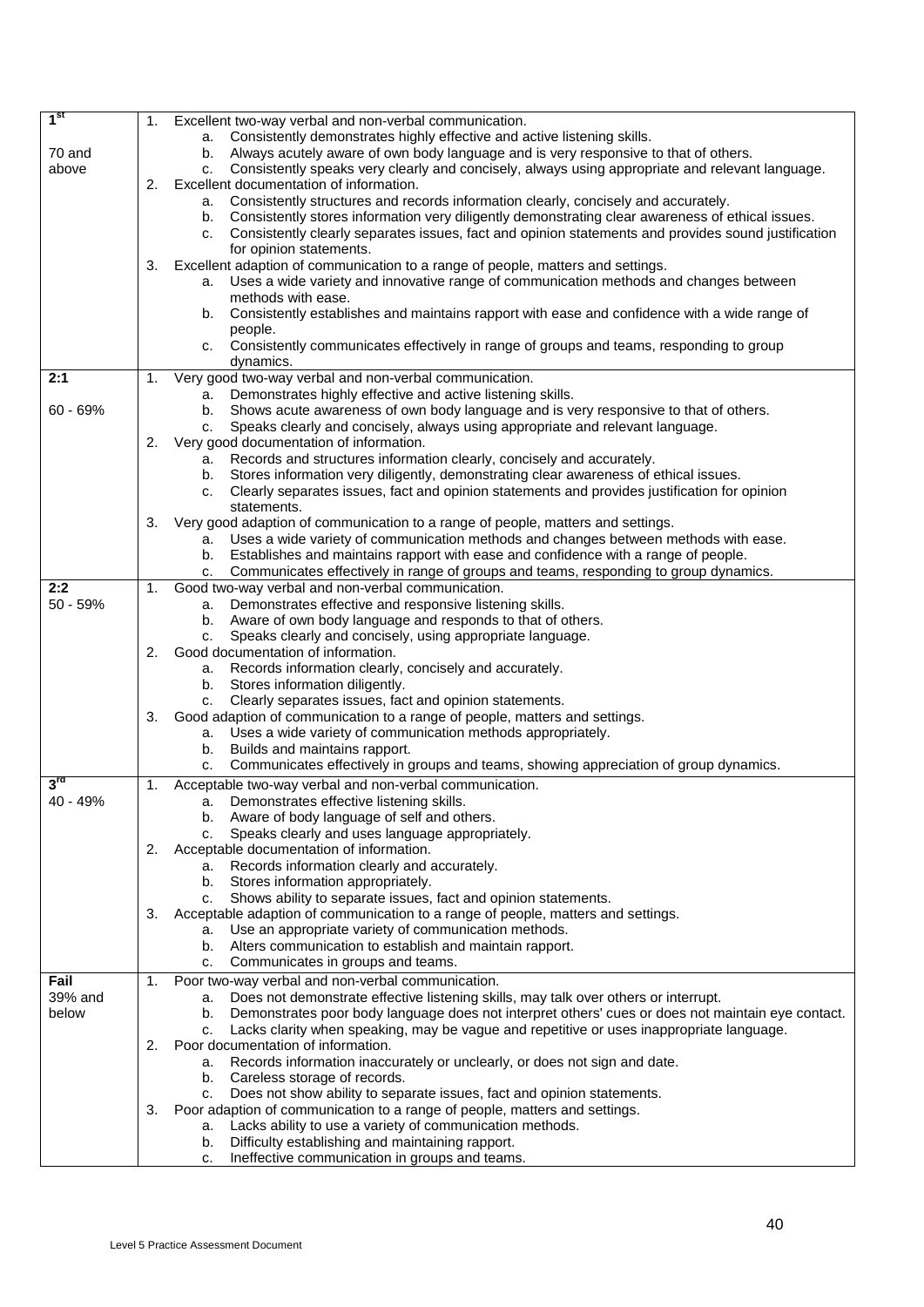### **6.3.4 Core 2. Personal and people development**

#### Intended learning outcomes:

By the end of the placement and with **guidance,** students are expected to demonstrate **analysis and application** in order to **develop skills to**:

- **1. Demonstrate development of personal skills and knowledge.**
- **2. Demonstrate self development using reflective practice.**
- **3. Demonstrate development of others.**

#### **FORMATIVE / HALFWAY FEEDBACK**

Practice Placement Educator formative feedback (please do not provide any grade, classification or percentage at this stage )

#### **SUMMATIVE / FINAL FEEDBACK**

Classification - please circle on final mark sheet (section 7.2 )

Recommendations for future placements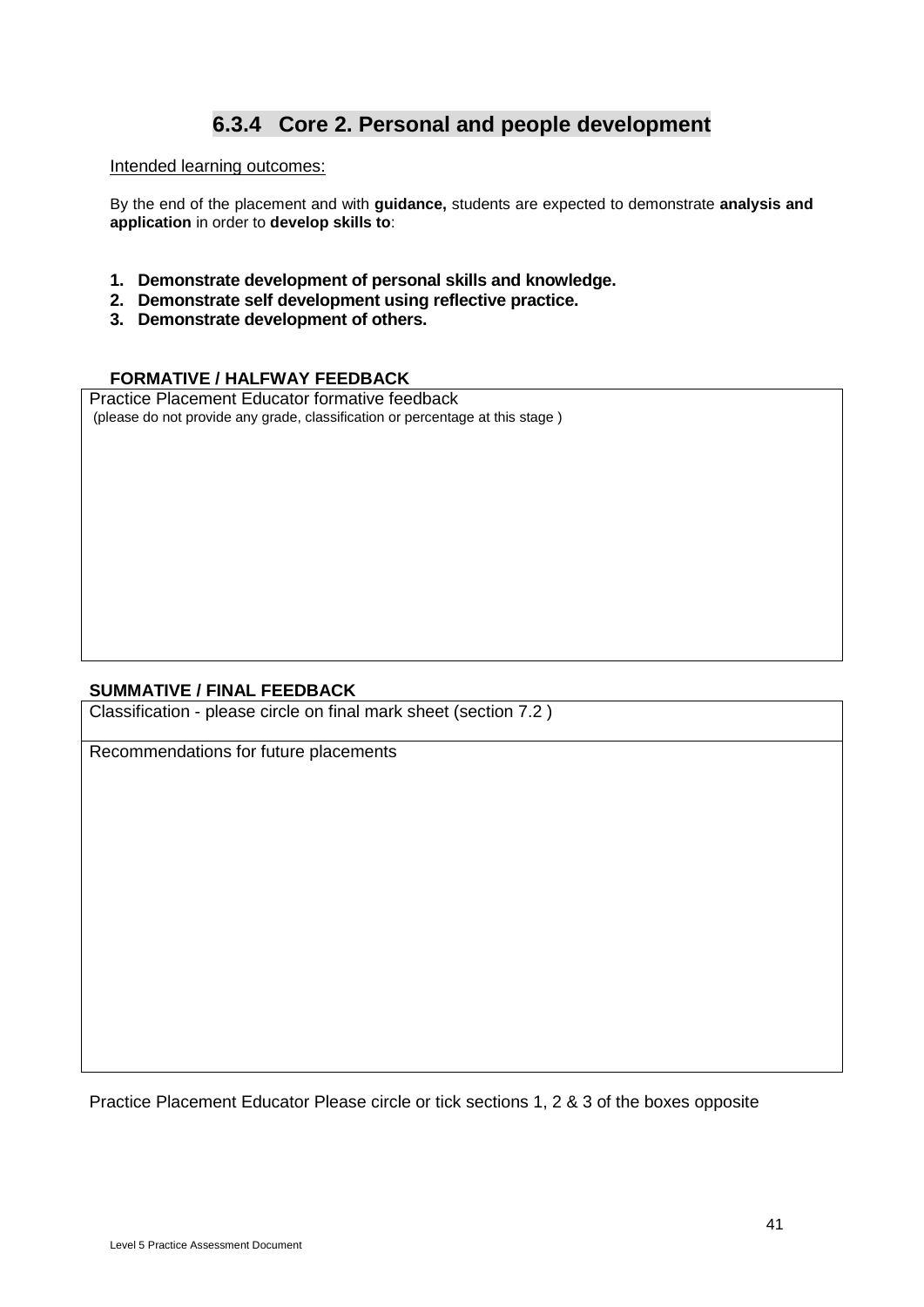| 1 <sup>st</sup> | 1. Excellent development of personal skills and knowledge.                                                                                      |
|-----------------|-------------------------------------------------------------------------------------------------------------------------------------------------|
|                 | a. Always, readily and accurately identifies specific areas for improvement.                                                                    |
| 70 and above    | Consistently sets meaningful, challenging and SMART goals to improve self.<br>b.                                                                |
|                 | Shows resourcefulness in engages with a wide variety of resources, (e.g. library and training).<br>с.                                           |
|                 | 2. Excellent self development using reflective practice.                                                                                        |
|                 | Consistently reflects on practice and own development explicitly demonstrating clarity and ease.<br>а.                                          |
|                 | Consistently proactively seeks and engages with feedback and supervision.<br>b.                                                                 |
|                 | Consistently and readily integrates reflections and feedback, demonstrating improvements in practice.<br>c.                                     |
|                 | 3. Excellent development of others.                                                                                                             |
|                 | Proactively supports and facilitates others with sensitivity.<br>а.                                                                             |
|                 | Consistently and effectively facilitates skills and knowledge to others in a manner perceptive of others<br>b.                                  |
|                 | needs.                                                                                                                                          |
|                 |                                                                                                                                                 |
| 2:1             | c. Proactively and effectively facilitates others learning needs and preferences.<br>1. Very good development of personal skills and knowledge. |
|                 |                                                                                                                                                 |
|                 | Readily and accurately identifies specific areas for improvement.<br>а.                                                                         |
| $60 - 69%$      | Sets meaningful and SMART own goals to improve self.<br>b.                                                                                      |
|                 | Engages with a wide variety of resources, (e.g. library and training).<br>c.                                                                    |
|                 | 2. Very good self development using reflective practice.                                                                                        |
|                 | Explicitly and readily reflects on practice and own development.<br>а.                                                                          |
|                 | b. Proactively seeks feedback and supervision.                                                                                                  |
|                 | c. Readily integrates reflections and feedback, demonstrating improvements in practice.                                                         |
|                 | 3. Very good development of others.                                                                                                             |
|                 | Sensitively supports and facilitates others.<br>а.                                                                                              |
|                 | Effectively facilitates skills and knowledge to others in a manner perceptive of others needs.<br>b.                                            |
|                 | Effectively facilitates others learning needs and preferences.<br>c.                                                                            |
| 2:2             | 1. Good development of personal skills and knowledge.                                                                                           |
| $50 - 59%$      | Readily Identifies key areas for improvement.<br>а.                                                                                             |
|                 | Sets SMART goals to improve self.<br>b.                                                                                                         |
|                 | Engages with resources, (e.g. library and training).<br>c.                                                                                      |
|                 | 2. Good self development using reflective practice.                                                                                             |
|                 | Explicitly reflects on practice and own development.<br>а.                                                                                      |
|                 | Makes effective use of feedback and supervision.<br>b.                                                                                          |
|                 | Implements effective changes in response to reflection.<br>c.                                                                                   |
|                 | 3. Good development of others.                                                                                                                  |
|                 | a. Supports and facilitates others.                                                                                                             |
|                 | Effectively facilitates skills and knowledge to others.<br>b.                                                                                   |
|                 | Understands and facilitates others learning needs and preferences.<br>с.                                                                        |
| 3 <sup>rd</sup> | 1. Acceptable development of personal skills and knowledge.                                                                                     |
| 40 - 49%        | Identifies key areas for improvement.<br>а.                                                                                                     |
|                 | Sets own goals.<br>b.                                                                                                                           |
|                 | Makes use of resources, (e.g. library and training).<br>с.                                                                                      |
|                 | 2. Acceptable self development using reflective practice.                                                                                       |
|                 | Reflects adequately on practice and own development.<br>а.                                                                                      |
|                 | Makes use of feedback and supervision.<br>b.                                                                                                    |
|                 | Implements changes in response to reflection.<br>c.                                                                                             |
|                 | 3. Acceptable development of others.                                                                                                            |
|                 | Supports others.<br>а.                                                                                                                          |
|                 | Facilitates skills and knowledge to others.<br>b.                                                                                               |
|                 |                                                                                                                                                 |
| Fail            | Understands others learning needs and preferences.<br>c.<br>1. Poor development of personal skills and knowledge.                               |
| 39% and below   |                                                                                                                                                 |
|                 | Does not recognise key areas for improvement or selects inappropriate areas for improvement.<br>a.                                              |
|                 | Does not set appropriate goals for self.<br>b.                                                                                                  |
|                 | Does not engage with resources, (e.g. library and training).<br>c.                                                                              |
|                 | 2. Poor self development using reflective practice.                                                                                             |
|                 | Inadequately reflects on practice and own development.<br>а.                                                                                    |
|                 | Does not use feedback and supervision adequately.<br>b.                                                                                         |
|                 | Does not apply learning from reflection.<br>c.                                                                                                  |
|                 | 3. Poor development of others.                                                                                                                  |
|                 | Does not support others, or acts in an unsupportive manner.<br>а.                                                                               |
|                 | Is unable to facilitate skills and knowledge to others.<br>b.                                                                                   |
|                 | Does not understand or does not facilitate others learning needs and preferences.<br>c.                                                         |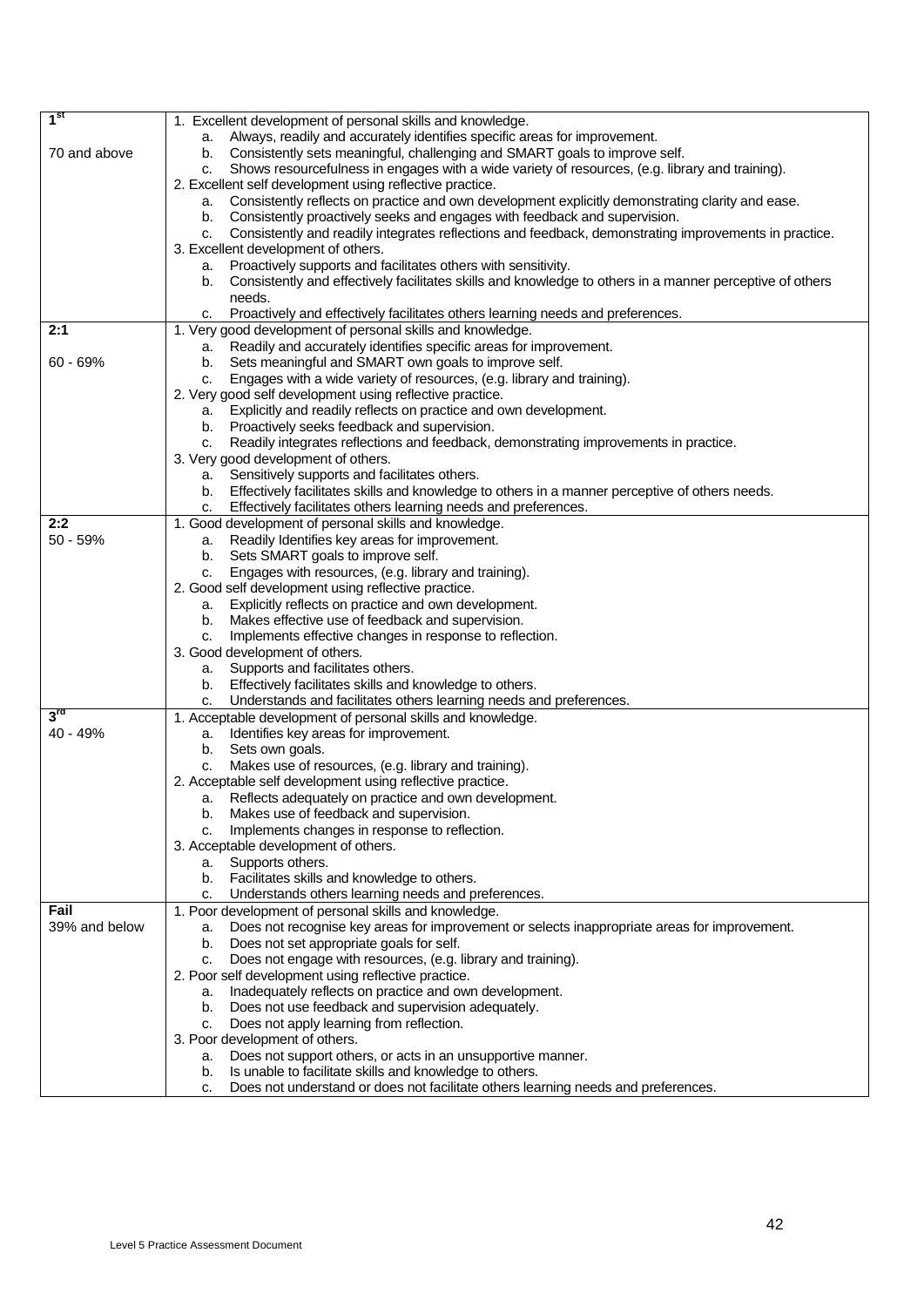## **6.3.5 Core 3. Health, safety and security**

#### Intended learning outcomes:

By the end of the placement and with **guidance,** students are expected to demonstrate **analysis and application** in order to **develop skills to**:

- **1. Recognise the need to establish and maintain a safe and secure working environment.**
- **2. Apply healthy, safe and secure working practices.**
- **3. Monitor and maintain health, safety and security of self.**

#### **FORMATIVE / HALFWAY FEEDBACK**

Practice Placement Educator formative feedback (please do not provide any grade, classification or percentage at this stage )

#### **SUMMATIVE / FINAL FEEDBACK**

Classification - please circle on final mark sheet (section 7.2 )

Recommendations for future placements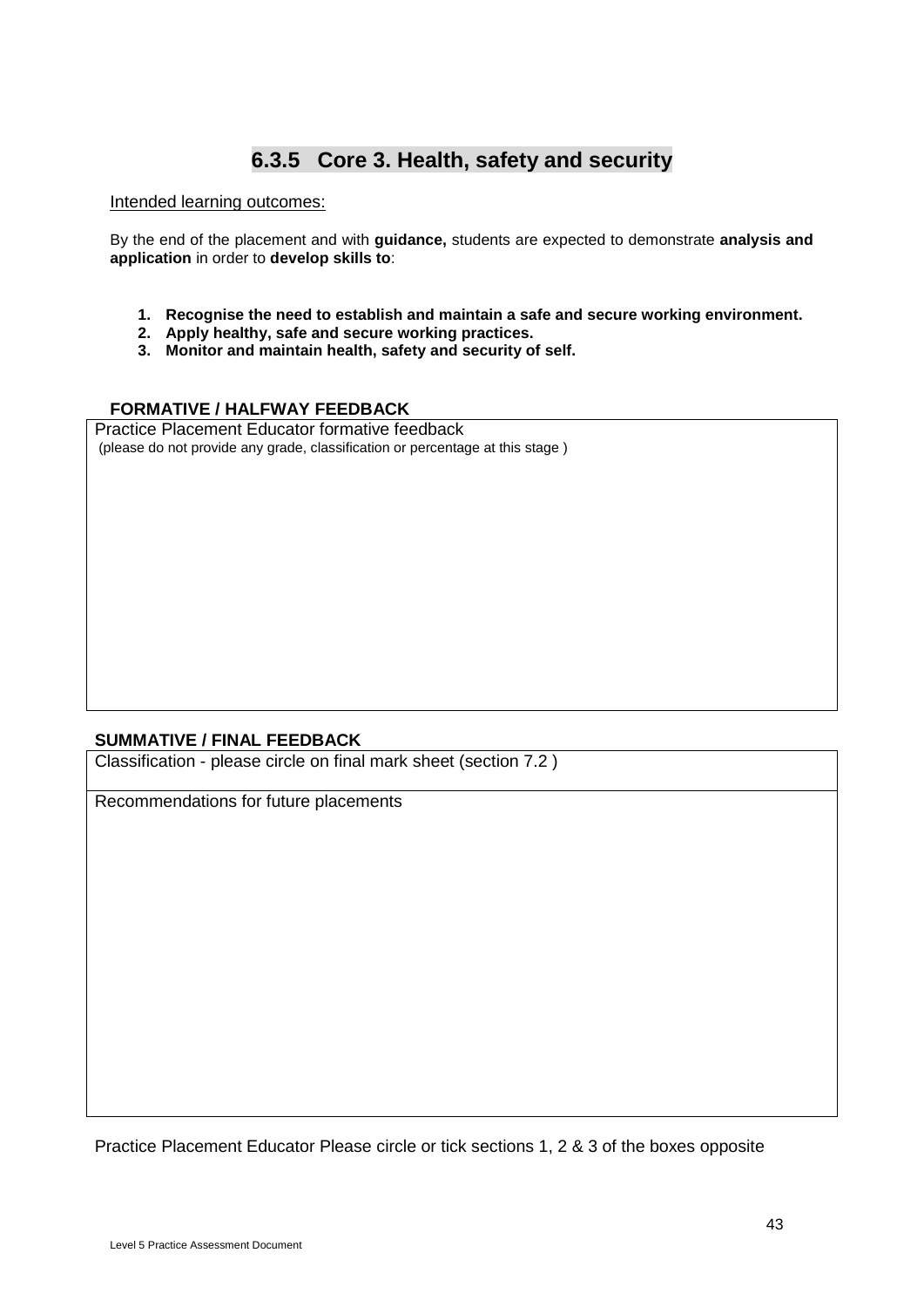| 1 <sup>st</sup> | 1. | Excellent recognition of need for healthy, safe and secure working environments.                                                                |
|-----------------|----|-------------------------------------------------------------------------------------------------------------------------------------------------|
|                 |    | a. Consistently, quickly and accurately interprets risk and acts to mitigate in a variety of situations.                                        |
| 70 and          |    | Consistently demonstrates accountability for actions and readily assumes responsibility.<br>b.                                                  |
| above           |    | c. Comprehensively understands health, safety and security policies and legislation which are                                                   |
|                 |    | consistently integrated to practice.                                                                                                            |
|                 | 2. | Excellent application of healthy, safe and secure working practices                                                                             |
|                 |    | Consistently accountable for safe moving and handling practices and incorporates into practice.<br>а.                                           |
|                 |    | b. Consistently accountable for safe infection control practices and incorporates into practice.                                                |
|                 |    | c. Consistently accountable for safe and secure working practices and incorporates into practice.                                               |
|                 | 3. | Excellent monitoring and maintenance of health, safety and security of self.                                                                    |
|                 |    | Consistently reflects on limits of competence and seeks appropriate advice when necessary.<br>а.                                                |
|                 |    | Integrates HCPC codes of conduct and other professional standards and applies with specificity to<br>b.                                         |
|                 |    | area of practice.<br>Proactively assumes accountability for maintaining fitness to practice and fully appreciates the                           |
|                 |    | c.<br>implication of own fitness on service users.                                                                                              |
| 2:1             | 1. | Very good recognition of need for healthy, safe and secure working environments.                                                                |
|                 |    | a. Quickly and accurately interprets risk and acts to mitigate in a variety of situations.                                                      |
| $60 - 69%$      |    | Demonstrates accountability for actions and readily assumes responsibility.<br>b.                                                               |
|                 |    | Understands health, safety and security policies and legislation and integrates to practice.<br>c.                                              |
|                 | 2. | Very good application of healthy, safe and secure working practices                                                                             |
|                 |    | a. Accountable for safe moving and handling practices and incorporates into practice.                                                           |
|                 |    | b. Accountable for safe infection control practices and incorporates into practice.                                                             |
|                 |    | c. Accountable for safe and secure working practices and incorporates into practice.                                                            |
|                 | 3. | Very good monitoring and maintenance of health, safety and security of self.                                                                    |
|                 |    | a. Reflects on limits of competence and seeks appropriate and advice when necessary.                                                            |
|                 |    | Understands the HCPC codes of conduct and other professional standards and is aware of specific<br>b.                                           |
|                 |    | applications to area of practice.                                                                                                               |
|                 |    | c. Accountable for maintaining fitness to practice.                                                                                             |
| 2:2             | 1. | Good recognition of need for healthy, safe and secure working environments.                                                                     |
| $50 - 59%$      |    | a. Accurately interprets risk and acts to minimise these.                                                                                       |
|                 |    | b. Assumes personal responsibility for actions.                                                                                                 |
|                 |    | c. Aware of relevant health, safety and security policies and legislation and applies to practice.                                              |
|                 | 2. | Good application healthy, safe and secure working practices                                                                                     |
|                 |    | a. Demonstrates responsibility in safe moving and handling practices.                                                                           |
|                 |    | b. Demonstrates responsibility in safe Infection control practices.<br>c. Demonstrates responsibility in safe and secure working practices.     |
|                 | 3. | Good monitoring and maintenance of health, safety and security of self.                                                                         |
|                 |    | Aware of limits of competence and seeks advice from others.<br>а.                                                                               |
|                 |    | Aware of the HCPC codes of conduct and other professional standards and understands the<br>b.                                                   |
|                 |    | importance of application to practice.                                                                                                          |
|                 |    | Demonstrates responsibility for maintaining fitness to practice.<br>c.                                                                          |
| 3 <sup>rd</sup> | 1. | Acceptable recognition of need for healthy, safe and secure working environments.                                                               |
| 40 - 49%        |    | a. Identifies key risks and acts to minimise these.                                                                                             |
|                 |    | b. Accepts personal responsibility for actions.                                                                                                 |
|                 |    | Aware of relevant health, safety and security policies and legislation.<br>C.                                                                   |
|                 |    | 2. Acceptable application healthy, safe and secure working practices                                                                            |
|                 |    | a. Applies safe moving and handling practices.                                                                                                  |
|                 |    | b. Applies safe Infection control practices.                                                                                                    |
|                 |    | c. Applies safe and secure working practices.                                                                                                   |
|                 | 3. | Acceptable monitoring and maintenance of health, safety and security of self.                                                                   |
|                 |    | a. Know the limits of own practice and when to seek advice or refer to another professional.                                                    |
|                 |    | b. Aware of the HCPC codes of conduct and other professional standards.                                                                         |
| Fail            | 1. | c. Understands the obligation to maintain fitness to practice.                                                                                  |
| 39% and         |    | Poor recognition of need for healthy, safe and secure working environments.<br>a. Inadequately identifies key risks or fails to mitigate these. |
| below           |    | Does not take responsibility for actions.<br>b.                                                                                                 |
|                 |    | Inadequately aware of relevant health, safety and security policies and legislation.<br>c.                                                      |
|                 | 2. | Poor application healthy, safe and secure working practices                                                                                     |
|                 |    | a. Consistently does not apply safe moving and handling practices.                                                                              |
|                 |    | b. Consistently does not apply safe Infection control practices.                                                                                |
|                 |    | c. Consistently does not apply safe and secure working practices.                                                                               |
|                 | 3. | Poor monitoring and maintenance of health, safety and security of self.                                                                         |
|                 |    | Does not recognise the limits of own practice or neglects to seek advice or refer to another<br>а.                                              |
|                 |    | professional when needed.                                                                                                                       |
|                 |    | Insufficiently aware of HCPC codes of conduct and other professional standards.<br>b.                                                           |
|                 |    | Unaware of fitness to practice principles.<br>c.                                                                                                |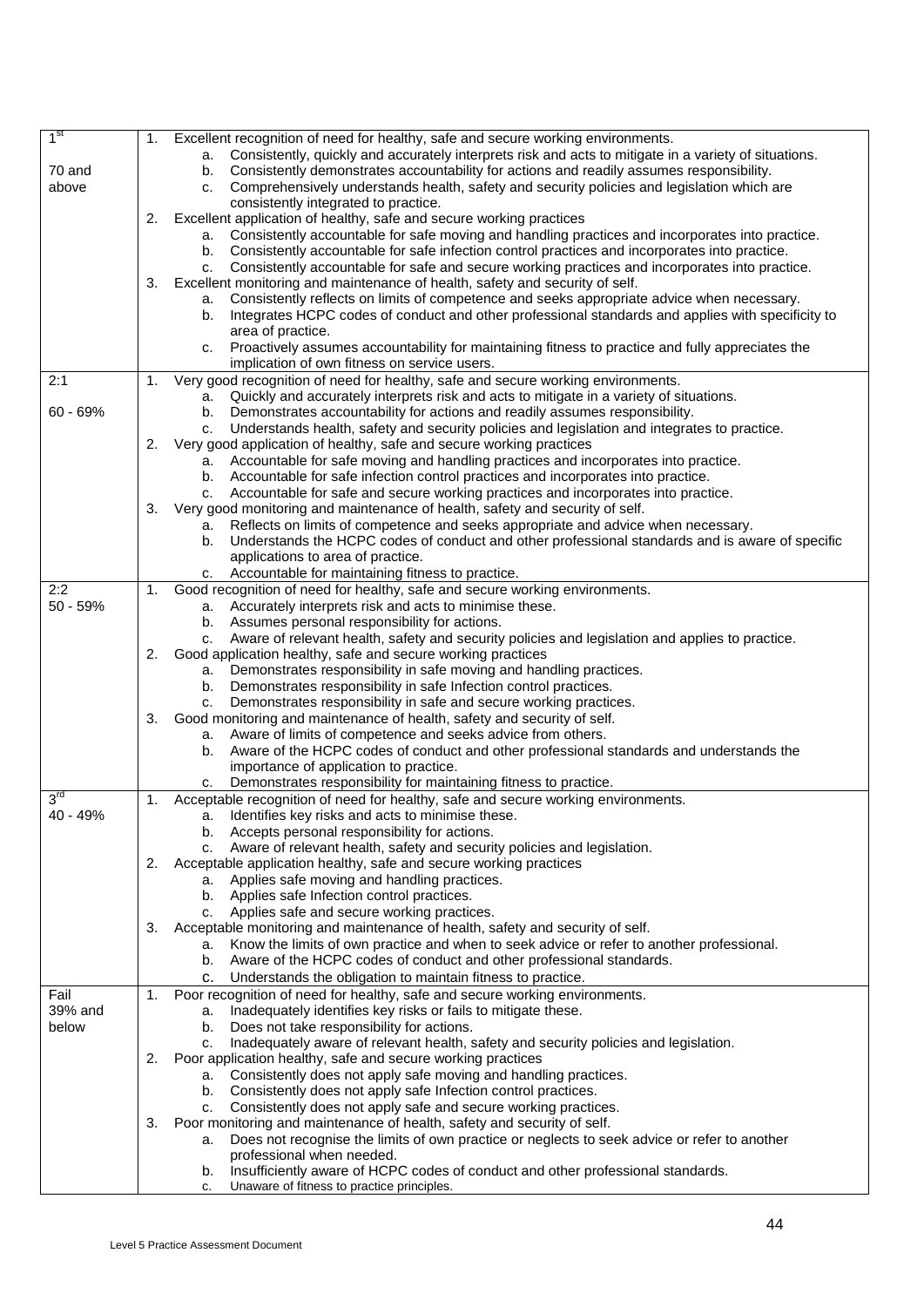### **6.3.6 Core 4. Service improvement**

#### Intended learning outcomes:

By the end of the placement and with **guidance,** students are expected to demonstrate **analysis and application** in order to **develop skills to**:

- **1. Incorporate research and evidence to improve practice.**
- **2. Be aware of administration for the practice area.**

#### **FORMATIVE / HALFWAY FEEDBACK**

Practice Placement Educator formative feedback (please do not provide any grade, classification or percentage at this stage )

#### **SUMMATIVE / FINAL FEEDBACK**

Classification - please circle on final mark sheet (section 7.2 )

Recommendations for future placements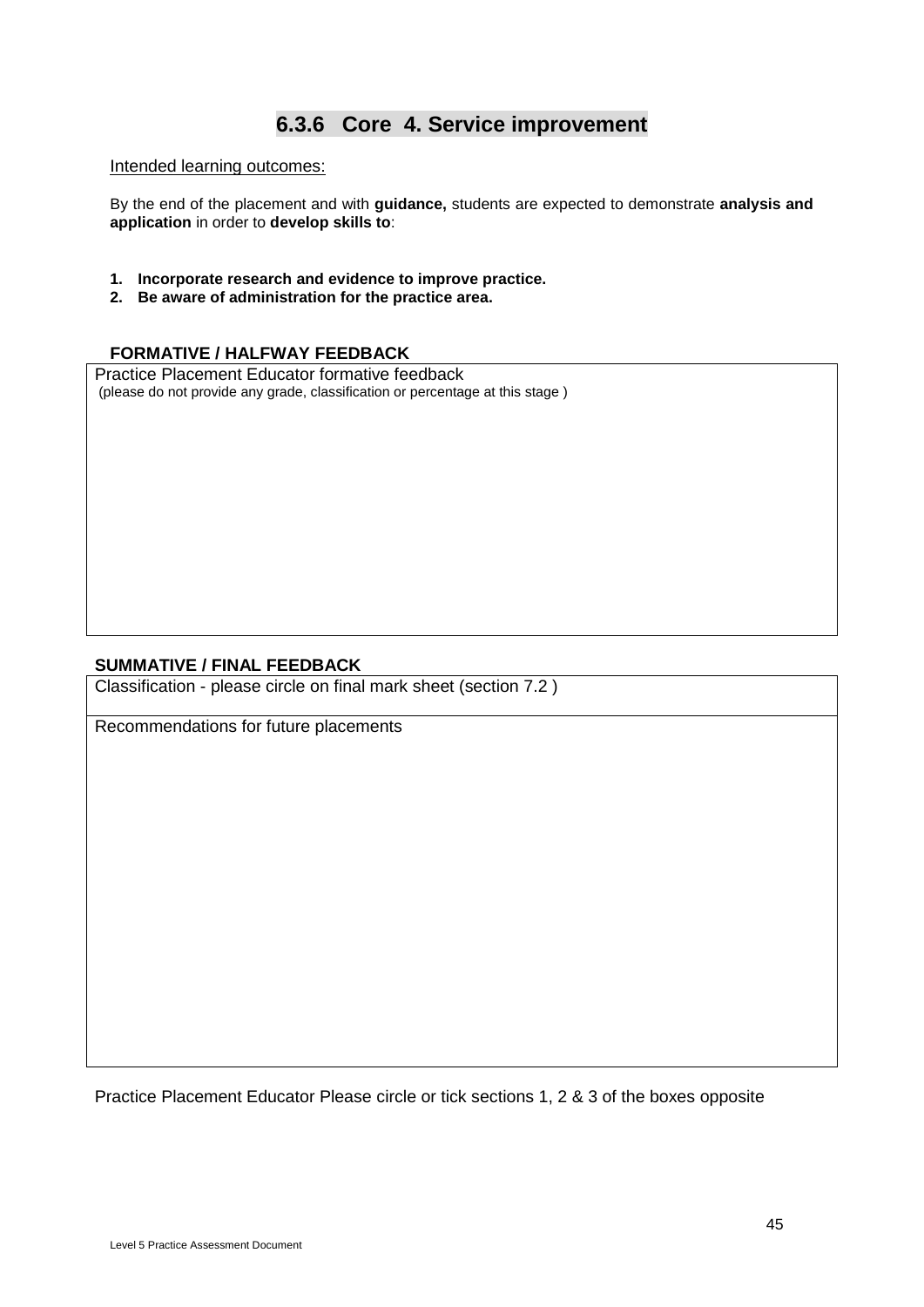| 1 <sup>st</sup>   | 1. | Excellent use of research and evidence to improve practice.                                                |
|-------------------|----|------------------------------------------------------------------------------------------------------------|
|                   |    | a. Consistently and proactively seeks research evidence to inform practice.                                |
| 70 and above      |    | Critically appraises research evidence and understands the complexity of its                               |
|                   |    | b.                                                                                                         |
|                   |    | application to practice.                                                                                   |
|                   |    | c. Consistently and readily integrates research evidence to inform decision making.                        |
|                   | 2. | Excellent awareness of administration for the practice area.                                               |
|                   |    | a. Consistently and actively participates in audit and quality control, demonstrating an                   |
|                   |    | understanding of the practicalities and application in practice.                                           |
|                   |    | b. Consistently and appropriately reports and acts on complaints and feedback, and                         |
|                   |    | differentiates the quality of the information.                                                             |
|                   |    | Consistently integrates issues of clinical governance to own practice.<br>c.                               |
| 2:1               | 1. | Very good use of research and evidence to improve practice.                                                |
|                   |    | a. Proactively seeks research evidence to inform practice.                                                 |
| $60 - 69%$        |    | b. Critically appraises research evidence and understands its application to practice.                     |
|                   |    | Readily integrates research evidence to inform decision making.<br>c.                                      |
|                   |    | 2. Very good awareness of administration for the practice area.                                            |
|                   |    | a. Actively engages in audit and quality control, suggesting appropriate strategies.                       |
|                   |    | Appropriately reports and acts on complaints and feedback, and differentiates the<br>b.                    |
|                   |    | quality of the information.                                                                                |
|                   |    | Integrates issues of clinical governance to own practice.<br>c.                                            |
| 2:2               | 1. | Good use of research and evidence to improve practice.                                                     |
| 50 - 59%          |    | a. Understands the importance of research evidence to practice improvement.                                |
|                   |    | b. Appraises research evidence and applies to practice.                                                    |
|                   |    | c. Incorporates research evidence to inform decision making.                                               |
|                   | 2. | Good awareness of administration for the practice area.                                                    |
|                   |    | a. Engages in audit and quality control.                                                                   |
|                   |    | b. Appropriately reports complaints and feedback, and differentiates the quality of this                   |
|                   |    | information.                                                                                               |
|                   |    |                                                                                                            |
| $3^{\mathsf{ra}}$ | 1. | c. Understands clinical governance issues.<br>Acceptable use of research and evidence to improve practice. |
| 40 - 49%          |    |                                                                                                            |
|                   |    | a. Considers research evidence to guide practice.                                                          |
|                   |    | Appraises research evidence in relation to practice.<br>b.                                                 |
|                   |    | c. Uses evidence to inform decision making.                                                                |
|                   | 2. | Acceptable awareness of administration for the practice area.                                              |
|                   |    | a. Participates in audit and quality control.                                                              |
|                   |    | Appropriately reports complaints and feedback.<br>b.                                                       |
|                   |    | c. Aware of clinical governance issues.                                                                    |
| Fail              | 1. | Poor use of research and evidence to improve practice.                                                     |
| 39% and below     |    | a. Does not consider appropriate evidence to guide practice or does not connect                            |
|                   |    | research evidence to practice.                                                                             |
|                   |    | b. Difficulty appraising research evidence in relation to practice.                                        |
|                   |    | c. Research evidence is not used to support decision making.                                               |
|                   | 2. | Poor awareness of administration for the practice area.                                                    |
|                   |    | Does not participate in audit and quality control, or participates incompetently.<br>а.                    |
|                   |    | Does not appropriately report complaints and feedback.<br>b.                                               |
|                   |    | Lacks awareness of clinical governance issues.<br>c.                                                       |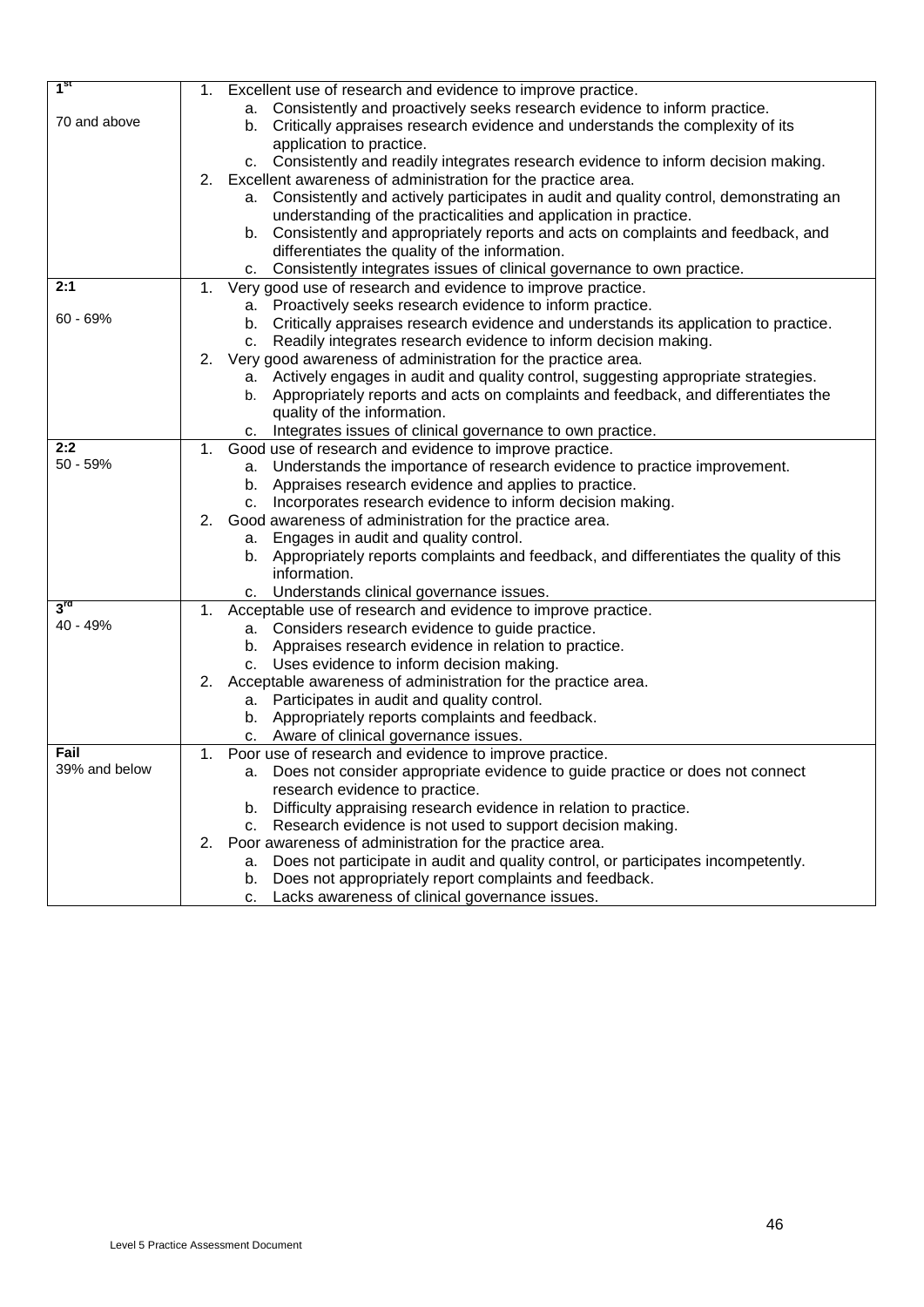### **6.3.7 Core 5. Quality**

#### Intended learning outcomes:

By the end of the placement and with **guidance,** students are expected to demonstrate **analysis and application** in order to **develop skills to**:

- **1. Demonstrates professional practice behaviour.**
- **2. Demonstrate inter-professional and team-working skills.**
- **3. Demonstrate management skills.**

#### **FORMATIVE / HALFWAY FEEDBACK**

Practice Placement Educator formative feedback (please do not provide any grade, classification or percentage at this stage )

#### **SUMMATIVE / FINAL FEEDBACK**

Classification - please circle on final mark sheet (section 7.2 )

Recommendations for future placements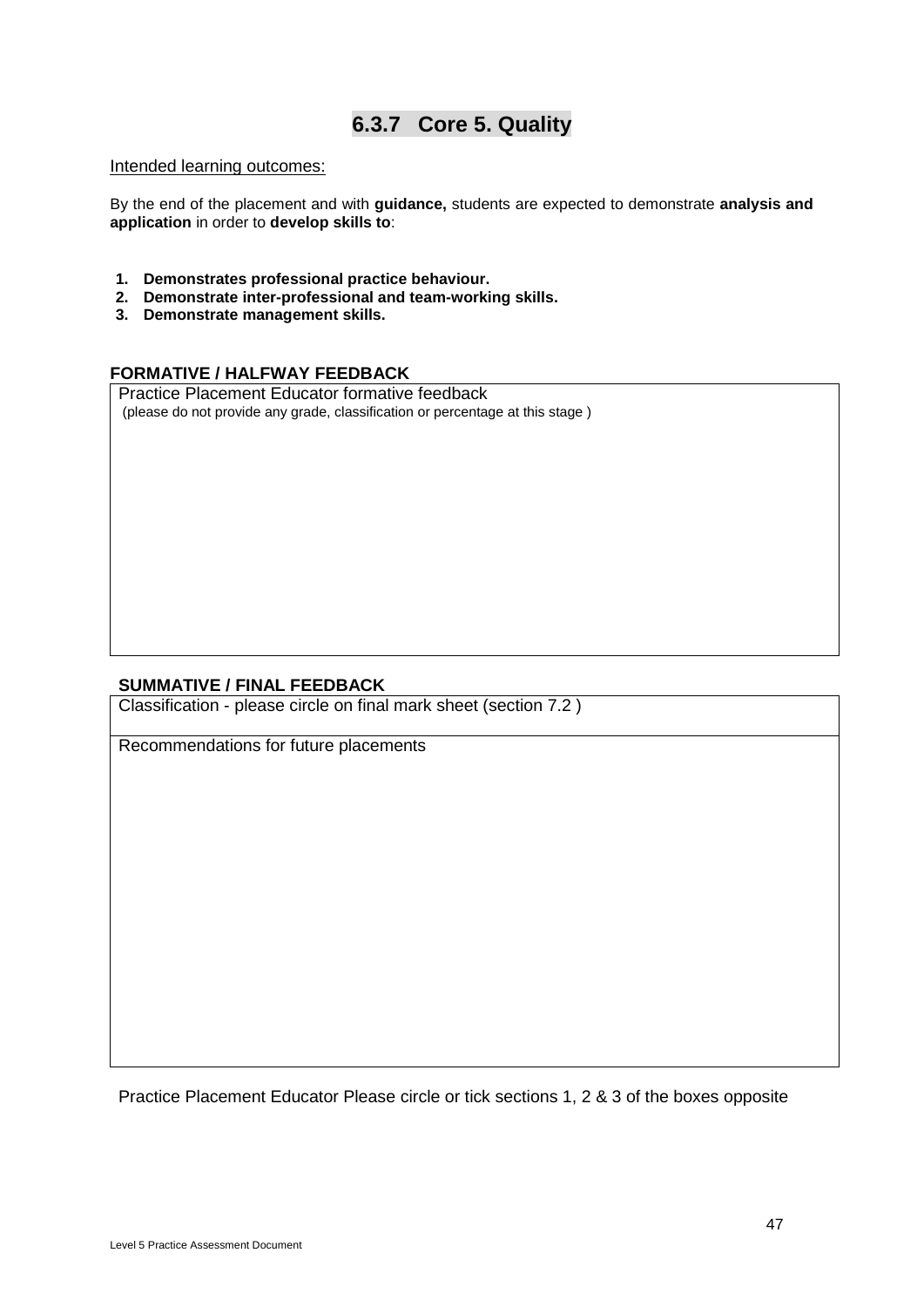| 1 <sup>st</sup> | 1. | Excellent professional practice behaviour.                                                                                                                                                                          |
|-----------------|----|---------------------------------------------------------------------------------------------------------------------------------------------------------------------------------------------------------------------|
|                 |    | a. Consistently and proactively ensures confidentiality and demonstrates respect in their behaviour.                                                                                                                |
| 70 and          |    | b. Consistently reliable and trustworthy, promoting the profession through the integrity of their behaviour.                                                                                                        |
| above           |    | Consistently, presents and conducts oneself in a highly professional manner, adapting in a wide variety of<br>C.<br>circumstances.                                                                                  |
|                 | 2. | Excellent inter-professional and team-working skills                                                                                                                                                                |
|                 |    | Consistently appreciates, respects and promotes the different roles of members of the MDT and<br>а.                                                                                                                 |
|                 |    | appreciates own profession in relation to these.                                                                                                                                                                    |
|                 |    | b. Consistently and willingly offers assistance and support to team members, showing a shared approach to<br>teamworking.                                                                                           |
|                 |    | Consistently collaborates and negotiates with MDT and service-users promoting coordinated approach.<br>C.                                                                                                           |
|                 | 3. | Excellent management skills.                                                                                                                                                                                        |
|                 |    | a. Consistently shows good forward planning to manage time and prioritise demands taking a flexible and                                                                                                             |
|                 |    | pragmatic approach.<br>Consistently demonstrates organisational skill, is well prepared and shows flexibility to changing<br>b.                                                                                     |
|                 |    | circumstances.                                                                                                                                                                                                      |
|                 |    | Consistently delegates effectively, through negotiation with others, taking full responsibility for delegated<br>c.                                                                                                 |
|                 |    | tasks.                                                                                                                                                                                                              |
| 2:1             | 1. | Very good professional practice behaviour.<br>a. Proactively ensures confidentiality and demonstrates respect in their behaviour.                                                                                   |
| $60 - 69%$      |    | Is reliable and trustworthy, promoting the profession through the integrity of their behaviour.<br>b.                                                                                                               |
|                 |    | Presents and conducts oneself in a highly professional manner adapting in a variety of circumstances.<br>C.                                                                                                         |
|                 | 2. | Very good inter-professional and team-working skills                                                                                                                                                                |
|                 |    | a. Appreciates, respects and promotes the different roles of members of the MDT and appreciates own                                                                                                                 |
|                 |    | profession in relation to these.<br>b. Willingly offers assistance and support to team members, showing a shared approach to teamwork.                                                                              |
|                 |    | c. Collaborates and negotiates with MDT and service-users for coordinated approach.                                                                                                                                 |
|                 | 3. | Very good management skills.                                                                                                                                                                                        |
|                 |    | Shows forward planning to manage time or prioritise demands and shows flexibility to changing<br>а.                                                                                                                 |
|                 |    | circumstances.                                                                                                                                                                                                      |
|                 |    | Demonstrates organisational skill, appears prepared and shows flexibility to changing circumstances.<br>b.<br>Delegates effectively, in collaboration with others, taking responsibility for delegated tasks.<br>c. |
| 2:2             | 1. | Good professional practice behaviour.                                                                                                                                                                               |
| $50 - 59%$      |    | Respects and safeguards confidentiality.<br>а.                                                                                                                                                                      |
|                 |    | Is reliable, trustworthy and demonstrates professional attitude.<br>b.                                                                                                                                              |
|                 |    | Presents and conducts oneself in a very professional manner in a range of circumstances.<br>c.                                                                                                                      |
|                 | 2. | Good inter-professional and team-working skills<br>a. Respects roles within the MDT and appreciates own profession in relation to these.                                                                            |
|                 |    | b. Offers assistance and support to team members, encouraging a shared approach to teamwork,                                                                                                                        |
|                 |    | Collaborates with MDT and service-user for coordinated approach.<br>c.                                                                                                                                              |
|                 | 3. | Good management skills.                                                                                                                                                                                             |
|                 |    | a. Shows forward planning to manage time and prioritise demands.<br>b. Demonstrates organisational skill, showing planning and response to changes.                                                                 |
|                 |    | Delegates appropriately, in collaboration with others, supervising delegated tasks.<br>c.                                                                                                                           |
| $3^{\text{ra}}$ | 1. | Acceptable professional practice behaviour.                                                                                                                                                                         |
| 40 - 49%        |    | Respects confidentiality.<br>а.                                                                                                                                                                                     |
|                 |    | Is reliable and trustworthy.<br>b.                                                                                                                                                                                  |
|                 | 2. | c. Presents and conducts oneself in a professional manner.                                                                                                                                                          |
|                 |    | Acceptable inter-professional and team-working skills<br>Respects roles of members of the MDT.<br>а.                                                                                                                |
|                 |    | Offers assistance and supports to other team members.<br>b.                                                                                                                                                         |
|                 | 3. | Collaborates with MDT for coordinated approach.<br>C.                                                                                                                                                               |
|                 |    | Acceptable management skills.<br>Manages time and prioritises demands.<br>а.                                                                                                                                        |
|                 |    | b.<br>Demonstrates organisational skill.                                                                                                                                                                            |
|                 |    | Delegates appropriately, remaining accountable for delegated tasks.<br>C.                                                                                                                                           |
| Fail<br>39% and | 1. | Poor professional practice behaviour.<br>Is careless with confidential issues or has breached confidentiality.<br>a.                                                                                                |
| below           |    | Is unreliable, demonstrated untrustworthy behaviour, or has not earned trust of other team members.<br>b.                                                                                                           |
|                 |    | Does not present with professional conduct, appearance or manner.<br>с.                                                                                                                                             |
|                 | 2. | Poor inter-professional and team-working skills<br>Does not understand roles of members of the MDT.<br>а.                                                                                                           |
|                 |    | Does not offer assistance or support to other team members.<br>b.                                                                                                                                                   |
|                 |    | Makes minimal effort to collaborate with other team members.<br>c.                                                                                                                                                  |
|                 | 3. | Poor management skills.                                                                                                                                                                                             |
|                 |    | Manages time poorly or inappropriately prioritises demands.<br>а.<br>Disorganisation affects quality of work.<br>b.                                                                                                 |
|                 |    | Does not delegate appropriate tasks, or does not follow-up on delegated tasks.<br>с.                                                                                                                                |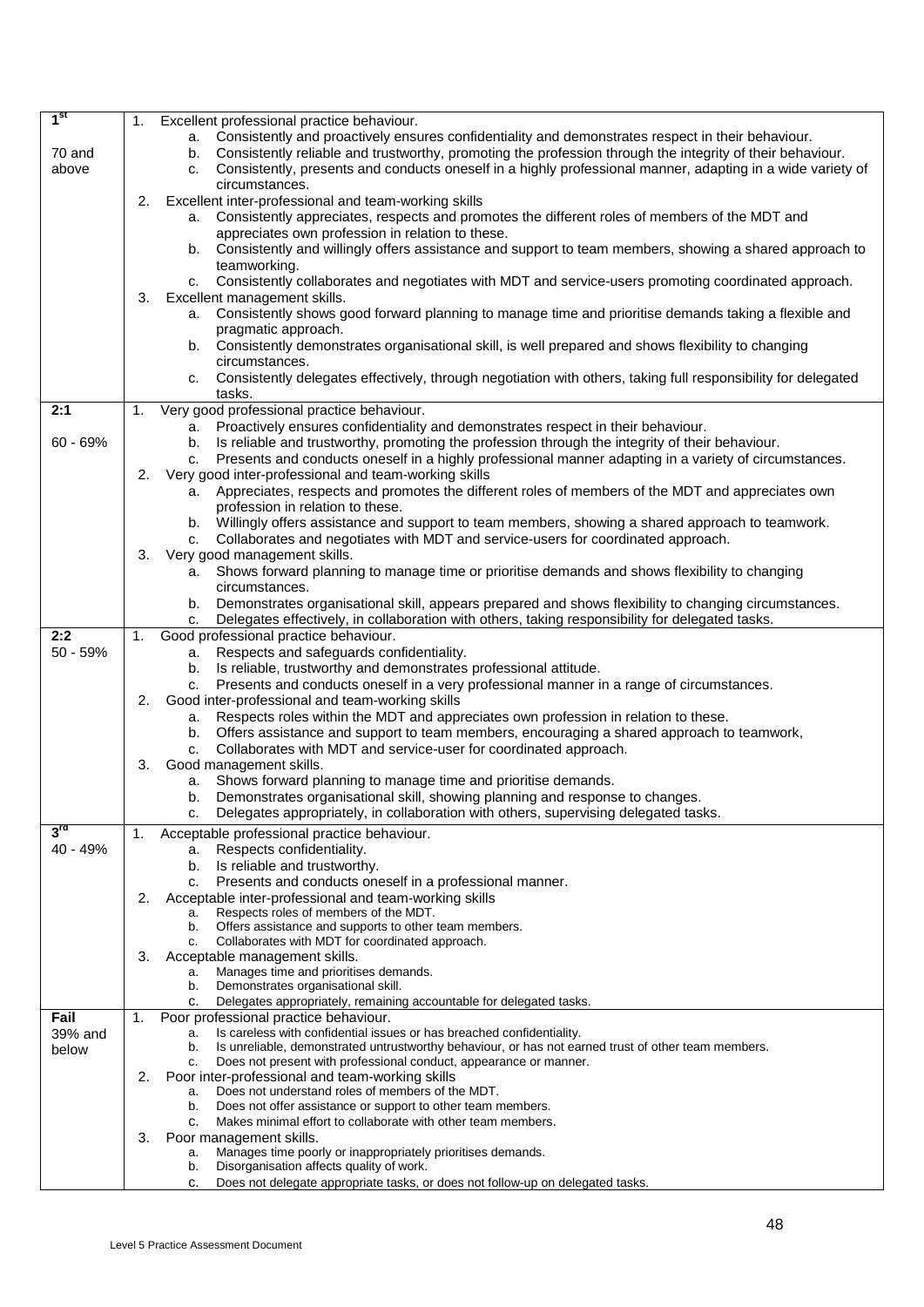### **6.3.8 Core 6. Equality and diversity**

#### Intended learning outcomes:

By the end of the placement and with **guidance,** students are expected to demonstrate **analysis and application** in order to **develop skills to**:

- **1. Demonstrate sensitivity to equality and diversity.**
- **2. Demonstrate awareness of consent and ethical behaviour issues.**
- **3. Demonstrate service-user centred practice.**

#### **FORMATIVE / HALFWAY FEEDBACK**

Practice Placement Educator formative feedback (please do not provide any grade, classification or percentage at this stage )

#### **SUMMATIVE / FINAL FEEDBACK**

Classification - please circle on final mark sheet (section 7.2 )

Recommendations for future placements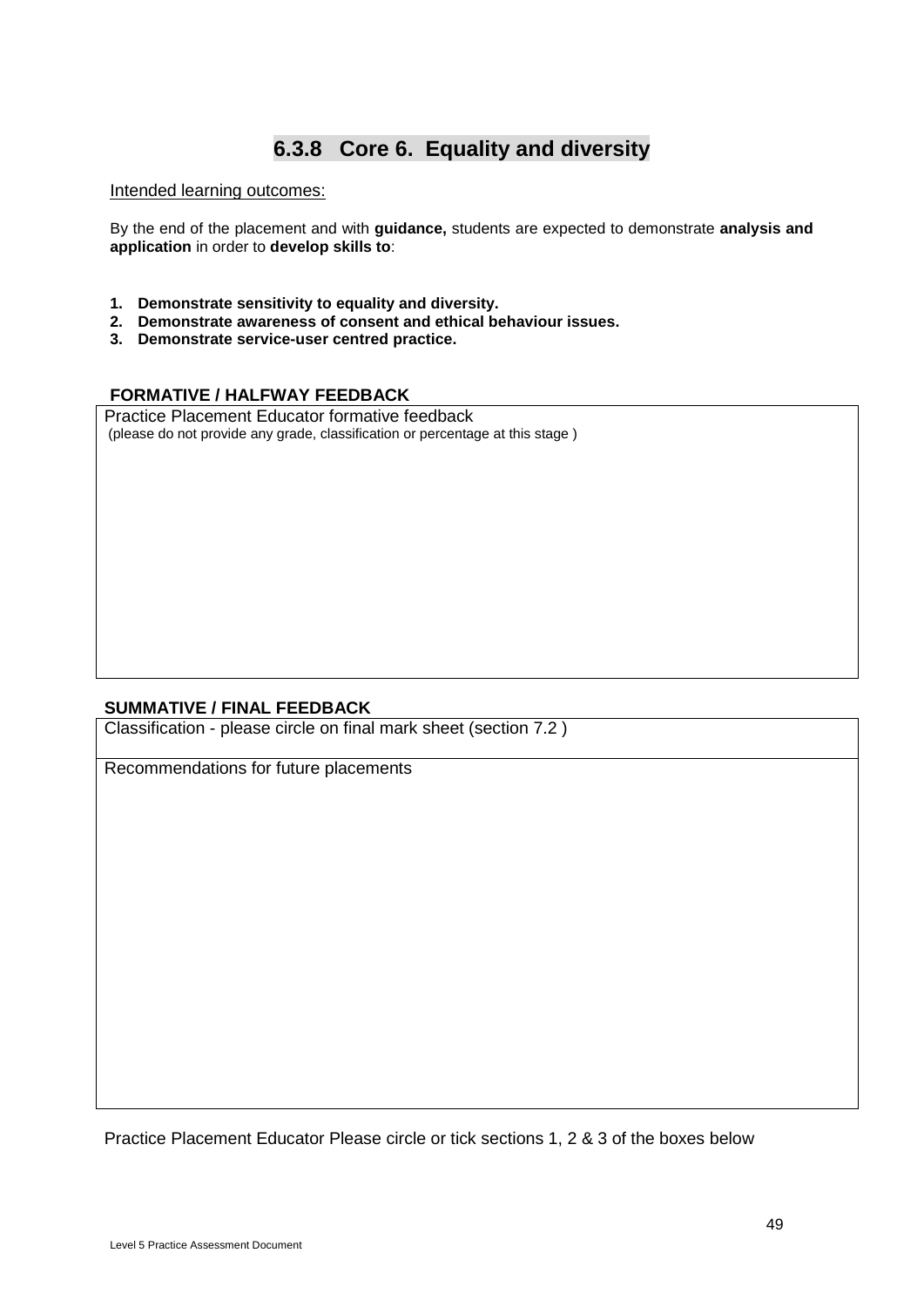| 1 <sup>st</sup> | 1. | Excellent sensitivity to equality and diversity.                                                                                                                                   |
|-----------------|----|------------------------------------------------------------------------------------------------------------------------------------------------------------------------------------|
|                 |    | a. Practices in a non-discriminatory manner, appreciating the nature and complexity of non-discrimination and equality,                                                            |
| 70              |    | enabling equal participation for all.                                                                                                                                              |
| and             |    | Appreciates the nature and complexity of non-discrimination and diversity, valuing the richness that diversity brings<br>b.                                                        |
| above           |    | to practice.                                                                                                                                                                       |
|                 |    | Comprehensively understands equality and diversity policies and procedures and consistently integrates these to<br>C.                                                              |
|                 |    | practice.                                                                                                                                                                          |
|                 | 2. | Excellent awareness of consent and ethical behaviour issues.<br>Comprehensively understand the complexities of obtaining informed consent, and demonstrates sensitivity and<br>a.  |
|                 |    | respect when obtaining consent, taking account of an individual's situation.                                                                                                       |
|                 |    | b. Consistently is self-aware and insightful and practices in a clearly non-judgmental manner.                                                                                     |
|                 |    | Consistently promotes the rights, autonomy and dignity of all service users, with specific appreciation for and<br>c.                                                              |
|                 |    | attention to those who are vulnerable.                                                                                                                                             |
|                 | 3. | Excellent demonstration of service-user centred practice.                                                                                                                          |
|                 |    | Quickly and easily develops mutually respectful working relationships with a range of service users, which promotes<br>a.                                                          |
|                 |    | confidence and engagement in intervention.                                                                                                                                         |
|                 |    | b. Consistently plans interventions incorporating service-users views on their situation and enabling participation.                                                               |
|                 |    | Enables discussion of differing opinions during difficult decision-making whilst empowering service users to have<br>c.                                                            |
| 2:1             | 1. | autonomy and centrality in decisions for intervention.<br>Very good sensitivity to equality and diversity.                                                                         |
|                 |    | a. Practices in a non-discriminatory manner, promoting equality issues.                                                                                                            |
| $60 -$          |    | Practices in a non-discriminatory manner, promoting diversity issues.<br>b.                                                                                                        |
| 69%             |    | Understands equality and diversity policies and procedures integrating them into practice.<br>c.                                                                                   |
|                 | 2. | Very good awareness of consent and ethical behaviour issues.                                                                                                                       |
|                 |    | Understand the complexities of obtaining informed consent, and demonstrate respect when obtaining consent,<br>а.                                                                   |
|                 |    | taking account of an individual's situation.                                                                                                                                       |
|                 |    | Shows self-awareness to promote non-judgmental practice.<br>b.                                                                                                                     |
|                 | 3. | c. Promotes the rights and dignity of all service users, with specific appreciation for and attention to the vulnerable.                                                           |
|                 |    | Very good demonstration of service-user centred practice.<br>Develops mutually respectful working relationships with service users, which promotes confidence and engagement<br>a. |
|                 |    | in intervention.                                                                                                                                                                   |
|                 |    | Plans interventions taking account of service-users views on their situation and enabling participation.<br>b.                                                                     |
|                 |    | Enables discussion of differing opinions during decision-making whilst enabling service users to have control in<br>c.                                                             |
|                 |    | decisions and interventions.                                                                                                                                                       |
| 2:2             | 1. | Good sensitivity to equality and diversity.                                                                                                                                        |
| $50 -$          |    | a. Practices in a non-discriminatory manner, respecting equality issues.                                                                                                           |
| 59%             |    | Practices in a non-discriminatory manner, respecting diversity issues.<br>b.<br>Applies equality and diversity policies and procedures to practice.<br>c.                          |
|                 | 2. | Good awareness of consent and ethical behaviour issues.                                                                                                                            |
|                 |    | a. Understand the importance of, and be able to obtain informed consent taking account of a person's situation.                                                                    |
|                 |    | Reflects on own judgments, to promote non-judgmental practice.<br>b.                                                                                                               |
|                 |    | Acts to safeguard the rights and dignity of all service users, with specific care for those who are vulnerable.<br>c.                                                              |
|                 | 3. | Good demonstration of service-user centred practice.                                                                                                                               |
|                 |    | Develops mutually respectful working relationships with service users.<br>a.                                                                                                       |
|                 |    | Understands service user's views on their situation and involvement in intervention.<br>b.                                                                                         |
| 3 <sup>rd</sup> | 1. | Engages the service user in decision-making in intervention.<br>c.<br>Acceptable sensitivity to equality and diversity.                                                            |
| $40 -$          |    | a. Practices in a non-discriminatory manner, aware of equality issues.                                                                                                             |
| 49%             |    | Practices in a non-discriminatory manner, aware of diversity issues.<br>b.                                                                                                         |
|                 |    | Aware of equality and diversity policies and procedures.<br>c.                                                                                                                     |
|                 | 2. | Acceptable awareness of consent and ethical behaviour issues.                                                                                                                      |
|                 |    | Understand the importance of, and be able to obtain informed consent.<br>а.                                                                                                        |
|                 |    | Displays non-judgmental practice.<br>b.                                                                                                                                            |
|                 | 3. | c. Acts to safeguard the rights and dignity of all service users, with awareness of those who are vulnerable.                                                                      |
|                 |    | Acceptable demonstration of service-user centred practice.<br>Builds appropriate relationships with service users.<br>a.                                                           |
|                 |    | Seek service user's views on their situation and involvement in intervention.<br>b.                                                                                                |
|                 |    | Includes service user in decision making in intervention.<br>c.                                                                                                                    |
| <b>Fail</b>     | 1. | Poor sensitivity to equality and diversity.                                                                                                                                        |
| 39%             |    | Inadequately aware of equality issues or acts in a manner to undermine equality.<br>a.                                                                                             |
| and             |    | Inadequately aware of diversity issues, or acts in a manner disrespectful of difference.<br>b.                                                                                     |
| below           |    | Insufficiently aware of equality and diversity policies and procedures.<br>c.                                                                                                      |
|                 | 2. | Poor awareness of consent and ethical behaviour issues.                                                                                                                            |
|                 |    | Insufficiently aware of consent issues or fails to obtain consent for intervention.<br>a.<br>Allows biased judgments to influence practice.<br>b.                                  |
|                 |    | Is inadequately respectful of the rights and dignity of service users.<br>c.                                                                                                       |
|                 | 3. | Poor demonstration of service-user centred practice.                                                                                                                               |
|                 |    | Inadequate appreciation of the service-user - therapist relationship.<br>a.                                                                                                        |
|                 |    | Disregards service user views or does not involve service users in interventions.<br>b.                                                                                            |
|                 |    | Makes decisions for service users or does not include their preferences.<br>c.                                                                                                     |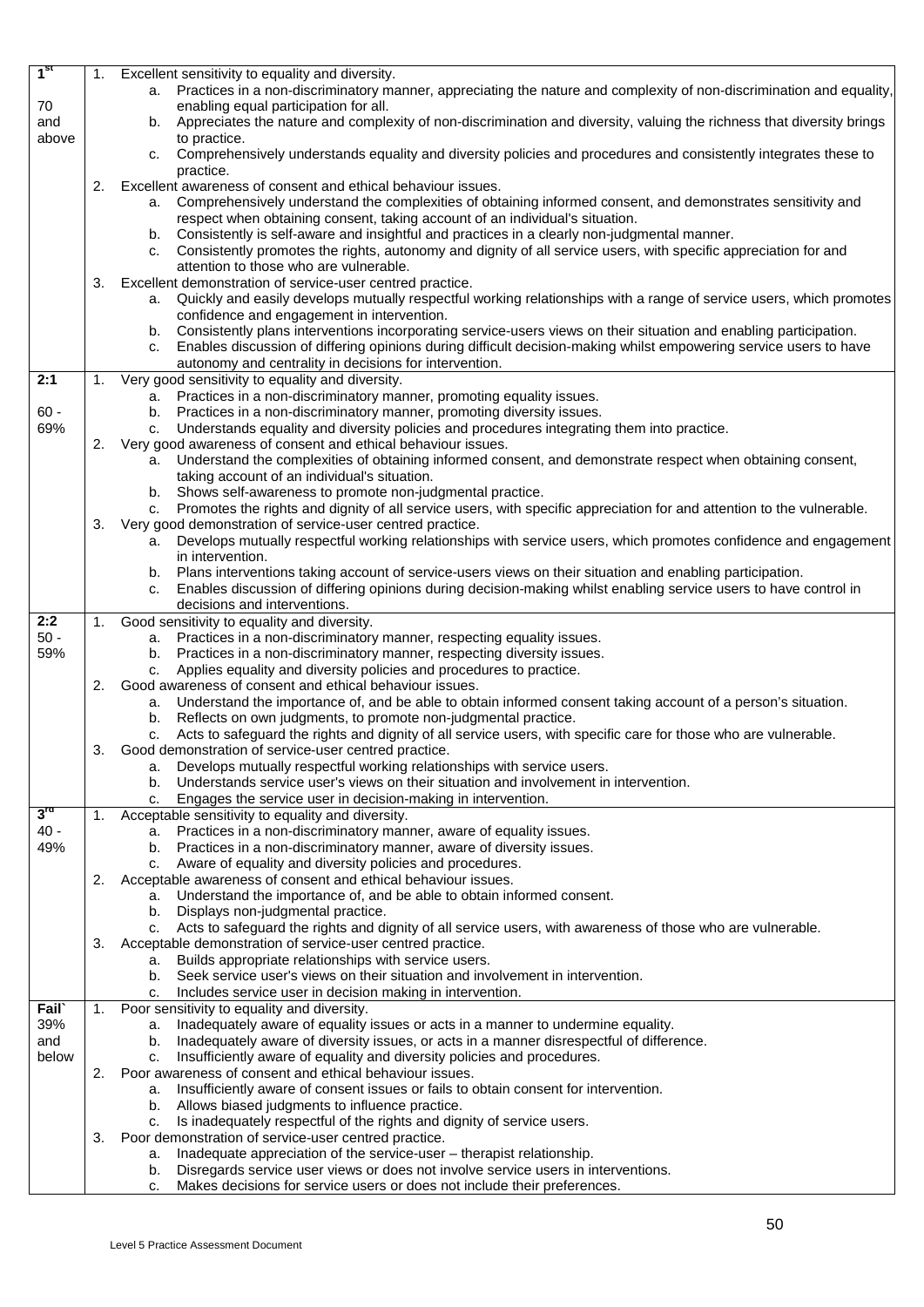| <b>Overall Summary of Student's Performance</b>                  |  |
|------------------------------------------------------------------|--|
| Please give a summary of the student's performance on placement. |  |
|                                                                  |  |
|                                                                  |  |
|                                                                  |  |
|                                                                  |  |
|                                                                  |  |
|                                                                  |  |
|                                                                  |  |
|                                                                  |  |
|                                                                  |  |
|                                                                  |  |
|                                                                  |  |
|                                                                  |  |
|                                                                  |  |
|                                                                  |  |
|                                                                  |  |
|                                                                  |  |
|                                                                  |  |
|                                                                  |  |
|                                                                  |  |
|                                                                  |  |
|                                                                  |  |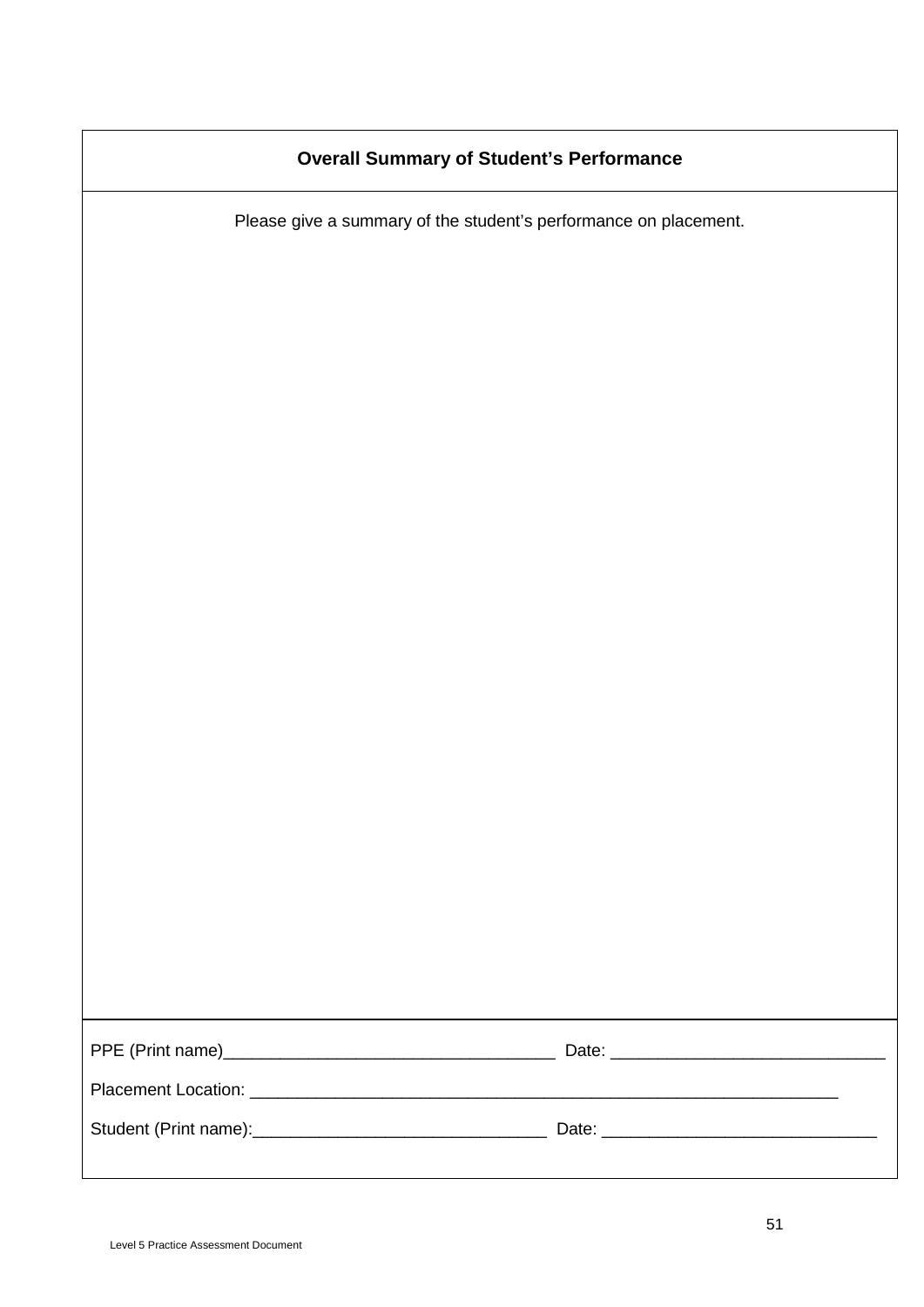### **Student Reflection and / Response to Feedback**

For the student to reflect on their experiences and feedback received. Please ensure that the PPE has viewed the student's comments and signed to endorse this.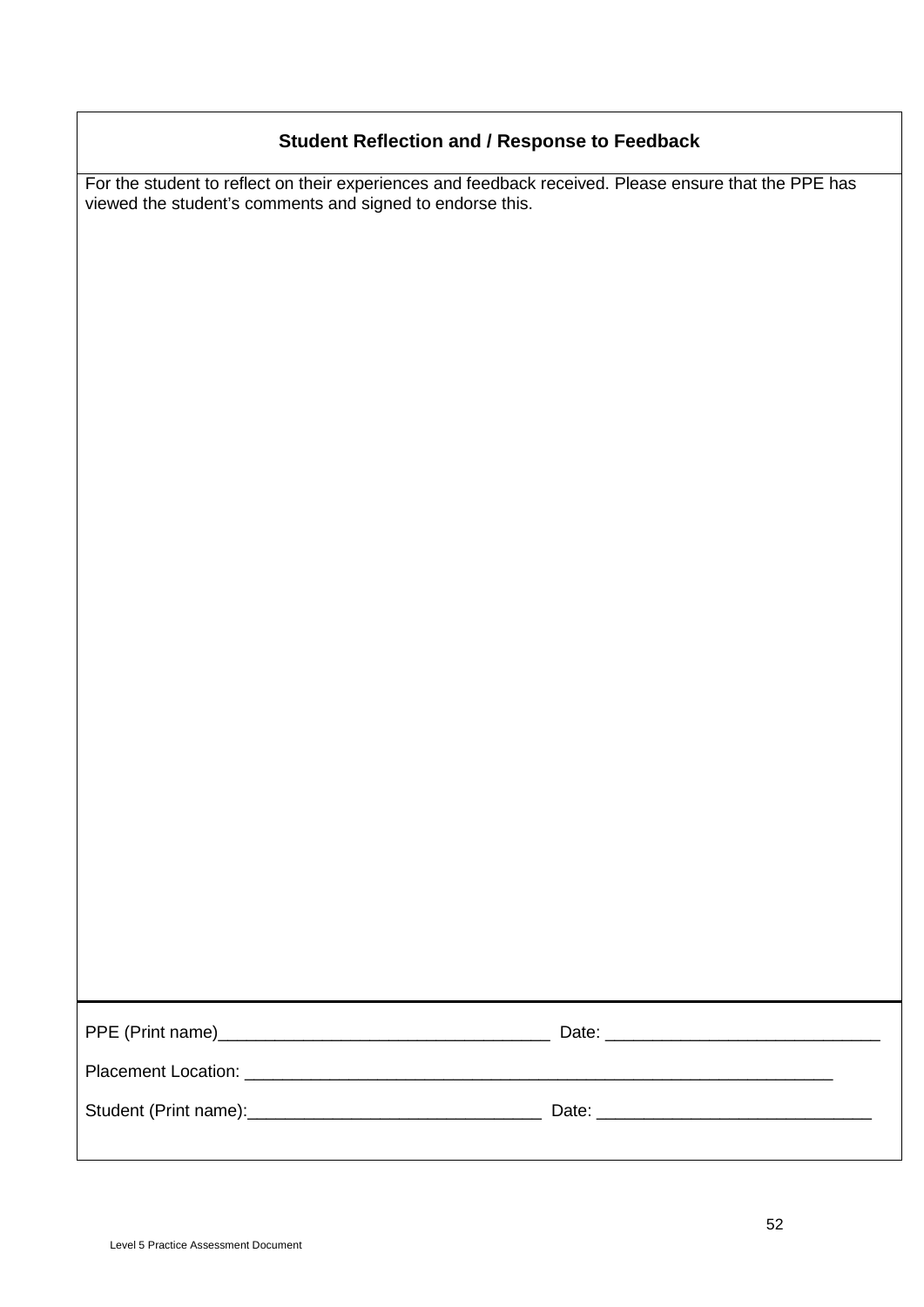# **6.4 Action plan**

#### **This action plan is to be used if a student is falling behind in achieving their intended learning outcomes**

Please identify the reason for this action plan (sickness, lack of appropriate clinical experience, lack of student forward planning, other).

Please provide details:

#### **Within the action plan please address the following as applicable:**

The specific areas of learning that need to be achieved

Areas/issues to be targeted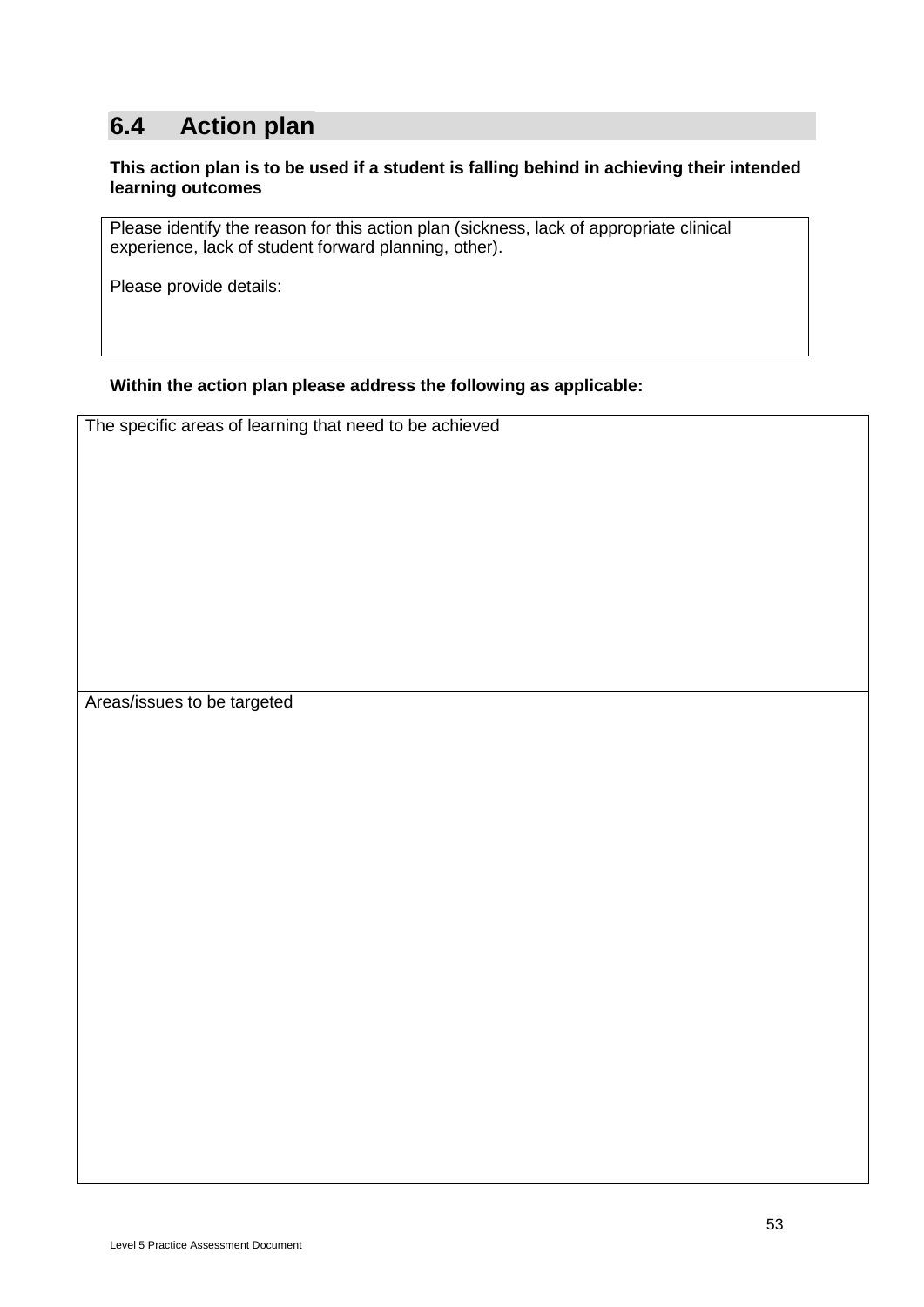| Review dates and implications of not achieving them |
|-----------------------------------------------------|
|                                                     |
|                                                     |
|                                                     |
|                                                     |
|                                                     |
|                                                     |
|                                                     |
|                                                     |
|                                                     |
|                                                     |
|                                                     |
|                                                     |
|                                                     |
|                                                     |
| The need and rationale for extension                |
|                                                     |
|                                                     |
|                                                     |
|                                                     |
|                                                     |
|                                                     |
|                                                     |
|                                                     |
|                                                     |
|                                                     |
|                                                     |
|                                                     |
|                                                     |
| Signed:                                             |
|                                                     |
|                                                     |
|                                                     |
|                                                     |
|                                                     |
|                                                     |
|                                                     |
|                                                     |
|                                                     |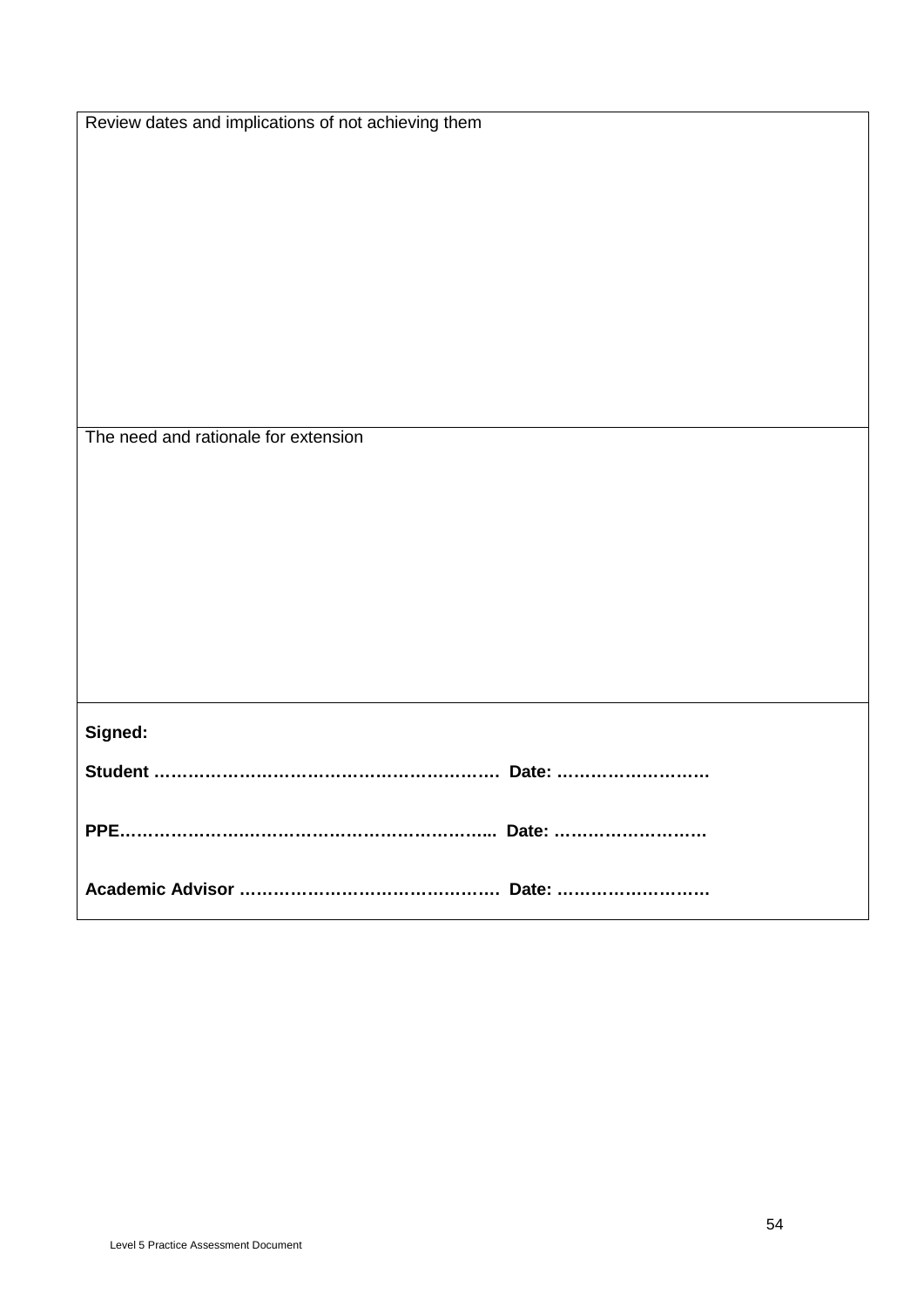# **6.5 Disciplinary procedure**

#### **Standards of Conduct, Performance and Ethics (including safety)**

Unsafe practice or violations of Professional Standards (HCPC 2008) will cause the student to fail the placement following a process which includes one verbal and two written warnings. Records of all warnings of unsafe practice or concerns about the professional behaviour of the student must be recorded in the boxes overleaf. If a final warning (the second written warning) is given the assessment mark will be negated and a mark of '0' will be recorded.

*In exceptional circumstances the student may be withdrawn from the placement earlier in the process after discussion with the University Link Tutor.*

- **Fails to adhere, at all times, to personal and professional standards which reflect credit on the profession.**
- Fails to apply knowledge of the departmental health and safety policy to specific service user groups/conditions.
- Does not respect service user confidentiality.
- Is unreliable in verbal reporting or written records that may put service users or others at risk and often fails to tell the educator about adverse findings and/or service user complaints.
- Is unaware of, or disregards, contraindications of treatment.
- Persistently applies treatment techniques and handling skills in a way which puts service user or self at risk.
- Practices outside their safe scope of practice.
- Fails to communicate appropriately or respect the rights, dignity and individual sensibilities of service users.
- Demonstrates an unprofessional attitude towards staff (fails to communicate appropriately with other staff, does not cooperate with staff, does not accept feedback from practice placement educators appropriately, criticises practice placement educators in front of service users and wastes time).
- Fails to gain consent of service users in an appropriate manner.
- Persists in unsafe practice despite verbal instructions and/or warnings including violations in moving and handling and infection control.
- Is unaware of personal health issues that affect performance or judgment.
- Inappropriately advertises personal services.
- Sells, supplies, endorses or promotes the sale of services or goods in ways which exploit the professional relationship with the service user.
- Participates in illegal activities.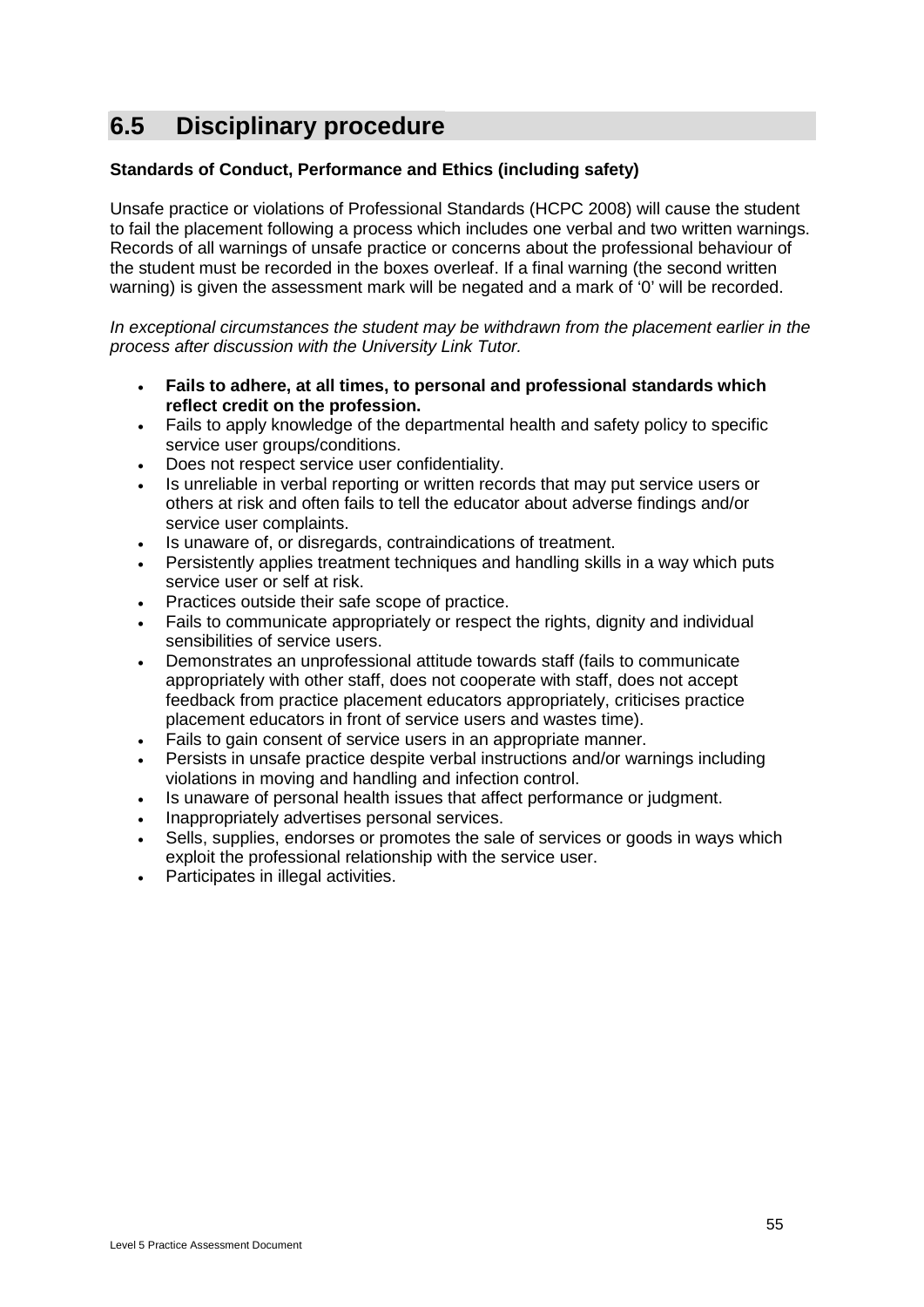| <b>Record of verbal warning</b> |
|---------------------------------|
|                                 |
|                                 |
|                                 |
|                                 |
|                                 |
|                                 |
|                                 |
| Date:                           |
|                                 |
|                                 |
|                                 |
| <b>First written warning</b>    |
|                                 |
|                                 |
|                                 |
|                                 |
|                                 |
|                                 |
| Date:                           |
|                                 |
|                                 |
|                                 |
|                                 |
| <b>Second written warning</b>   |
|                                 |
|                                 |
|                                 |
|                                 |
|                                 |
|                                 |
|                                 |
|                                 |
|                                 |
|                                 |
| Date:                           |
|                                 |
|                                 |
|                                 |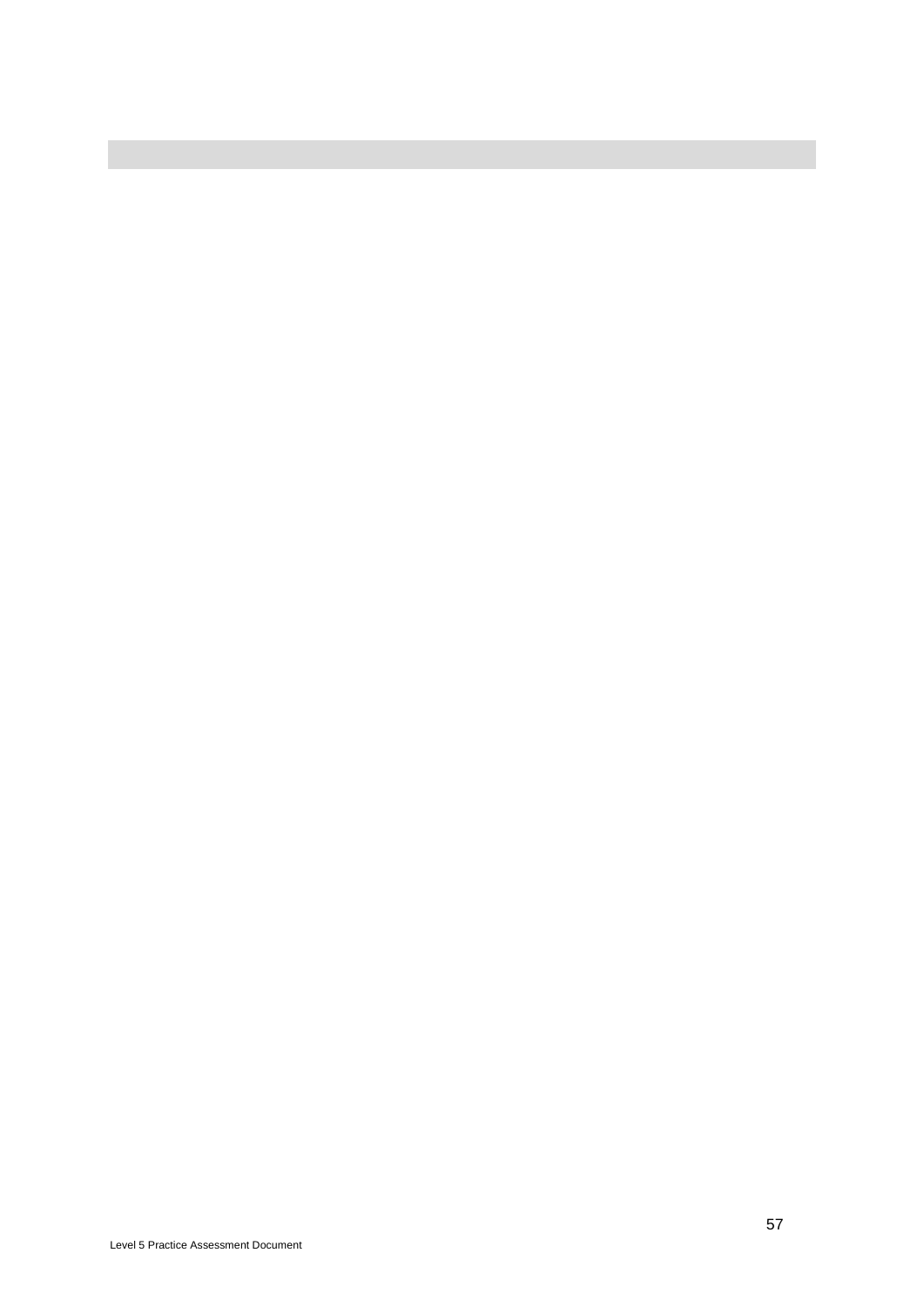# **7. Administration BU2**

## **7.1 Information**

- The PPE completes the summative assessment form, ensuring all appropriate pages have been signed, to provide a record of the student's performance during the placement. This includes the hours completed.
- The student is encouraged to photocopy the completed summative assessment sheet twice, one for the PPE and one for themselves.
- Students submit the original practice assessment document to the Placement Administrator on the first day that they return to the university.
- A selection of the student Practice assessment documents will be sent to the External Examiners.

#### **Should a student fail a placement they will be required to repeat and pass the placement in order to progress to the next level of the programme. Students are only permitted to re-sit one placement per academic year.**

Occasionally students are unwell or have circumstances that require them to withdraw from placement. Where appropriate, PPEs may be asked if the student can complete the placement at a mutually convenient time.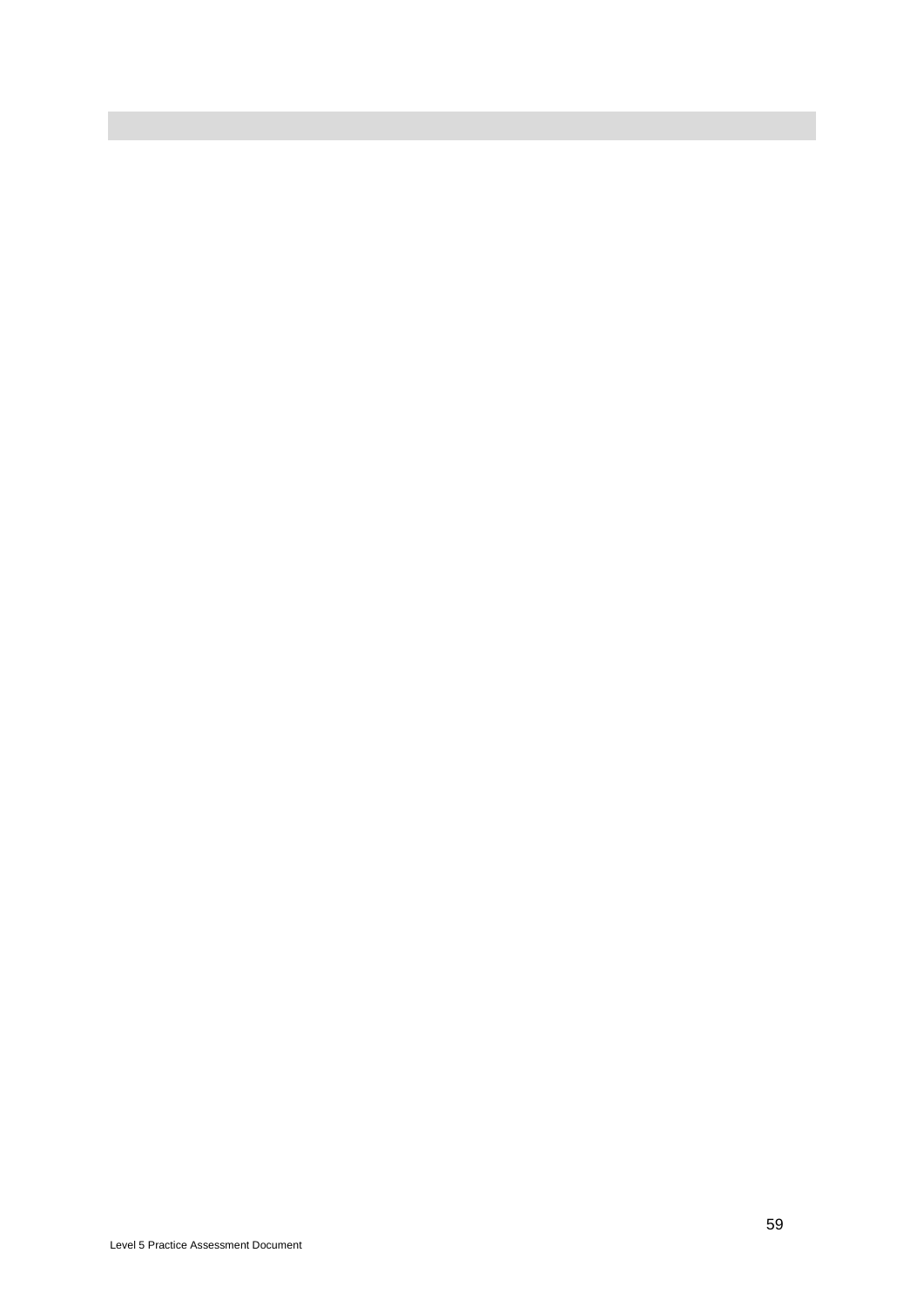# **7.2 Final mark sheet: BU2**

### **Occupational Therapy Portfolio 2 OCCUPATIONAL THERAPY: Level I: BU2**

| Student Name ……………………………………………………………………Start Date……………………………                                                                                                                                                   |                                            |  |  |  |  |
|----------------------------------------------------------------------------------------------------------------------------------------------------------------------------------------------------------------|--------------------------------------------|--|--|--|--|
|                                                                                                                                                                                                                |                                            |  |  |  |  |
|                                                                                                                                                                                                                |                                            |  |  |  |  |
|                                                                                                                                                                                                                |                                            |  |  |  |  |
| <b>Declaration:</b>                                                                                                                                                                                            |                                            |  |  |  |  |
| This assessment report was completed by the practice placement educator and the student as<br>appropriate. Relevant sections were discussed with the student and the student had an opportunity to<br>comment. |                                            |  |  |  |  |
|                                                                                                                                                                                                                |                                            |  |  |  |  |
|                                                                                                                                                                                                                |                                            |  |  |  |  |
| <b>Competency</b>                                                                                                                                                                                              | <b>Classification</b> (Please circle)      |  |  |  |  |
| <b>Specific skills:</b><br>1 Assessment and treatment planning                                                                                                                                                 | $1st$ / 2:1 / 2:2 / 3 <sup>rd</sup> / Fail |  |  |  |  |
| 2 Interventions and treatment                                                                                                                                                                                  | $1st$ / 2:1 / 2:2 / 3 <sup>rd</sup> / Fail |  |  |  |  |
| Core:<br>1 Communication                                                                                                                                                                                       | $1st$ / 2:1 / 2:2 / 3 <sup>rd</sup> / Fail |  |  |  |  |
| 2 Personal and people development                                                                                                                                                                              | $1st$ / 2:1 / 2:2 / 3 <sup>rd</sup> / Fail |  |  |  |  |
| 3 Health, safety and security                                                                                                                                                                                  | $1st$ / 2:1 / 2:2 / 3 <sup>rd</sup> / Fail |  |  |  |  |
| 4 Service Improvement                                                                                                                                                                                          | $1st$ / 2:1 / 2:2 / 3 <sup>rd</sup> / Fail |  |  |  |  |
| 5 Quality                                                                                                                                                                                                      | $1st$ / 2:1 / 2:2 / 3 <sup>rd</sup> / Fail |  |  |  |  |
| 1 <sup>st</sup> / 2:1 / 2:2 / 3 <sup>rd</sup> / Fail<br><b>6 Equality and diversity</b>                                                                                                                        |                                            |  |  |  |  |
| Placement percentage mark (based on PPE judgment of student overall)<br>%<br>Failure in one or more competencies should result in a mark of less than 40%                                                      |                                            |  |  |  |  |
| To achieve a $1st$ the student should normally achieve a $1st$ in all competencies<br>Awards of 80% or above are extremely rare and should be reserved for exceptional students                                |                                            |  |  |  |  |
| <b>Practice Hours completed:</b>                                                                                                                                                                               |                                            |  |  |  |  |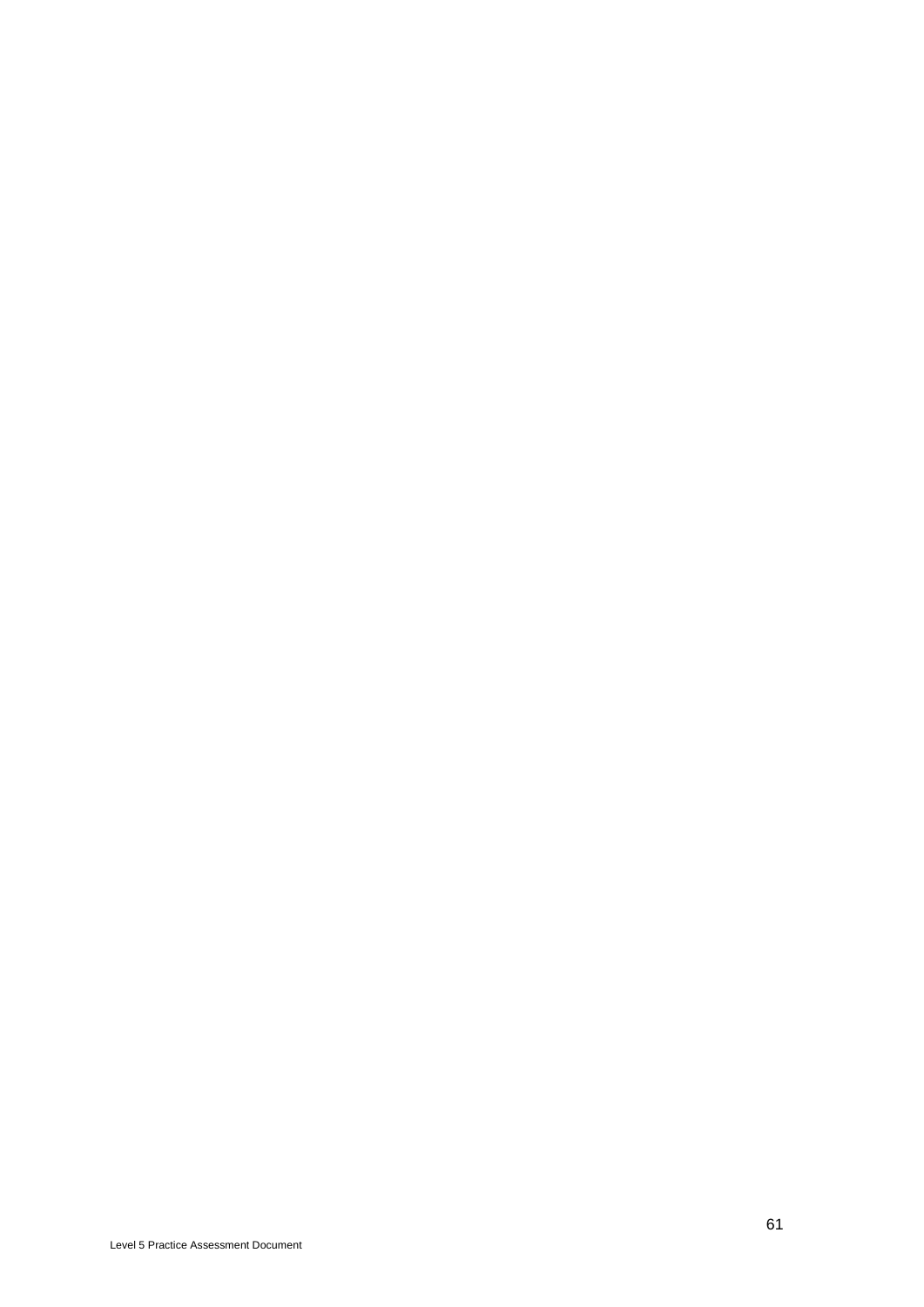# **7.3 Student placement record sheet BU2**

Students will complete a minimum of 35 hours per week, averaged over the course of the placement. Half day is not a requirement of the university and should not be expected by the student. Study time is awarded at the discretion of the PPE. Furthermore, if a half day study day is allowed, care should be taken on how this is recorded as part of the placement hours. If the study time is used to prepare for placement related activity e.g.; case study, educational leaflet, assist with audit or literature search; or to work on a particular placement related objective, this can be counted as part of the placement hours. If however the student uses this time to work on an assignment or travel home this is not counted as placement hours.

The PPE is required to fill in a Student Placement Record Sheet so that a record of all the student's practice hours can be kept for the student's three year BSc programme. The student **must** complete a minimum of 1000 hours of practice as well as succeed in all academic work, to be eligible to apply for HCPC registration.

#### **Students must:**

• **Record the date and activity code(s) in the relevant boxes** (see table overleaf). If the student has a day when different activities are undertaken in the morning and in the afternoon, this should be noted by dividing the box.

Example:

Morning in Day Hospital Afternoon in Community

Placement am Sick pm



• **Report sickness/absence from placement:** Inform the practice placement educator **and** the Placement Administration Team at Bournemouth University; 01202 965000 /01202 967344 if you are unable to attend because of sickness or any other reason.

**It would be appreciated if Practice Placement Educators could contact Bournemouth University staff using the number(s) given in section 1.2 or the Placement Administrator at the given email address if a student does not attend a placement as planned.**

• **Sign** to certify that the information on the form is correct. At the end of the placement the practice placement educator must also sign the form.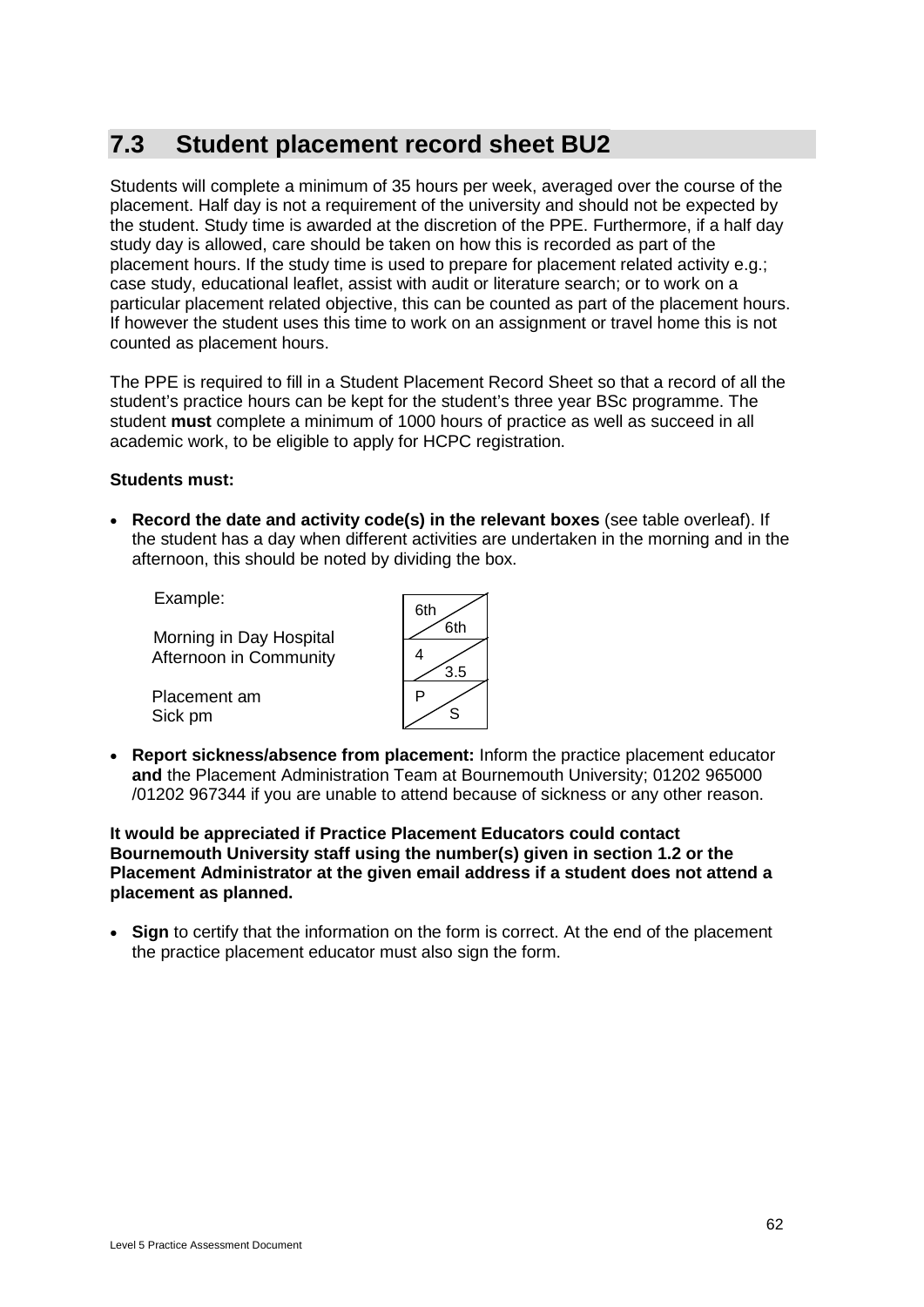| Important:                                            |
|-------------------------------------------------------|
| Do not include your lunch breaks in your daily hours. |
| Please total your hours carefully each week in the    |
| space provided.                                       |
| Please complete all the information in pen.           |
| Thank you.                                            |
|                                                       |
|                                                       |

**Hours - Please complete hours worked to the nearest quarter e.g. 3.0, 4.25, 7.5, 8.75 etc.**

|                         | Day 1                                                   | Day 2 | Day 3 | Day 4  | Day 5                                                   |                                                         | Day 1                                                   | Day 2 | Day 3 | Day 4 | Day 5 |
|-------------------------|---------------------------------------------------------|-------|-------|--------|---------------------------------------------------------|---------------------------------------------------------|---------------------------------------------------------|-------|-------|-------|-------|
| Week 1                  | <b>Total Hours on</b><br><b>Placement &amp; Study =</b> |       |       |        |                                                         | Week 2                                                  | <b>Total Hours on</b><br><b>Placement &amp; Study =</b> |       |       |       |       |
| <b>Date</b>             |                                                         |       |       |        |                                                         | <b>Date</b>                                             |                                                         |       |       |       |       |
| Hours*                  |                                                         |       |       |        |                                                         | Hours*                                                  |                                                         |       |       |       |       |
| <b>Activity</b><br>Code |                                                         |       |       |        |                                                         | <b>Activity</b><br>Code                                 |                                                         |       |       |       |       |
| Week 3                  | <b>Total Hours on</b><br><b>Placement &amp; Study =</b> |       |       |        | Week 4                                                  | <b>Total Hours on</b><br><b>Placement &amp; Study =</b> |                                                         |       |       |       |       |
| <b>Date</b>             |                                                         |       |       |        |                                                         | <b>Date</b>                                             |                                                         |       |       |       |       |
| Hours*                  |                                                         |       |       |        |                                                         | Hours*                                                  |                                                         |       |       |       |       |
| <b>Activity</b><br>Code |                                                         |       |       |        |                                                         | <b>Activity</b><br>Code                                 |                                                         |       |       |       |       |
| Week 5                  | <b>Total Hours on</b><br><b>Placement &amp; Study =</b> |       |       |        |                                                         | Week 6                                                  | <b>Total Hours on</b><br><b>Placement &amp; Study =</b> |       |       |       |       |
| <b>Date</b>             |                                                         |       |       |        |                                                         | <b>Date</b>                                             |                                                         |       |       |       |       |
| Hours*                  |                                                         |       |       |        |                                                         | Hours*                                                  |                                                         |       |       |       |       |
| <b>Activity</b><br>Code |                                                         |       |       |        |                                                         | <b>Activity</b><br>Code                                 |                                                         |       |       |       |       |
| Week 7                  | <b>Total Hours on</b><br><b>Placement &amp; Study =</b> |       |       | Week 8 | <b>Total Hours on</b><br><b>Placement &amp; Study =</b> |                                                         |                                                         |       |       |       |       |
| <b>Date</b>             |                                                         |       |       |        |                                                         | <b>Date</b>                                             |                                                         |       |       |       |       |
| Hours*                  |                                                         |       |       |        |                                                         | Hours*                                                  |                                                         |       |       |       |       |
| <b>Activity</b><br>Code |                                                         |       |       |        |                                                         | <b>Activity</b><br>Code                                 |                                                         |       |       |       |       |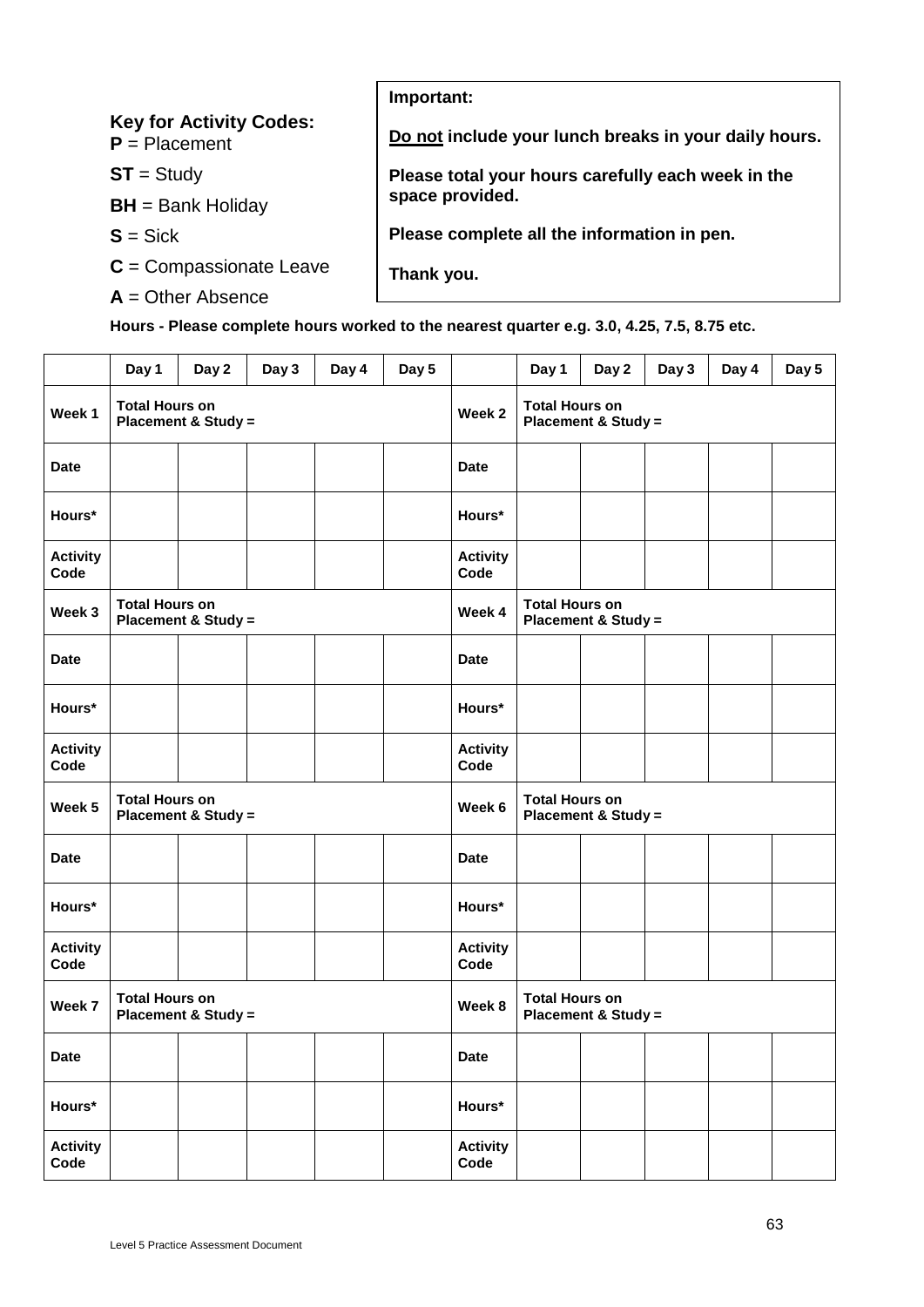### **Carried forward from pervious page:**

| <b>Activity Code</b>       | <b>Total Hours on Placement</b> |
|----------------------------|---------------------------------|
| Placement & Study          |                                 |
| <b>Bank Holiday</b>        |                                 |
| <b>Sick</b>                |                                 |
| <b>Compassionate Leave</b> |                                 |
| <b>Other Absence</b>       |                                 |

| <b>Student Declaration</b><br>I certify that the information given above is<br>correct | <b>Placement Educator Declaration</b><br>I confirm that the student attended practice<br>placements as indicated above |
|----------------------------------------------------------------------------------------|------------------------------------------------------------------------------------------------------------------------|
| Name: (please print)                                                                   | Name: (please print)                                                                                                   |
| Date:                                                                                  | Date:                                                                                                                  |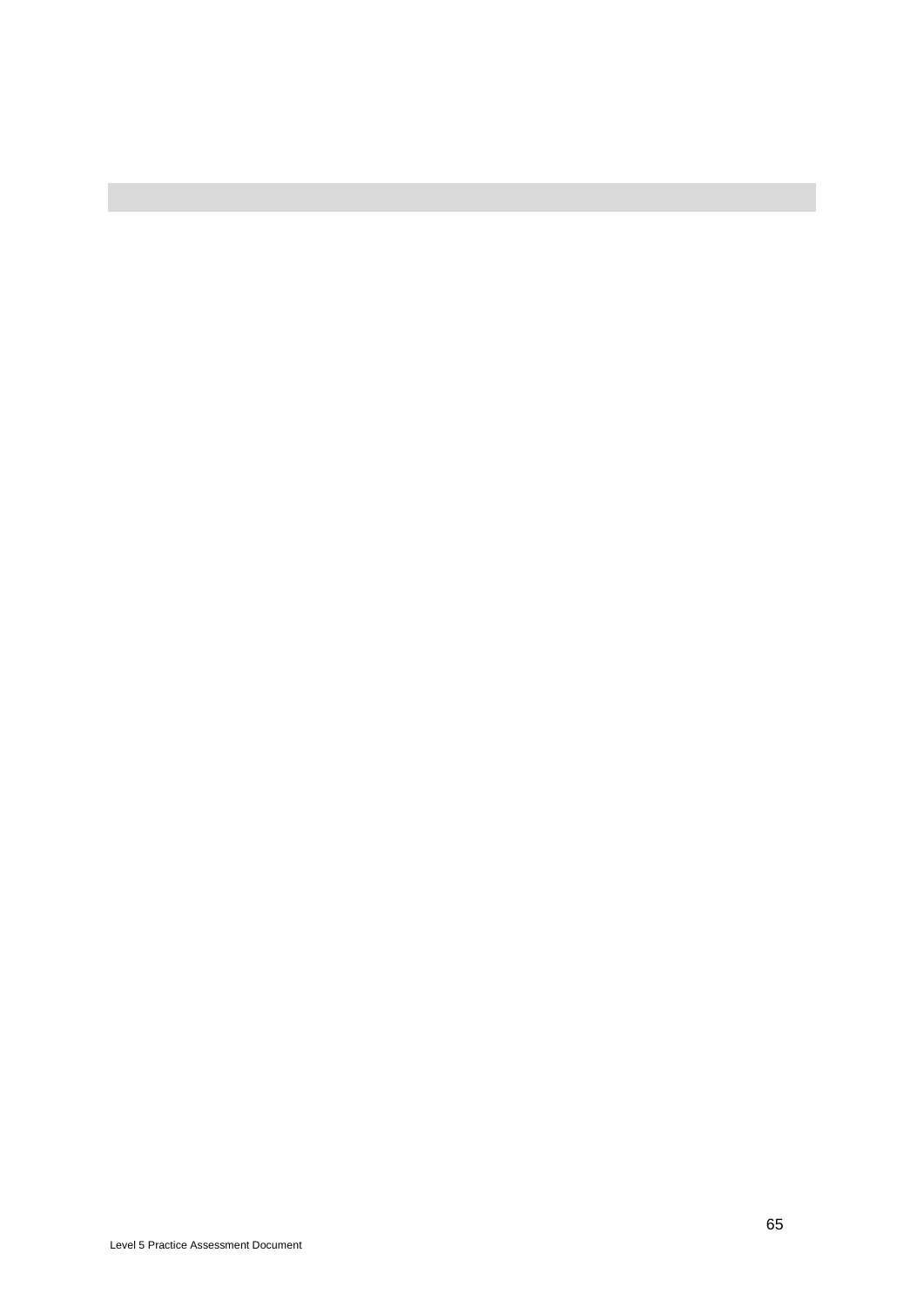# **8. Documentation**

## **8.1 Practice Placement Support**

The University staff will endeavour to promote and maintain good communication with practice placement education settings at all times.

When a student is on placement, their academic advisor will be available by phone or email for contact by the student or PPE. The academic advisor should be the first point of contact for the PPE unless they have been informed otherwise.

Prior to the placement commencing, the student will have a placement briefing at University. They will be advised to inform their academic advisor immediately if problems arise prior to commencing or whilst on placement. Students will complete a negotiated learning agreement with the PPE for each placement, which will identify any specific learning needs/problems the student has.

Students with additional learning needs are strongly encouraged to take responsibility for disclosing these to their PPE(s) though in some circumstances the academic advisor or placement education tutor may feel it is beneficial to discuss these needs prior to the placement commencing, especially if reasonable adjustments need to be made in order to facilitate the placement.

Prior to each placement, the academic advisor will email the PPE to introduce themselves and inform the PPE of contact details (phone number, email and working hours). The PPE will be asked to inform the student's academic advisor if there are any problems during the placement.

Students must discuss support arrangements with the PPE and academic advisor at an early stage during the placement, including the half-way phone call.

Once a PPE/student has contacted the academic advisor (or another member of the team if the academic advisor is not available and immediate support is required), a phone call will be made to discuss the problem with the student and /or PPE. Many issues will be dealt with by phone/email and subsequent contact may be planned as part of the process of supporting the student/PPE throughout the placement. The academic advisor will record the phone conversations with the PPE and student and these will be stored in the student's personal file at BU.

It may be appropriate for the academic advisor to arrange a time to visit the student and the PPE so that a face to face discussion can take place and the appropriate course of action can be agreed so as to support the best possible outcome for the student and PPE. This may mean the placement ceasing and the academic advisor supporting the student to submit mitigation or request an extension (therefore completing the placement at another date). If a student is deemed unsafe or issues relating to Fitness to Practice are being raised then the appropriate actions will be taken.

A placement may be stopped due to reasons not relating to failure (eg: health difficulties , bereavement) where a student would be seen as being 'signed off' as an employee would be at times of difficulty. If a placement is stopped for reasons of disciplinary, professional conduct difficulties or unsafe practice then, in agreement with PPE this will be recorded as a fail. In either circumstance students will be met with on return to university to discuss how to proceed. If a student shows any signs of struggling or failing the placement the academic advisor must be contacted as early as possible so as to support both PPE and student.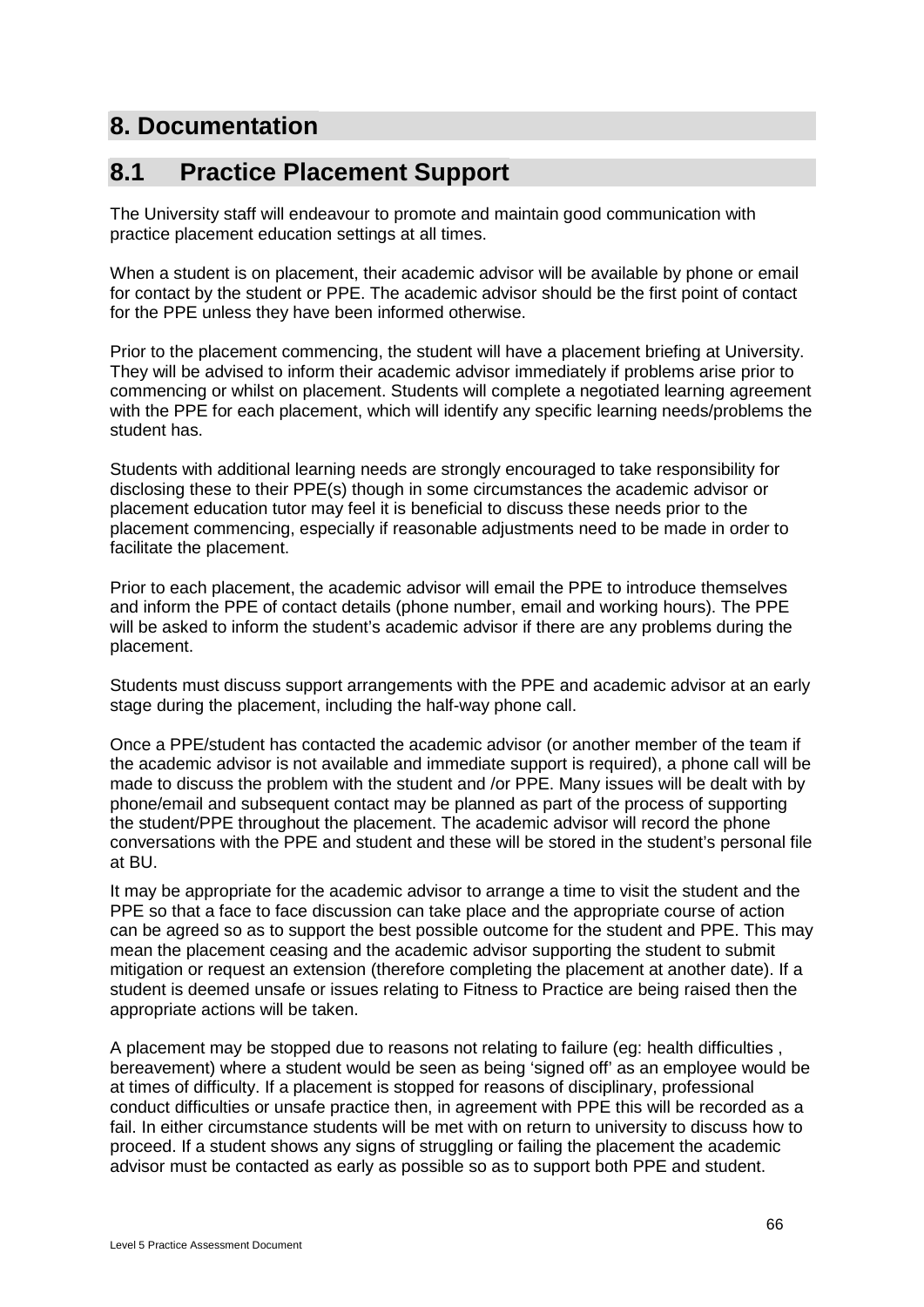Students must be given clear feedback so that they are given the opportunity to respond, develop and improve.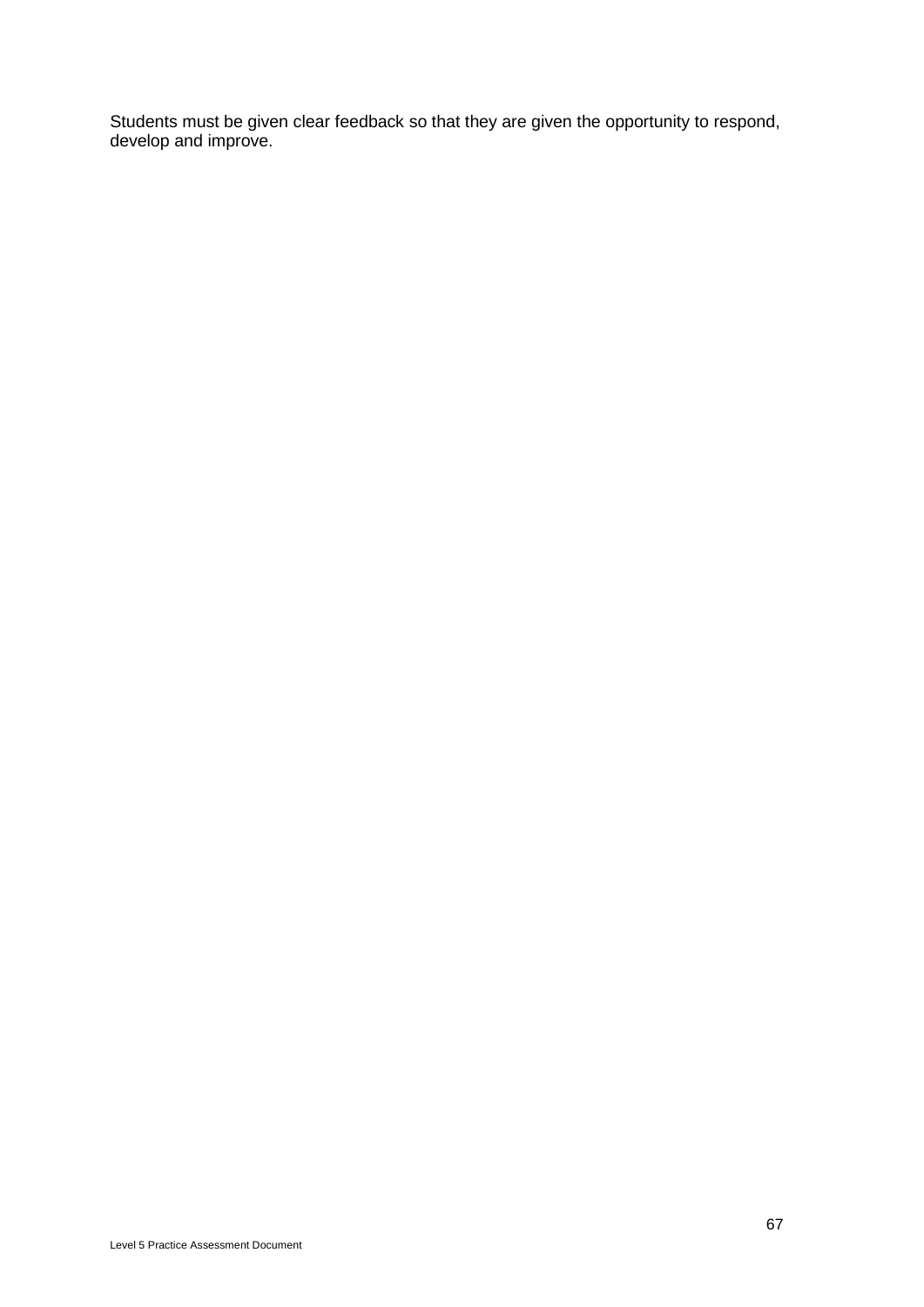## **8.2 Health and safety on work placements**

Students on industrial placements come within the scope of the Health and Safety (Training for Employment) Regulations 1990. In effect, **you are deemed to be an employee of the organisation** providing the placement opportunity ('Placement Provider') – this is regardless of the duration or location of the placement and whether or not you are paid. The following information contains factual advice on the various responsibilities that exist during work placement. It is intended to supplement rather than replace the information which should be provided by your Placement Provider during your induction into the workplace and thereafter.

#### **So what are your health and safety responsibilities?**

As a student on a placement you have the same legal duties as any other employee. They include:

Taking reasonable care for your own health and safety and that of others who may be affected by what you do, or fail to do. This will include the disclosure of relevant personal information to your Placement Provider, e.g. disabilities.

Co-operating with your Placement Provider on health and safety, and reporting promptly any situation you believe to be unsafe.

Correctly using work items provided to you, including personal protective equipment, in accordance with training instructions.

#### **What duties does the University have during placement?**

The university recognises that it has a duty of care towards you in relation to your placement to the limited extent we can contribute to preventing foreseeable injuries.

The university will give the Placement Provider any information that it holds which it has reason to believe may be needed in order to ensure your health and safety. The exception to this is where you disclose information to us that you wish to remain confidential – in this instance you are advised to notify your Placement Administrator and discuss the relevance of this to your placement.

The university will also give you an opportunity to feed back to us any problems you may have experienced with health and safety while on external placements. The university will then respond to any negative feedback received in this way by passing this information back to the Placement Provider in order to respond/rectify matters.

If you are concerned about any aspect of occupational health or safety, you must first discuss the matter with your contact at the Placement Provider. However, if you concerns persist then please refer to your School, who will obtain the necessary advice.

#### **What does your Placement Provider need to do to ensure your health and safety?**

Your Placement Provider has the primary duty under law to ensure, as far as is reasonably practicable, your health, safety and welfare at work. In general, this means making your workplace safe and without risks to health.

This will include: ensuring their premises and machines are safe and that safe systems of work are set; ensuring all materials and substances are moved, stored and used safely; providing you with adequate welfare facilities; giving you the information, instruction, training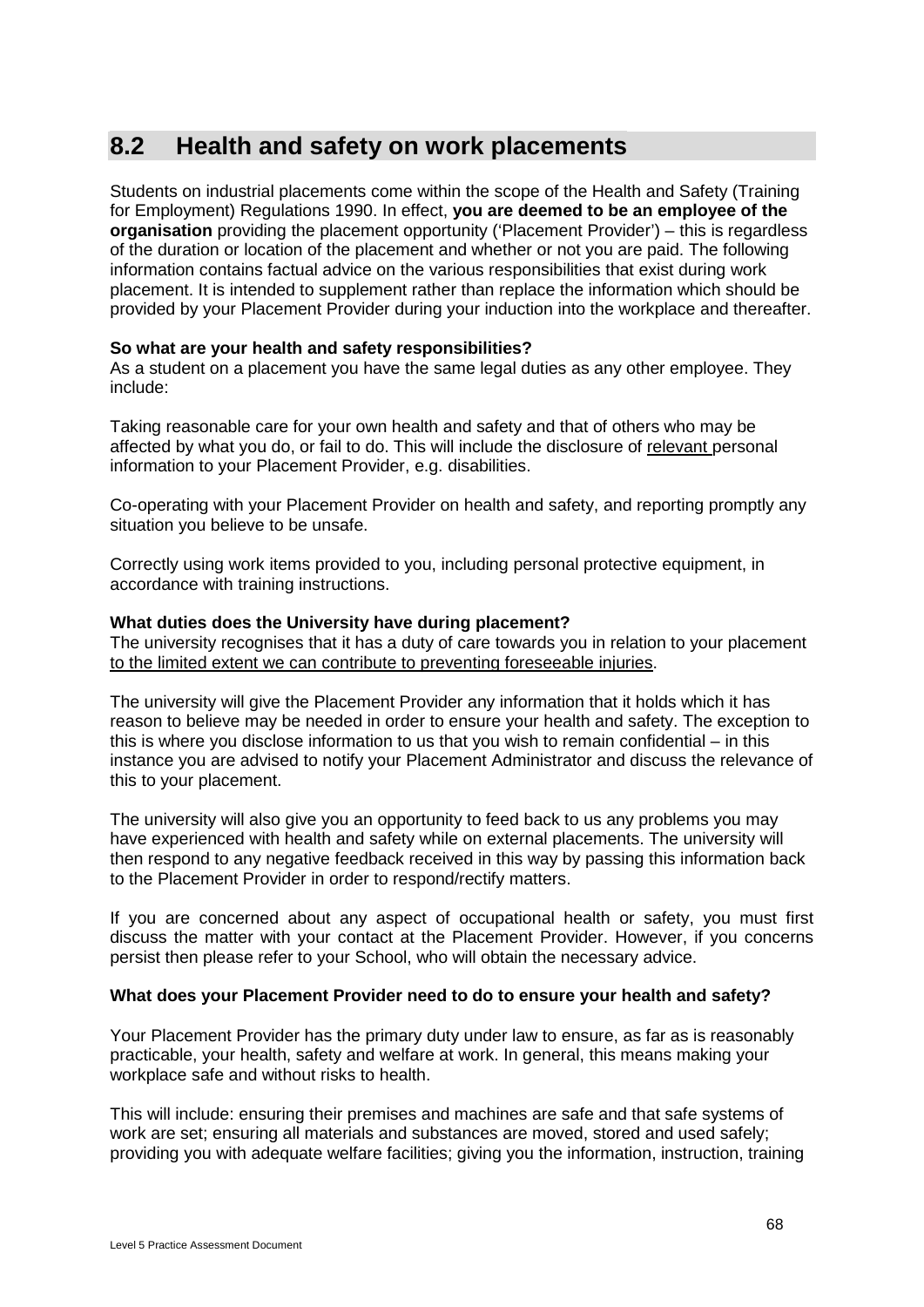and supervision necessary for your health safety, and consulting with their workforce on health and safety matters.

The provision of induction in workplace health and safety arrangements remains your Placement Provider's responsibility as this will include matters that only they will be aware of (such as listed below).

#### **In order to safeguard your health and safety, your Placement Provider must:**

**Assess** the risks to your health and safety (and record the significant findings if there are 5 or more employees) and then make arrangements for implementing the health and safety measures identified as being necessary by the assessment.

**Draw** up a health and safety policy and bring it to your attention (if there are 5 or more employees).

**Appoint** someone competent to assist with health and safety responsibilities.

**Co-operate** on health and safety with other employers sharing the same workplace. **Set up** emergency procedures (e.g. action in case of fire).

**Provide** adequate first aid facilities and report certain injuries and dangerous occurrences to the health and safety enforcing authority.

**Ensure** that work equipment is suitable, so far as health and safety is concerned, and that it is properly maintained and used.

**Ensure** that the workplace has adequate facilities for ventilation, temperature, lighting, and sanitary, washing and rest facilities.

**Prevent** or adequately control exposure to substances which may damage your health and provide health surveillance as appropriate.

**Take precautions** against danger from flammable or explosive hazards, electrical equipment, noise and radiation.

**Avoid** hazardous manual handling operations, and where they cannot be avoided, reduce the risk of injury.

**Provide** free any protective clothing or equipment, where risks are not adequately controlled by other means.

**Ensure** that appropriate safety signs are provided and maintained.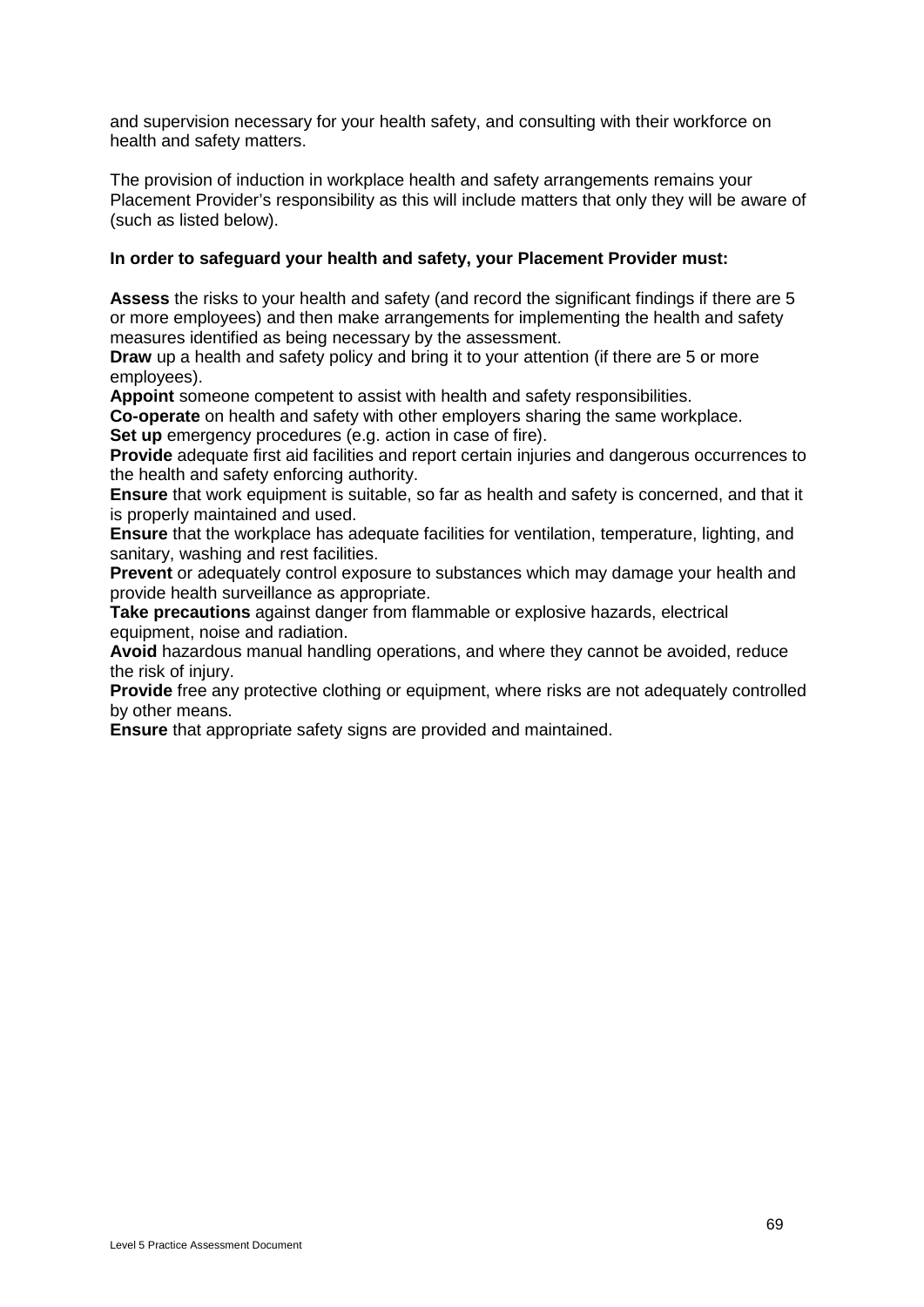# **8.3 Student crisis procedure**

In the event of a major crisis happening to a student while on placement, the following guidelines should be adhered to.

#### **Student**

If the student is able, they will:

- Contact their PPE
- Contact their Academic Advisor
- Contact the University SHSC Administrator (01202 967254 or 967319)
- If appropriate contact their general practitioner or an ambulance

#### **Practice Placement Educator**

If there is anything in the student's behaviour, attitude or state of health that causes concern the PPE will:

- **F** Arrange appropriate medical attention
- During working hours, contact a University Tutor or Programme Leader to liaise regarding the student's needs and who is in the best position to take ongoing action
- Out of working hours, take responsibility and act in the most appropriate way. The next of kin may need to be contacted

#### **University Staff**

University staff will endeavour to visit the student on the day the crisis is reported. If contacted by a PPE, University staff will:

- Liaise regarding the student's needs and who is in the best position to take ongoing action
- Make arrangements to visit
- If contacted by the student while on placement the University staff will:
	- **Inform the PPE**
	- Take action on the student's behalf if necessary
	- **Make arrangements to visit**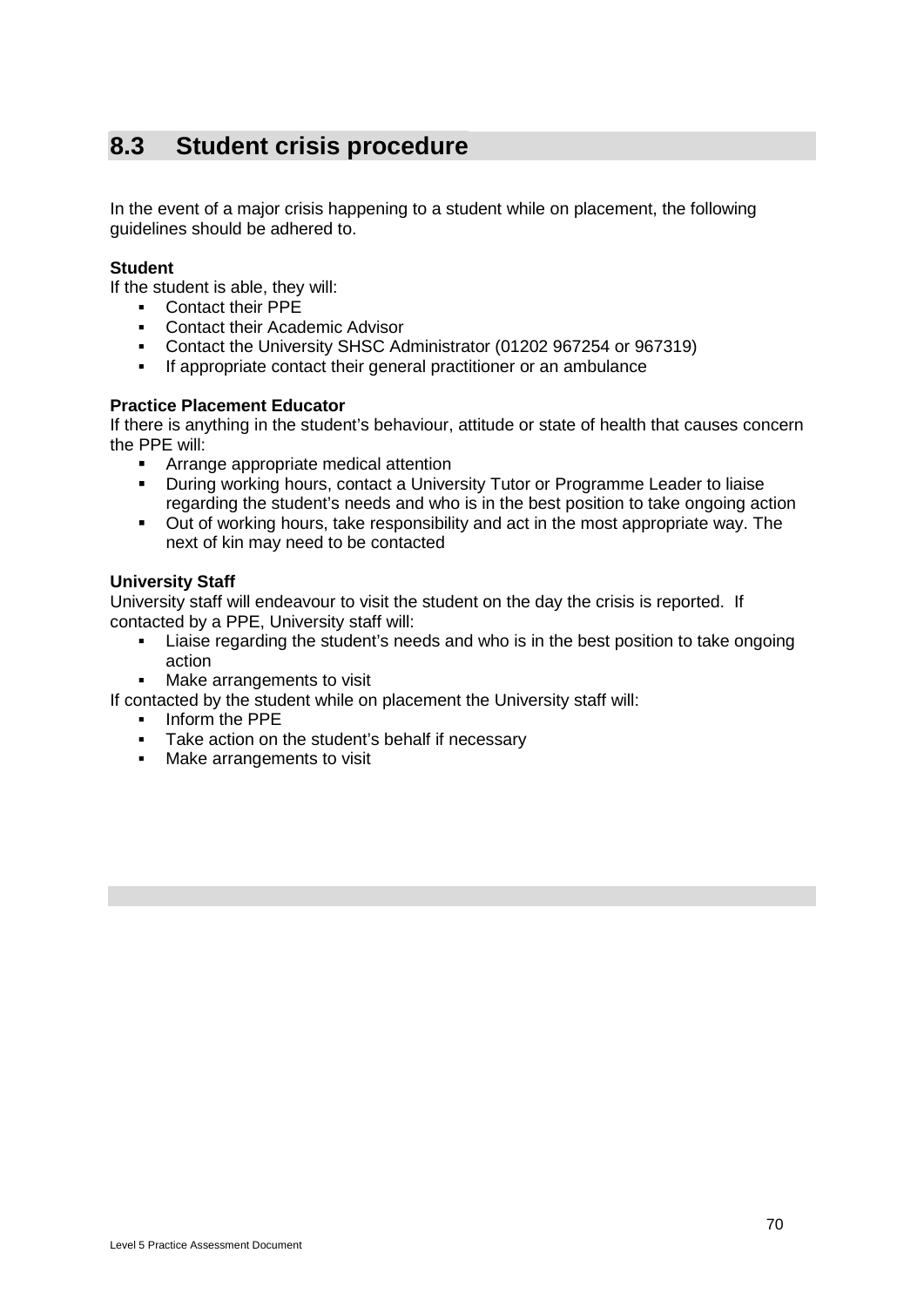## **8.4 Audit**

:

Placements are audited using an online audit tool embedded within the Arc placement computer system. It is available to PPEs through their Placement Environment Profile access and completed in conjunction with the Placement Education Tutor or another appropriately identified member of staff.

Monitoring of placements is also carried out through the Annual Contract Reviews and through the scrutiny of the Local Education Trust Boards. As part of these processes students complete online evaluations following each placement within the Placement on the Web (POW) system.

- o The audits are carried out annually or at least every 2 years
- $\circ$  The results are monitored by the University and the action plan considered
- o The action plan informs forward placement planning

The OT team consult with PPEs and the named placement co-ordinator as well as the NHS Trust's organisational lead for education to discuss any issues related to placement learning. In this way the OT team are confident that all placements used are safe and effective learning environments.

Known placements are used where HCPC registered OTs will be supervising the student directly or shared with others. All new placements may occasionally be visited to support a new PPE in completing the documentation. The Academic Advisor is the students' link in monitoring when the student is out on placement.

Emerging placement outside NHS and Social Care services will be visited during recruitment.